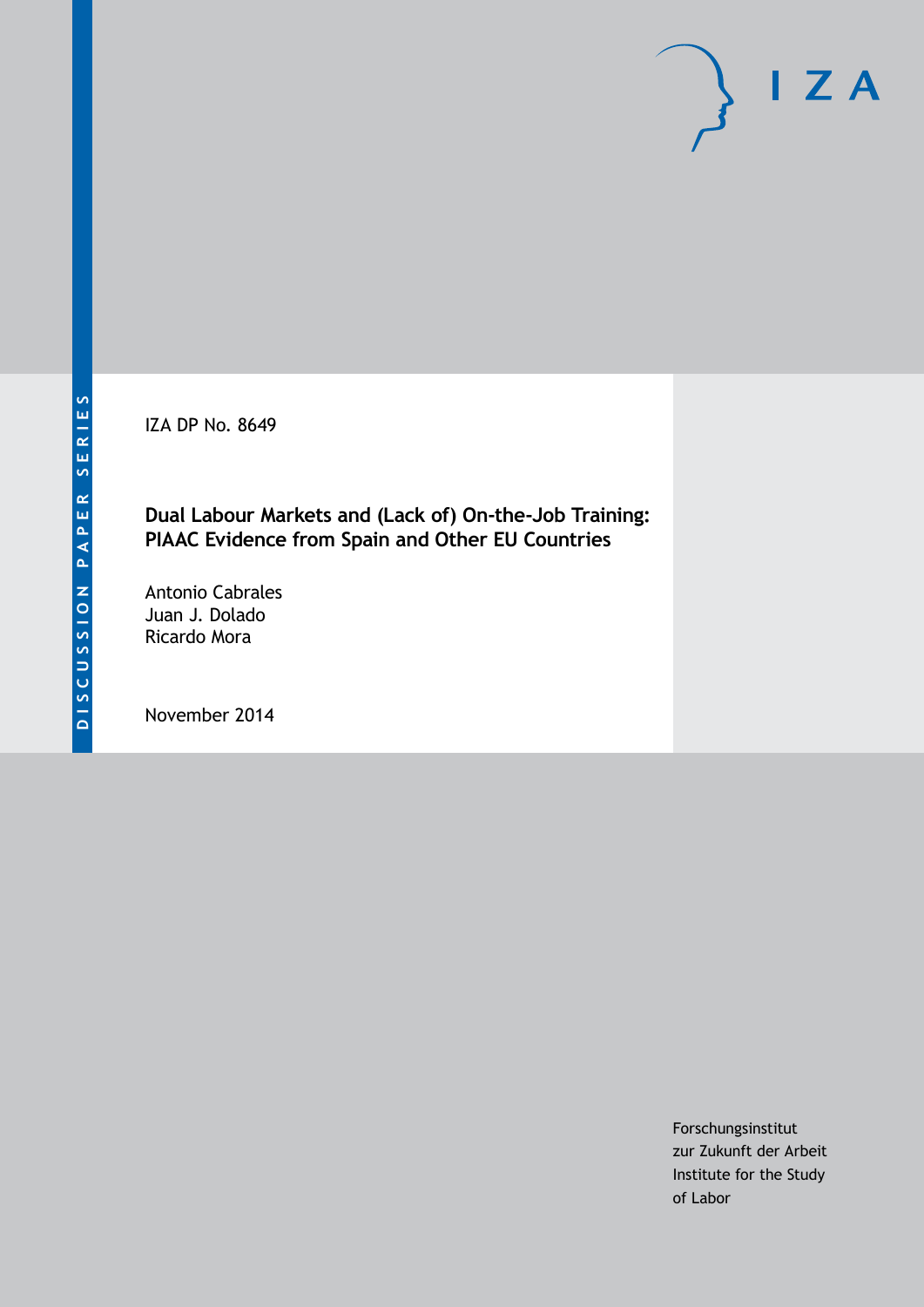# **Dual Labour Markets and (Lack of) On-the-Job Training: PIAAC Evidence from Spain and Other EU Countries**

## **Antonio Cabrales**

*University College London*

### **Juan J. Dolado**

*European University Institute and IZA*

### **Ricardo Mora**

*Universidad Carlos III de Madrid*

Discussion Paper No. 8649 November 2014

IZA

P.O. Box 7240 53072 Bonn **Germany** 

Phone: +49-228-3894-0 Fax: +49-228-3894-180 E-mail: [iza@iza.org](mailto:iza@iza.org)

Any opinions expressed here are those of the author(s) and not those of IZA. Research published in this series may include views on policy, but the institute itself takes no institutional policy positions. The IZA research network is committed to the IZA Guiding Principles of Research Integrity.

The Institute for the Study of Labor (IZA) in Bonn is a local and virtual international research center and a place of communication between science, politics and business. IZA is an independent nonprofit organization supported by Deutsche Post Foundation. The center is associated with the University of Bonn and offers a stimulating research environment through its international network, workshops and conferences, data service, project support, research visits and doctoral program. IZA engages in (i) original and internationally competitive research in all fields of labor economics, (ii) development of policy concepts, and (iii) dissemination of research results and concepts to the interested public.

<span id="page-1-0"></span>IZA Discussion Papers often represent preliminary work and are circulated to encourage discussion. Citation of such a paper should account for its provisional character. A revised version may be available directly from the author.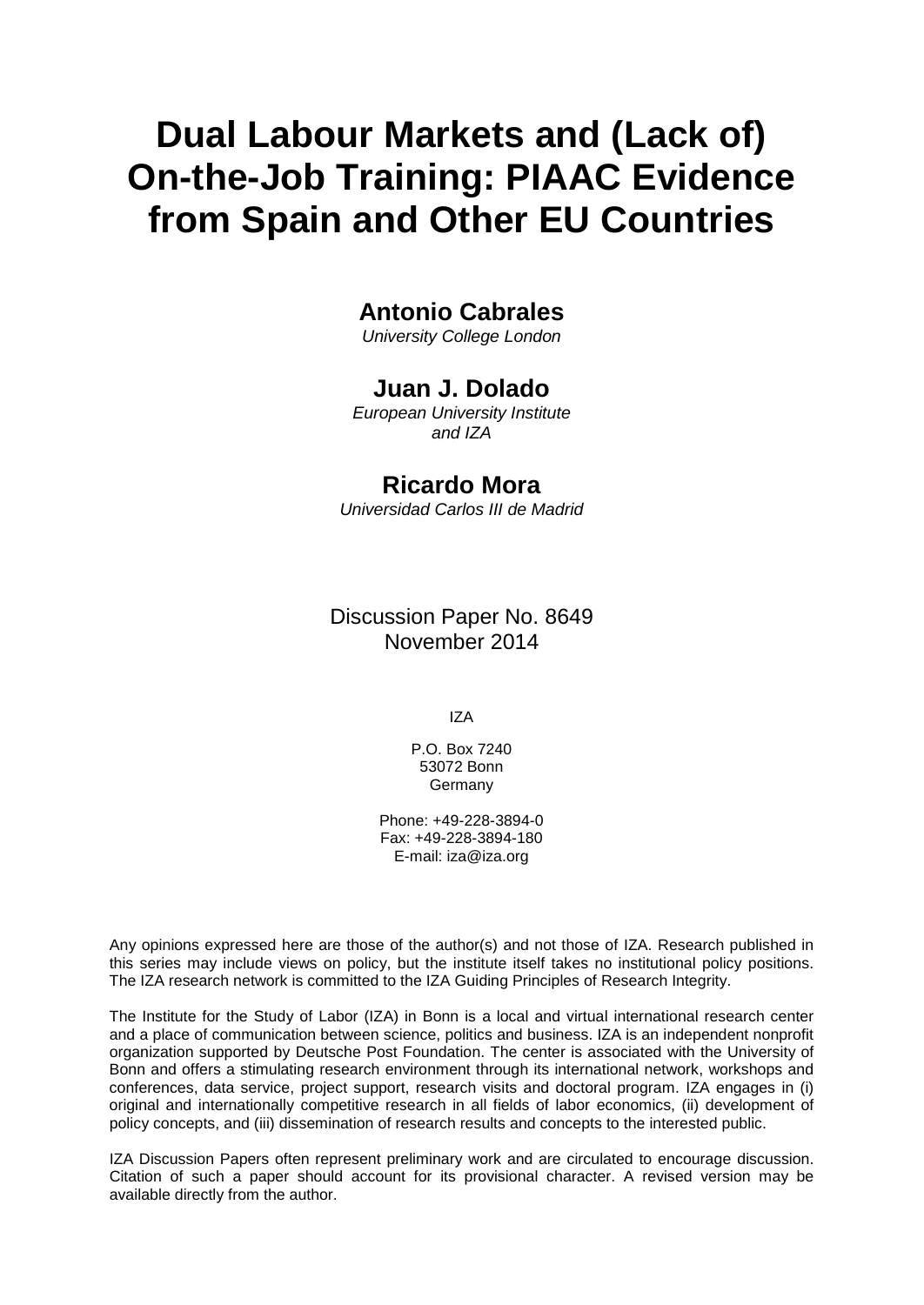IZA Discussion Paper No. 8649 November 2014

# **ABSTRACT**

# **Dual Labour Markets and (Lack of) On-the-Job Training: PIAAC Evidence from Spain and Other EU Countries**

Using the Spanish micro data from the *Programme for the International Assessment of Adult Competencies* (PIAAC), we first document how the excessive gap in employment protection between indefinite and temporary workers leads to large differentials in on-the-job training (OTJ) against the latter. Next, we find that that the lower specific training received by temporary workers is correlated with lower literacy and numeracy scores achieved in the PIAAC study. Finally, we provide further PIAAC cross-country evidence showing that OJT gaps are quite lower in those European labour markets where dualism is less entrenched than in those where it is more extended.

JEL Classification: C14, C52, D24, J24

Keywords: dual labour market, on-the-job training, cognitive skills, severance pay

Corresponding author:

Juan J. Dolado Department of Economics European University Institute Via della Piazzola, 43 50133 Florence Italy E-mail: [juan.dolado@eui.eu](mailto:juan.dolado@eui.eu)

<sup>&</sup>lt;sup>1</sup> We are grateful to Andrea Bassanini, Roman Fossati, Andrea Ichino, Greg Jolivet, Stepan Jurajda and Helene Turon, as well as participants in the CAGE conference on "Education, Human Capital and Labor Market Outcomes" (Venice), ESSLE 2014 (Ammersee) and seminars at EUI and Bristol for useful comments that improved the paper. We also wish to thank Nicolas Escribano for excellent research assistance.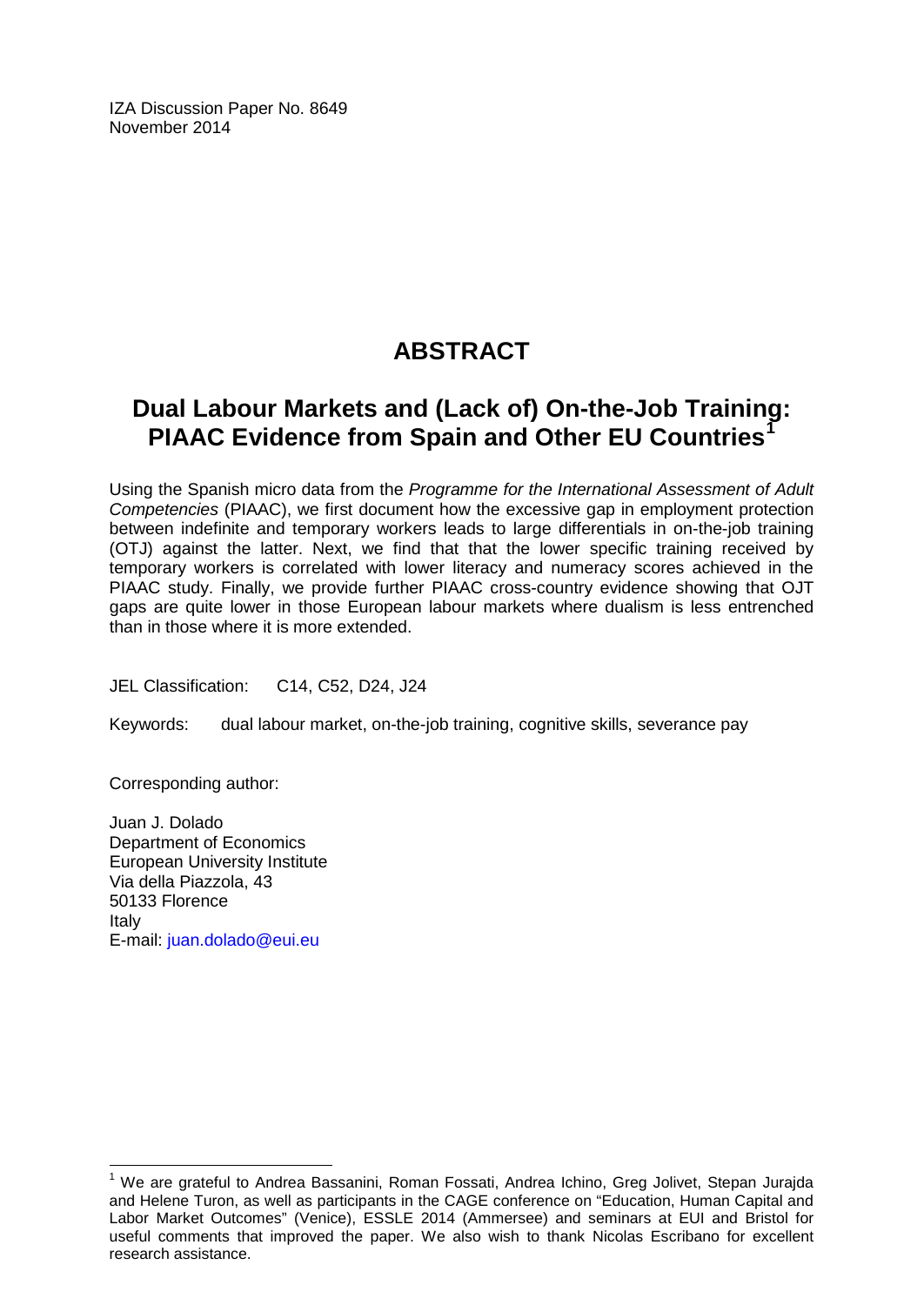### **1. INTRODUCTION**

 $\overline{\phantom{a}}$ 

This paper analyzes whether the gap between the amount of employer-sponsored training for permanent workers (those holding an indefinite/permanent contract) and temporary workers (those holding a fixed-term contract) is larger in dual labour markets than in a less segmented ones. One plausible mechanism leading to this gap relies on the large turnover rate among temporary workers induced by the much less stringent employment protection legislation (EPL henceforth) they enjoy relative to permanent workers. Given this EPL differential, whenever collective bargaining prevents neutralizing severance pay (i.e., a transfer from employers to workers) through enough wage flexibility, firms will prefer to use temporary contracts in sequence rather converting them into permanent contracts. As a result, the expected job duration of temporary workers becomes too short, therefore making firms more reluctant to invest in their training. By contrast, the much more stringent EPL enjoyed by permanent workers increases their expected job duration, making firms more eager to invest in them. Thus, in dual labour markets, lower on-the-job training (OJT hereafter) attached to temporary contracts might be one of the main reasons why these contracts become *dead ends*, in contrast to *stepping stones*, like in labour markets where the EPL gap is smaller.

Besides exploring this channel, we are also interested in analyzing whether the occupational training gap may also translate into persistent differences in workers' cognitive skills. To the extent that training at the workplace helps accumulating skills, dualism in the labour market may not only hinder the specific human capital of temporary workers but also their general human capital.<sup>2</sup> This is a topic of considerable importance for policy in countries like Spain which traditionally has been considered as a paradigmatic case study of a highly segmented labour market (see OECD 2014). For this reason, we provide empirical evidence mainly for this country. Yet, in order to check whether the mechanism operates in other labour markets, we also provide some evidence comparing the findings for Spain with those for a small group of reference EU countries, used as a benchmark. The chosen set of countries is such that some also have dual labour markets (France and Italy) while others have rather more unified labour markets (Denmark and UK).

Regarding Spain, two of the most salient features of its labour market over the last few decades have been: (i) a strong segmentation stemming from large differences in EPL that encouraged the widespread use of temporary contracts, and (ii) a rather low fraction of workers receiving OJT.

<span id="page-3-0"></span> $2$  As Acemoglu and Pischke (1999) have pointed out, it might be the case that, when labour market frictions compress the wage structure, employer-sponsored training includes financing of investment in human capital. Thus, OJT affects both specific and general human capital, explaining in this way their relationship between both types of human capital. However, in dual labour markets where worker turnover rate is very large, the underlying argument in the reasoning above (monopsony power enjoyed by the firm) seems less compelling.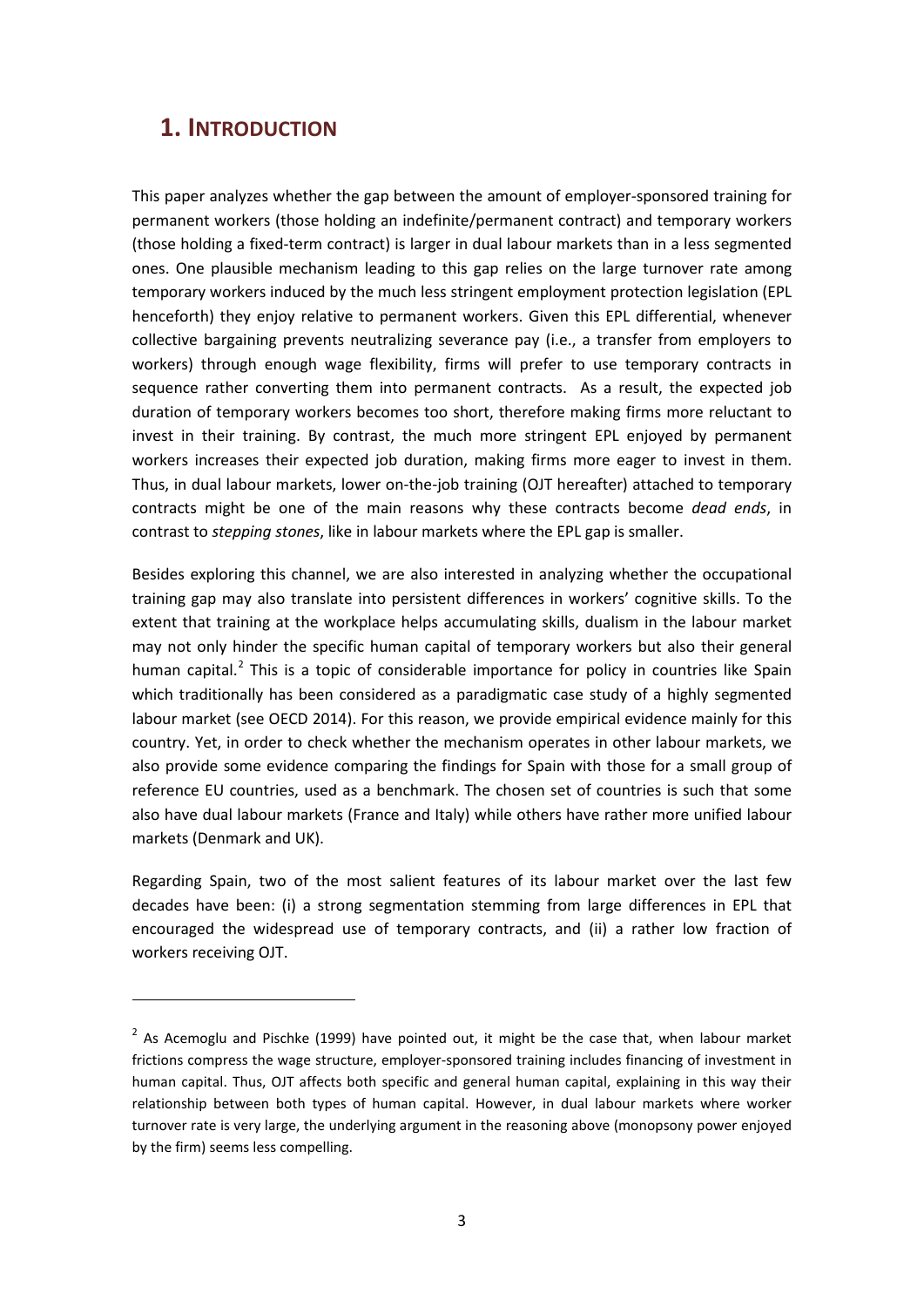The origin of the first feature dates back to 1984 when a radical labour market reform was passed to ameliorate the surge in unemployment after the restoration of democracy when the Spanish economy was hit by the second oil price crisis. This reform allowed the indiscriminate use of temporary contracts (with either reduced or no costs for dismissal) for any regular productive activity (not just for seasonal employment, as it had been the case until then), while keeping unchanged the rigid EPL of permanent contracts inherited from four decades of industrial relations under a military dictatorship (see, e.g., Dolado et al., 2002 and 2008).

The rate of temporary work (i.e., the share of employees under temporary contracts) soared from 15% just before the reform to 35.4% in the mid-nineties. Since then, around 90% (94% nowadays) of newly signed contracts have been temporary ones, while the average temp-toperm conversion rate has ranged between 10% in the nineties and first half of the 2000s and 6% nowadays (see Amuedo-Dorante, 2001 and Güell and Petrongolo, 2007). Later on, as a result of a long sequence of partial labour market reforms, the rate of temporary work stabilized around 30%. More recently, even after the mass destruction of temporary jobs in Spain during the Great Recession, it has only dropped to 24% since 2009, which still remains as one of the highest rates in the OECD.

As regards the second feature, although the participation of workers in OJT has increased from 10% in the early nineties to 24% in 2010, this rate, together with the Italian one, remains one of the lowest in the EU-27 being 8 pp. below the EU average rate and between 20-30 pp. lower than in Scandinavian countries or the UK (see European Commission, 2014). Figure 1 displays the transition rates from temporary to permanent contracts (vertical axis, in percent), as a measure of segmentation in labour markets, and the proportion of employees participating in OJT (horizontal axis, in percent) in several EU countries in 2010. As can be observed, there is a strong positive correlation between both variables, indicating that in those countries where temporary contracts are a springboard to better and more stable jobs (higher transition rates) the fraction of employees participating in OJT schemes is larger.

#### **Figure 1. Temp-to perm transition rates and OJT participation**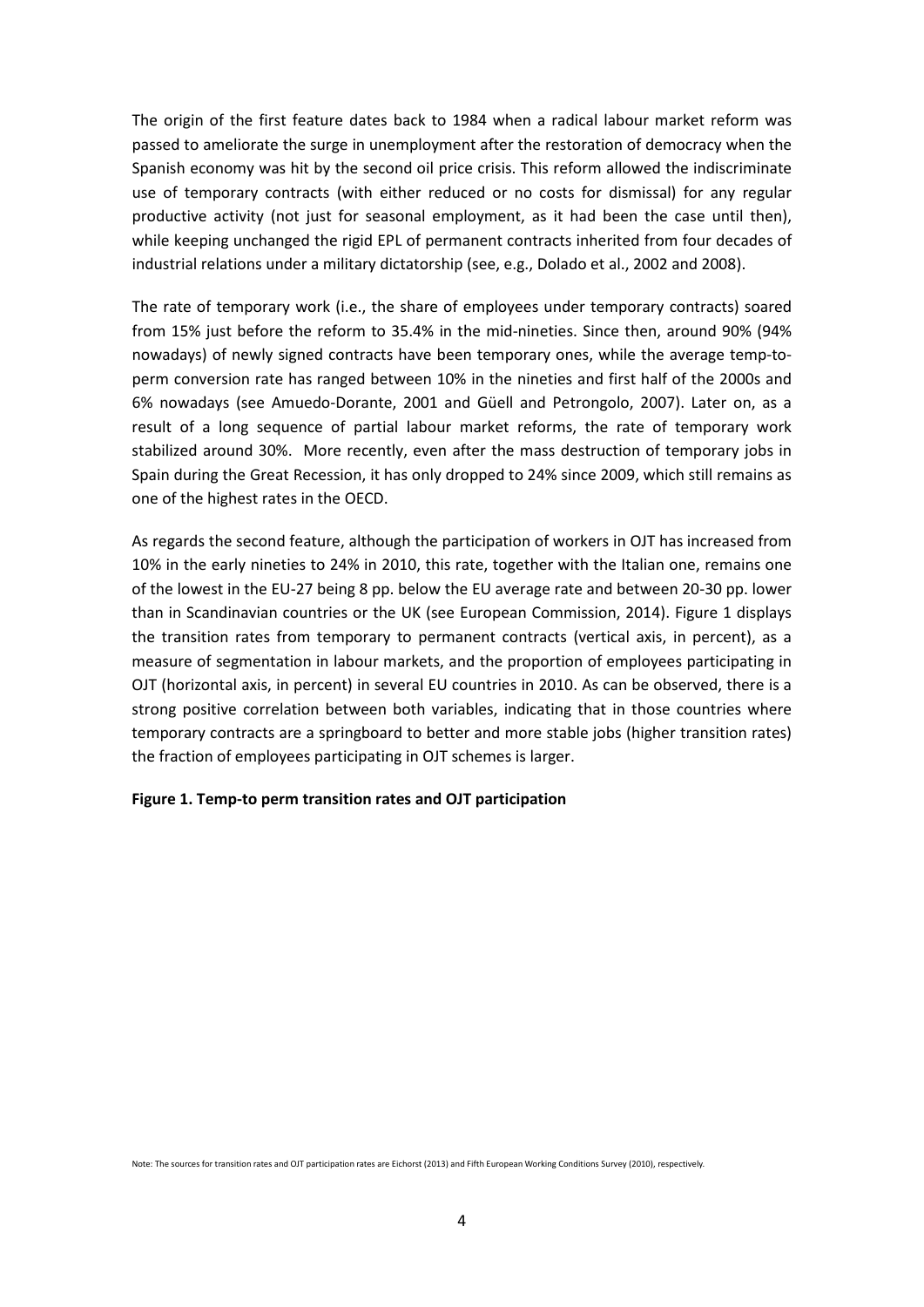Our aim in this paper is to analyze the relationship between these two features, focusing on the mechanism sketched above which so far has received scarce attention in the literature. To provide empirical evidence on this mechanism, use will be made of the cross-sectional database available for Spain and the other reference countries in the recently released first wave of the *Survey of Adult Skills*, the main output of the *Programme for the International Assessment of Adult Competencies* (PIAAC, 2013). As will be discussed later on, PIAAC provides harmonized and updated information on the availability of OJT at individual level in a large number of countries, as well as a wide array of demographics and job characteristics, including type of contract.

As mentioned earlier, the basic insight of our approach is that temporary contracts in dual labour markets no longer play the role of being "probationary contracts" (*stepping stones*). They rather become "terminal contracts" (*dead-ends*) leading to a very high worker turnover between employment and unemployment. As a result, firms have little incentive to invest in training those employees with temporary contracts. By the same token, workers lack the right incentives to improve on their job performance by accumulating better productive capabilities. Further, since these skills and OJT are important components of multifactor productivity, this mechanism may have played a relevant role in explaining the unsatisfactory development of TFP growth in Spain and other EU countries with segmented labour markets (see Bassanini et al., 2009).

This type of mechanism has been recently explored by Dolado et al. (2013) in a model where the decisions of employers and workers interact in a dual labour market akin to the Spanish one. The setup is one in which firms find it optimal to hire workers initially under fixed-term contracts. When such contracts expire (typically after one year), the employers face the decision to upgrade the worker to a permanent contract (subject to much larger firing costs) or to dismiss the worker and hire in sequence another one on a temporary basis. Their main result is that, by severely reducing the *temp-to-perm* conversion rate, an increase in the EPL gap leads to lower TFP growth. The basic insight is that employers do not find it profitable to invest in training temporary workers who are very unlikely to continue in the firm. This also gives rise to a discouragement effect among these workers, who respond to the lower and more uncertain promotion prospects by exerting lower effort. Further, given that temporary contracts are much more flexible, firms specialize in mature technologies which are not very innovative (e.g., construction and tourism). Hence, this setup leads to self-fulfilling prophecies where employers do not invest in workers, expecting that they will not exert enough effort, and workers fulfill these expectations by rationally anticipating low promotion prospects.

To test the main predictions of the model, Dolado et al. (2013) use firm-level longitudinal information on a representative sample of manufacturing firms in Spain during 1991-2005. This allows them to compute TFP growth rate and the conversion rate of temporary workers into permanent ones for each year and firm in their database. By means of panel regression methods, their main empirical finding is that changes in the EPL gap are inversely related to conversion rates which in turn are positively correlated with their TFP growth rates.

In this paper we extend their analysis by focusing on one of the key outcome variables in their mechanism, namely firm-provided training. To do so, we use information drawn from PIAAC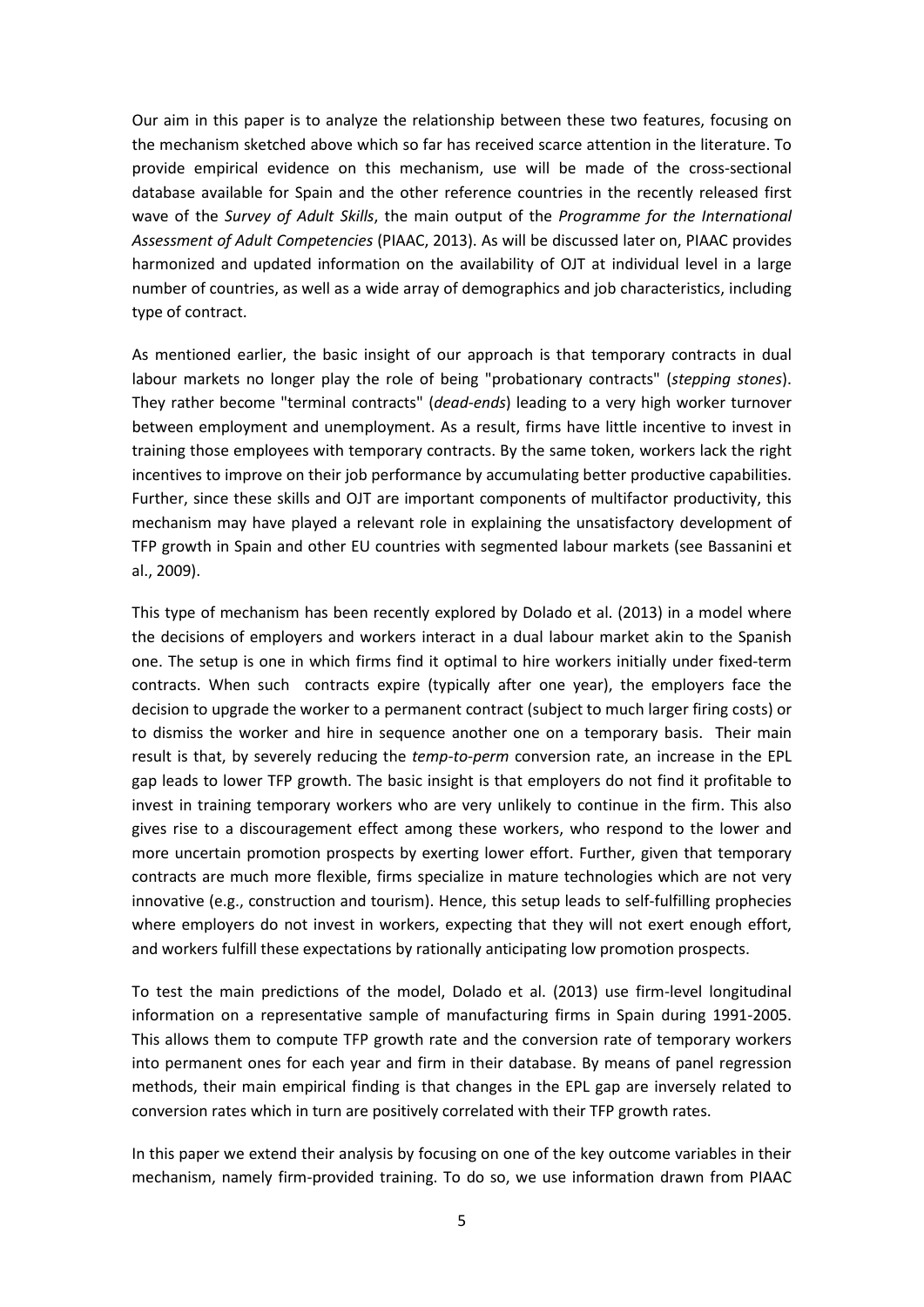which provides different measures of OJT activities undertaken by employees. Further, the availability of PIAAC scores in the literacy and numeracy tests allows us to explore whether OJT affects workers' proficiency.

In order to derive the main testable hypotheses in our empirical approach, we start by laying out a simple two-period model of OJT provision in a dual labour market. At the beginning of the first period, individuals with different innate abilities are randomly assigned to firms with identical technologies. With equal probability workers are hired either under permanent contracts (with high dismissal costs) or under temporary contracts (with low or even no dismissal costs and shorter expected job duration). During the initial period, firms decide whether to offer training in order to improve workers' productivity in the second period. To do so they face a cost of providing OJT that is decreasing in the individual's innate ability. However, due to aggregate productivity shocks and the sudden termination of fixed-term contracts, some of these jobs get destroyed during the second period. In the absence of wage flexibility, severance pay implies that, when hit by a shock, firms offering permanent contracts will find it optimal to dismiss less workers than those offering temporary contracts (see Cahuc and Postel-Vinay, 2002, and Bentolila et al., 2012). Hence, firms with permanent jobs will face a trade-off between paying dismissal costs and having longer job duration. We show that, under some plausible conditions regarding wage rigidity, a large EPL gap leads to a higher provision of OJT to permanent workers and to the same or even lower supply of OJT for temporary workers.

Overall, our empirical results support this prediction. First, using a large array of controls on individual and job characteristics (including worker's motivation) both in standard regression analysis and propensity score matching estimation, we find a substantially negative and statistically significant relationship between holding a temporary contract and the amount of OJT received at the workplace. Secondly, we find that the less OJT individuals receive, the worse their literacy and numeracy skills. These results turn out to be consistent with the growing empirical evidence about the negative effects of persistent labour market dualism in Spain on productivity growth and unemployment (see Bentolila et al., 2012). Moreover, we provide similar evidence for other EU countries with dual labour markets while the evidence is much weaker or non-existent for countries with more unified labour markets.

The rest of the paper is structured as follows. Section 2 provides a brief overview of the related literature in Spain on this topic. Section 3 develops a simple theoretical model that guides our empirical approach. Section 4 describes the PIAAC database and provides descriptive statistics of the outcome and treatment variables used in the empirical analysis for Spain. Section 5 presents the main empirical results for this country. Section 6 reports the evidence for the reference EU countries. Finally, Section 7 draws some brief conclusions.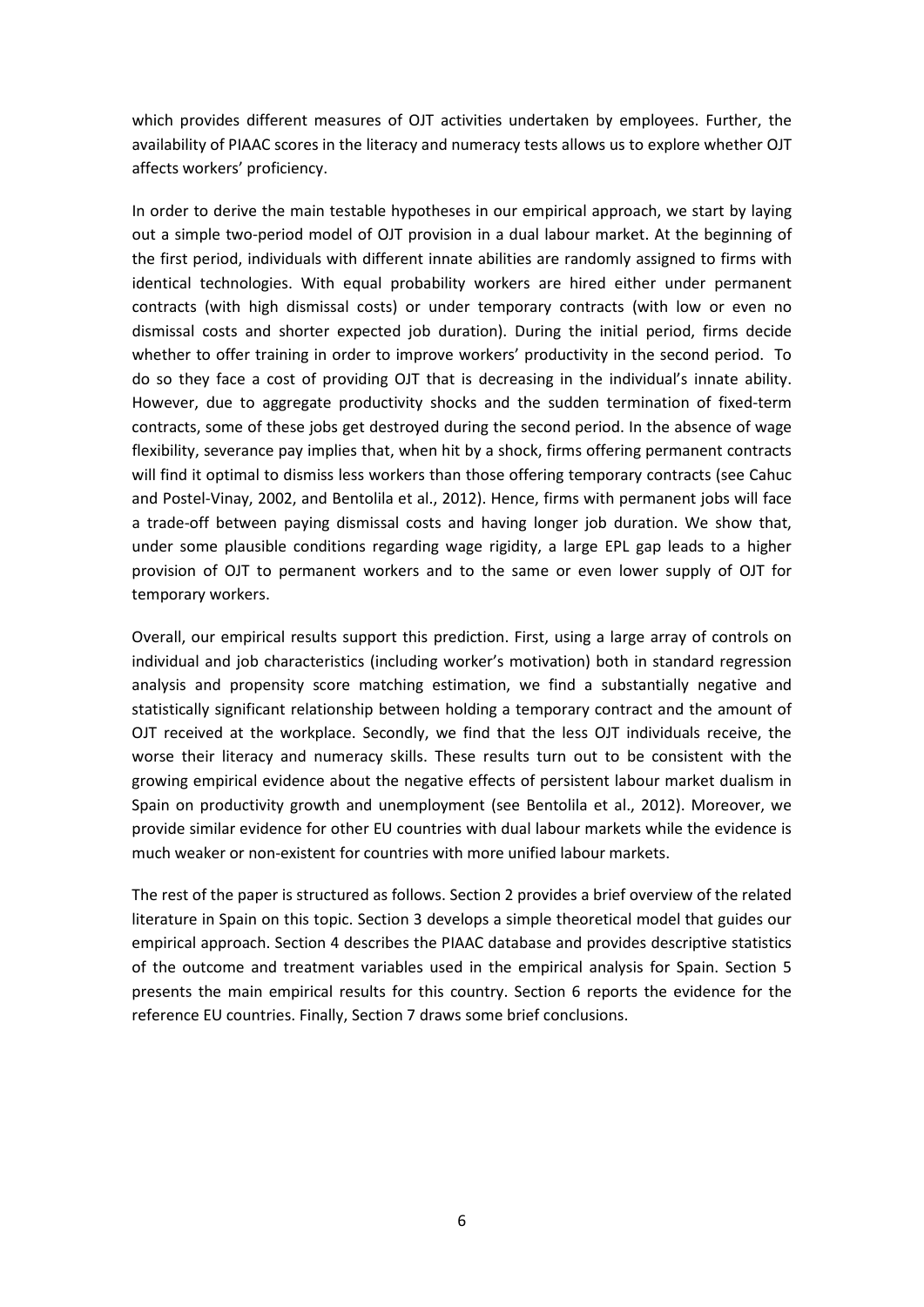# **2. RELATED LITERATURE**

In addition to the previously discussed paper by Dolado et al. (2013), there are some other related works focused on the Spanish case that examine the effects of segmentation in the labour market on productivity growth and training. We next summarize their main conclusions.

Possibly the first paper addressing this issue is Sánchez and Toharia (2000) who, on the basis of the main implications of a standard efficiency wage model, use data from the Survey of Business Strategies (SBS) for the period 1991-1994 to estimate the relationship between the rate of temporary work and labour productivity growth. Specifically, they regress average labour productivity on the rate of temporary work at the firm level, plus other controls, finding a negative relationship between both variables. Similar results been obtained by Alonso-Borrego (2010) and Gonzalez and Miles (2012) using the Firms' Balance Sheets of the Bank of Spain (CBBE) and the SBS, respectively. Like Dolado et al. (2013), these authors focus on documenting the negative effect of contractual instability on TFP growth. Yet, they do not deal with the mechanism linking conversion rates and TFP which is stressed by the latter authors.

Regarding the relationship between dualism and the incidence of occupational training in Spain, it is worth highlighting the work of Alba-Ramirez (1994) and De la Rica et al. (2008). In both cases, they document that firms invest less in training temporary workers given their high turnover rates. However, they do not examine how the amount of training has varied with the changes observed in the EPL gap. This result is also in line with the findings by Arulampalam et al. (2004) that Spain is one of the countries where being on a fixed-term contract is associated with lower training, in their cross-country study on the determinants of training using the European Community Household Panel (ECHP) over the period 1994-1999.

Lastly, Garda (2013) has recently analyzed the size of wage losses experienced by those workers who have been displaced to other firms as a result of having been subject to a collective dismissal (ERE) in their previous firm. If firms provide a higher level of specific training to workers with permanent contracts than to those with temporary contracts, the loss of this type of human capital will be more significant for the first type of workers than for the second. Therefore, we would expect to find higher wage losses among workers with permanent contracts. Using the Social Security records from the Continuous Sample of Working Lives (MCVL) and controlling by job tenure, sector of activity and other covariates, the results confirm that permanent workers subject to EREs suffer higher and more permanent wage cuts than those with temporary contracts.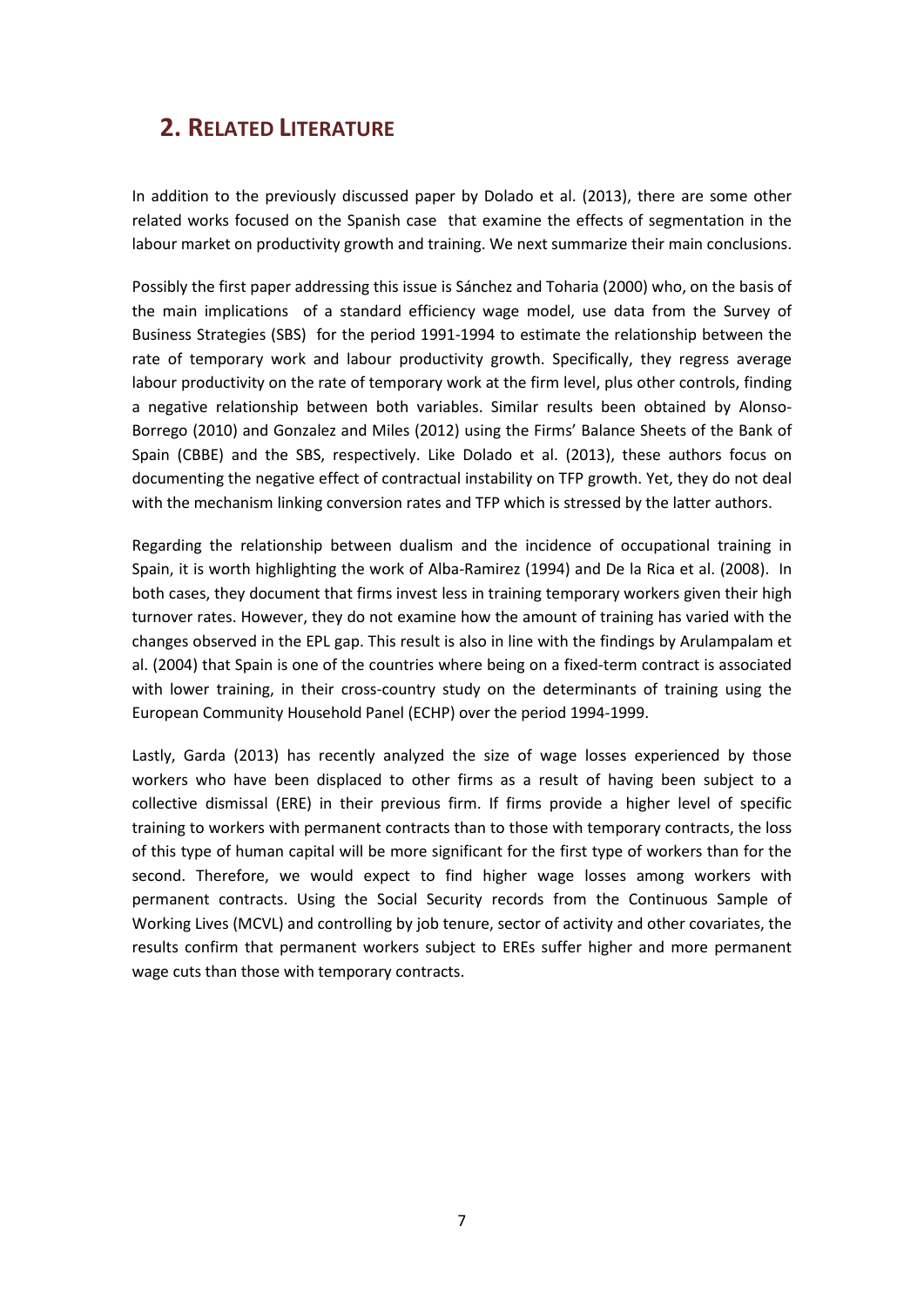### **3. A MODEL OF OJT IN A DUAL LABOUR MARKET**

#### **3.1 Preliminaries**

 $\overline{\phantom{a}}$ 

In our stylized model, inspired by Lepage-Saucier et al. (2013), workers and firms live for two periods and, for simplicity, there is no time discounting. At the beginning of the first period, individuals get hired by firms in a framework where each firm hires one worker and where, for simplicity, hiring costs are set equal to zero. Hiring takes place whenever the asset values of such a decision for the firm, *W*, and for the worker, *V*, are non-negative. Firms have a simple linear production technology where output equals the workers´ s level of human capital, which coincides with their productivity. Human capital is taken to be a composite of the individual´s innate ability and firm-specific OJT, whose role is to raise workers' productivity. The initial ability of the worker,  $\theta$  is assumed to be uniformly distributed with support  $[\theta,\overline{\theta}]$ . We assume that there are only two levels of OJT, i.e., one involving no training and another where some fixed amount of training is provided. Thus, under these simplifying assumptions, human capital/ productivity of untrained (superscript *u*) and trained (superscript *t*) workers are given by  $H^u(\theta) = \theta$  and  $H^t(\theta) = h\theta$  , with  $h > 1$ , respectively.

OJT takes place in the first period and it is assumed that the return for the firm of such investment only accrues during the second period. While untrained workers produce  $\theta$  in each of the two periods, trained workers bear a loss of productivity in the first period (due to their enrolment in OJT activities) in exchange for a higher productivity in the second period. Thus, the initial productivity of a trained worker is given by  $\theta - C(\theta)$ , where  $C(\theta)$  is the cost in terms of output loss entailed by undertaking OJT. This cost is assumed to be decreasing in ability, i.e.  $C'(\theta) < 0$ . For illustrative purposes, in the sequel we choose the simple functional form  $C(\theta) = k(\overline{\theta} - \theta)$ , with  $k > 0$  implying that the output loss is null for a worker with the highest ability type  $\overline{\theta}$ . As a result, the initial productivity of a trained worker becomes  $\theta - k(\overline{\theta} - \theta)$ , while it increases to  $h\theta$  (>  $\theta$ ) in the second period. <sup>[3](#page-3-0)</sup>

Although all firms have the same technology, some of them hire workers under temporary (T) while others do under permanent contracts (P). For simplicity, it is assumed that workers are offered either type of contract with the same probability.<sup>[4](#page-8-0)</sup> The difference between the two types of contracts is that dismissing a worker with a permanent contract involves mandated severance pay  $F > 0$  whereas destroying a temporary job does not involve any dismissal cost. Thus, *F* could be interpreted in the sequel as the EPL between permanent and temporary workers. Furthermore, to capture in a simple way the unstable nature of temporary contracts--

<sup>2.</sup> Notice that our simple formulation of the OJT costs paid by the firm implies that the net productivity of a trained worker is negative for values of  $\theta$  low enough, namely when  $\theta < (k/1+k)\theta$ , meaning that these workers will not be trained.<br><sup>4</sup> We abstain from modeling the supply of P and T contracts by firms because our interest lies in the

<span id="page-8-1"></span><span id="page-8-0"></span>training decisions by employers with similar technologies about workers with similar skills. An attempt to model the relative supply of both types of contracts can be found in Bentolila et al. (2012).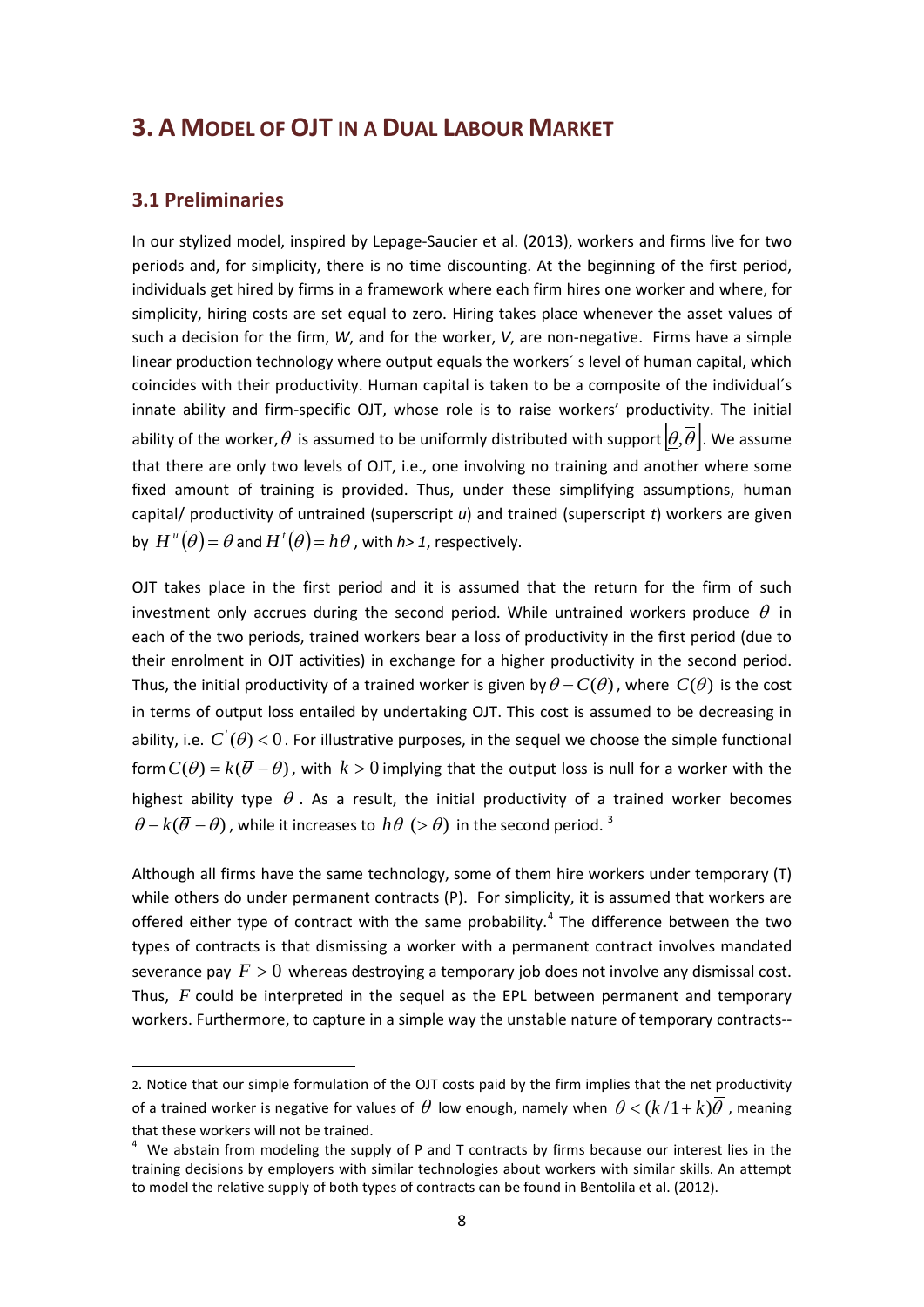because of their short-term duration or low rate of conversion into indefinite contracts-- a key assumption is that temporary workers quit their jobs during the second period at rate  $q$ , with  $0 < q < 1$ , while permanent workers will never quit. This implies a trade-off between permanent and temporary contracts because the surplus going to the firm is negatively affected by  $F$  in a permanent contract and by  $q$  in a temporary one.

To account for endogenous job destruction we follow the standard Mortensen-Pissarides modeling device by assuming that productivity diverges during the second period due to an aggregate shock. In particular, during this period, productivity for untrained workers is perceived by firms to be uniformly distributed  $U[\overline{\theta}(1-\varepsilon),\overline{\theta}]$ , where  $\varepsilon \in (0,1)$  is a parameter of the distribution, for which it holds that  $\underline{\theta} = \overline{\theta}(1-\varepsilon)$ . As a result, during the second period, the p.d.f. and c.d.f. of productivity for this type of worker become  $g_{\theta}(\varepsilon) = \dfrac{1}{\varepsilon\overline{\theta}}$  and

 $(\varepsilon) = 1 + \frac{\theta - \theta}{\varepsilon \overline{\theta}},$  $G_{\theta}(\varepsilon)$  =  $1 + \frac{\theta - \theta}{\sqrt{2}}$ , respectively. As for trained workers, the corresponding distribution is

$$
U\left[\overline{\zeta}(1-\varepsilon),\overline{\zeta}\right], \text{ where } \overline{\zeta} = h\overline{\theta} \text{ , so that } g_{\zeta}(\varepsilon) = \frac{1}{\varepsilon\overline{\zeta}} \text{ and } G_{\zeta}(\varepsilon) = 1 + \frac{\zeta - \zeta}{\varepsilon\overline{\zeta}}. \text{ Notice that in}
$$

both cases a higher (lower) value of  $\mathcal E$  should be interpreted as capturing a recessionary (expansionary) period in the business cycle during where the average productivity of workers in both types of firms drops (increases).

The wage paid in P and T jobs is assumed to be the same and is denoted as*w*. We take a partial equilibrium approach by assuming that the wage is determined exogenously and that it is rigid.<sup>[5](#page-8-1)</sup> Specifically, the exogenous wage is posted by the firms at the beginning of the first period but is only paid in the second period to those workers who have not been dismissed or have not quit. Further, it is assumed that the value of the exogenous wage verifies the inequality  $F < w < \overline{\theta}$ . As will be shown below, this range of the wage ensures that individuals always prefer working to not working so that the participation constraints are satisfied.

Summing up, the sequence of events in this economy can be summarized is as follows.

- 1. In period 1, firms decide how much training to offer to each worker hired at a given wage *w* (paid in period 2) and knowing their ability  $\theta$ .
- 2. At the end of period 1, a temporary worker quits with probability  $q$ .
- 3. At the beginning of period 2, an aggregate shock takes place and some workers are dismissed. Permanent workers receive mandated severance pay *F* while temporary workers receive none.
- <span id="page-9-0"></span>4. At the end of period 2, retained workers receive the wage *w*.

 $<sup>5</sup>$  We adopt this strategy to simplify the analysis but it can be shown that assuming some dependence of</sup> wages on productivity does not change the results though it makes the algebra more complicated.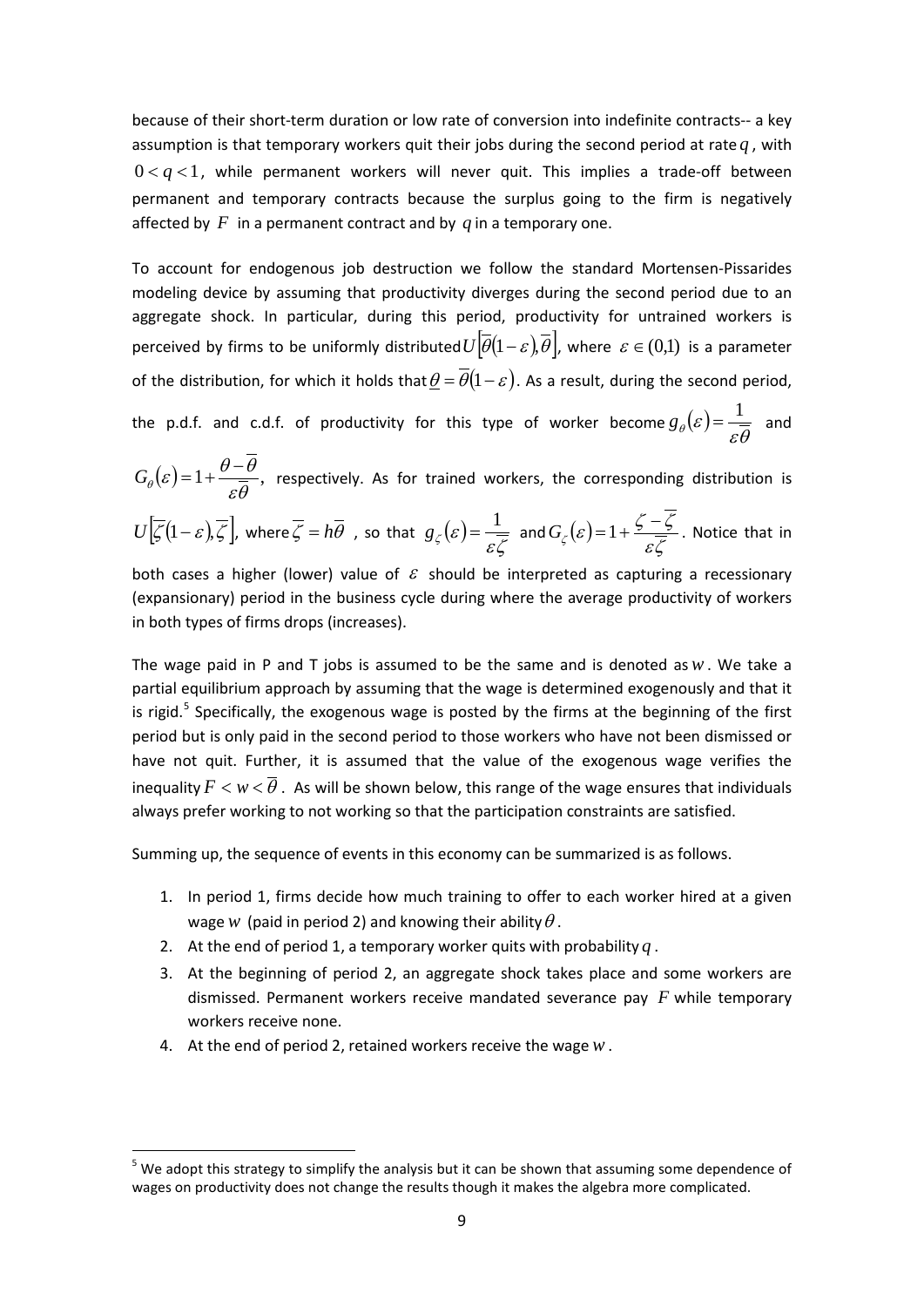#### **3.2 Asset values**

#### *(I) Firms*

As discussed earlier, firms hire workers whenever the expected value of their contribution to the firm's profits is greater to be zero for both types of jobs.

Denote by  $W_i^t$  and  $W_i^u$  (*i*=P, T) the asset values for firms of having trained and untrained workers, respectively, in either type of job. Then, using integration by parts (see Appendix), the asset values for firms with P jobs are given by,

$$
W_p^{\dagger}(\varepsilon, \zeta) = \theta - k(\overline{\theta} - \theta) + \left[ \int_{\overline{\zeta}(1-\varepsilon)}^{\overline{\zeta}} \max(\zeta - w, -F) dG_{\zeta}(\varepsilon) \right] =
$$
  
=  $\theta - k(\overline{\theta} - \theta) + \left[ (\overline{\zeta} - w) - \int_{w-F}^{\overline{\zeta}} G_{\zeta}(\varepsilon) d\zeta \right],$  (1)

$$
W_{P}^{u}(\varepsilon, \theta) = \theta + \left[ \int_{\overline{\theta}(\mathsf{I} - \varepsilon)}^{\overline{\theta}} \max(\theta - w, -F) \, dG_{\theta}(\varepsilon) \right] =
$$
  
=  $\theta + \left[ (\overline{\theta} - w) - \int_{w-F}^{\overline{\theta}} G_{\theta}(\varepsilon) \, d\zeta \right]$  (2)

By the same reasoning, the asset values for firms offering temporary jobs become,

$$
W_{T}^{t}(\varepsilon, \zeta) = \theta - k(\overline{\theta} - \theta) + (1 - q) \left[ \int_{\overline{\zeta}(1-\varepsilon)}^{\overline{\zeta}} \max(\zeta - w, 0) dG_{\zeta}(\varepsilon) \right] =
$$
  
=  $\theta - k(\overline{\theta} - \theta) + (1 - q) \left[ (\overline{\zeta} - w) - \int_{w}^{\overline{\zeta}} G_{\zeta}(\varepsilon) d\zeta \right]$  (3)

$$
W_T^u(\varepsilon, \theta) = \theta + (1 - q) \left[ \int_{\overline{\theta}(1-\varepsilon)}^{\overline{\theta}} \max(\theta - w, 0) dG_{\theta}(\varepsilon) \right] =
$$
  
=  $\theta + (1 - q) \left[ (\overline{\theta} - w) - \int_w^{\overline{\theta}} G_{\theta}(\varepsilon) d\theta \right].$  (4)

Note that the terms  $w - F$  and  $w$  in (1) to (4) turn out to be the reservation productivity cutoffs in P and T jobs, respectively, so that workers with productivities below these cutoffs will see their contracts terminated in the second period. Notice that a higher value of *F* reduces the productivity cutoff for P workers since, having to pay dismissal costs, firms will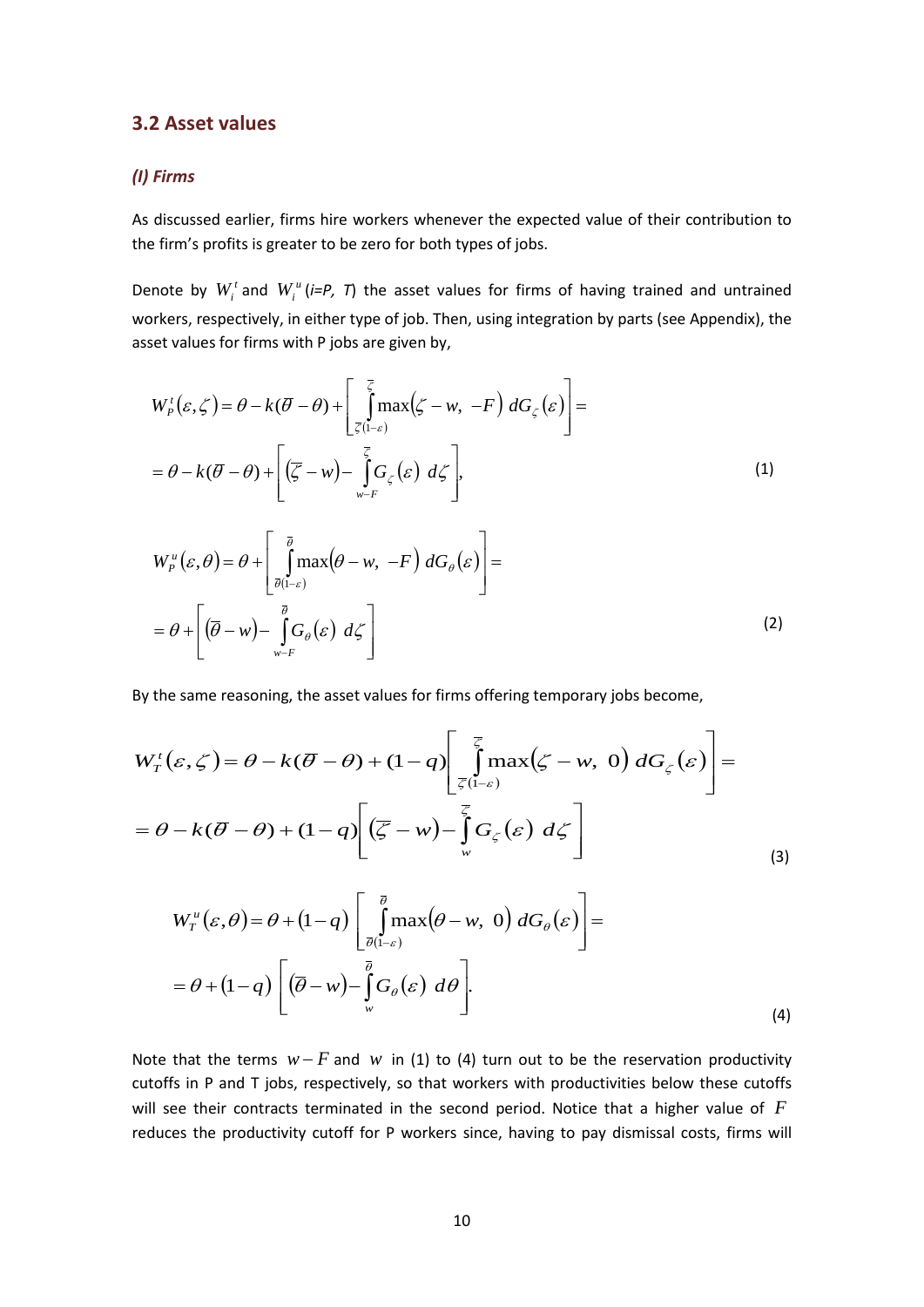prefer not to sack workers with lower productivity. In particular, using the uniform distributions  $\zeta \sim U\left[h\overline{\theta}(1-\varepsilon),h\overline{\theta}\right]$  and  $\theta \sim U\left[\overline{\theta}(1-\varepsilon),\overline{\theta}\right]$  with  $\varepsilon \in (0, 1)$  yields,

$$
W_p^{\dagger}(\varepsilon, \varsigma) = \theta - k(\overline{\theta} - \theta) + \left[ \frac{\left( h\overline{\theta} - w + F \right)^2}{2\epsilon h \overline{\theta}} - F \right]
$$
\n(5)

$$
W_{P}^{u}(\varepsilon,\theta) = \theta + \left[\frac{(\overline{\theta} - w + F)^{2}}{2\varepsilon\overline{\theta}} - F\right],
$$
\n(6)

$$
W_T^{\dagger}(\varepsilon, \varsigma) = \theta - k(\overline{\theta} - \theta) + (1 - q) \left[ \frac{\left( h\overline{\theta} - w \right)^2}{2\epsilon h\overline{\theta}} \right].
$$
\n(7)

$$
W_I^u(\varepsilon,\theta) = \theta + (1-q) \left[ \frac{(\overline{\theta} - w)^2}{2\varepsilon \overline{\theta}} \right].
$$
 (8)

#### *(II) Workers*

Normalizing the value of being unemployed to zero for simplicity, we next derive the asset values of workers, denoted by  $V_i$ , in P and T contracts. We start with those pertaining to trained workers, which yields,

$$
V_p^t(\varepsilon, \zeta) = \left[ \int_{w-F}^{\overline{\zeta}} w \, dG_{\zeta}(\varepsilon) + \int_{\overline{\zeta}(1-\varepsilon)}^{w-F} F dG_{\zeta}(\varepsilon) \right] =
$$
  
\n
$$
= \frac{(w-F) \left[ h\overline{\theta} - (w-F) \right]}{\varepsilon h \overline{\theta}} + F
$$
  
\n
$$
V_T^t(\varepsilon, \zeta) = (1-q) \int_{w}^{\overline{\zeta}} w \, dG_{\zeta}(\varepsilon) =
$$
  
\n
$$
= (1-q) \left[ \frac{w \left( h\overline{\theta} - w \right)}{\varepsilon h \overline{\theta}} \right]
$$
  
\n(10)

The asset values for untrained workers in P and T jobs,  $V^{\mu}_{p}(\varepsilon, \theta)$  and  $V^{\mu}_{T}(\varepsilon, \theta)$ , are similar to (9) and (10) but with  $\bar{\theta}$  replacing  $\bar{\zeta}$  in the expression above. Thus, given that  $h > 1$ , the assumed inequality for wages, namely  $F < w < \overline{\theta}$  (and hence  $h\overline{\theta} - (w - F) > 0$ ) imply that the asset values of workers are all positive and therefore that their participation constraints are satisfied.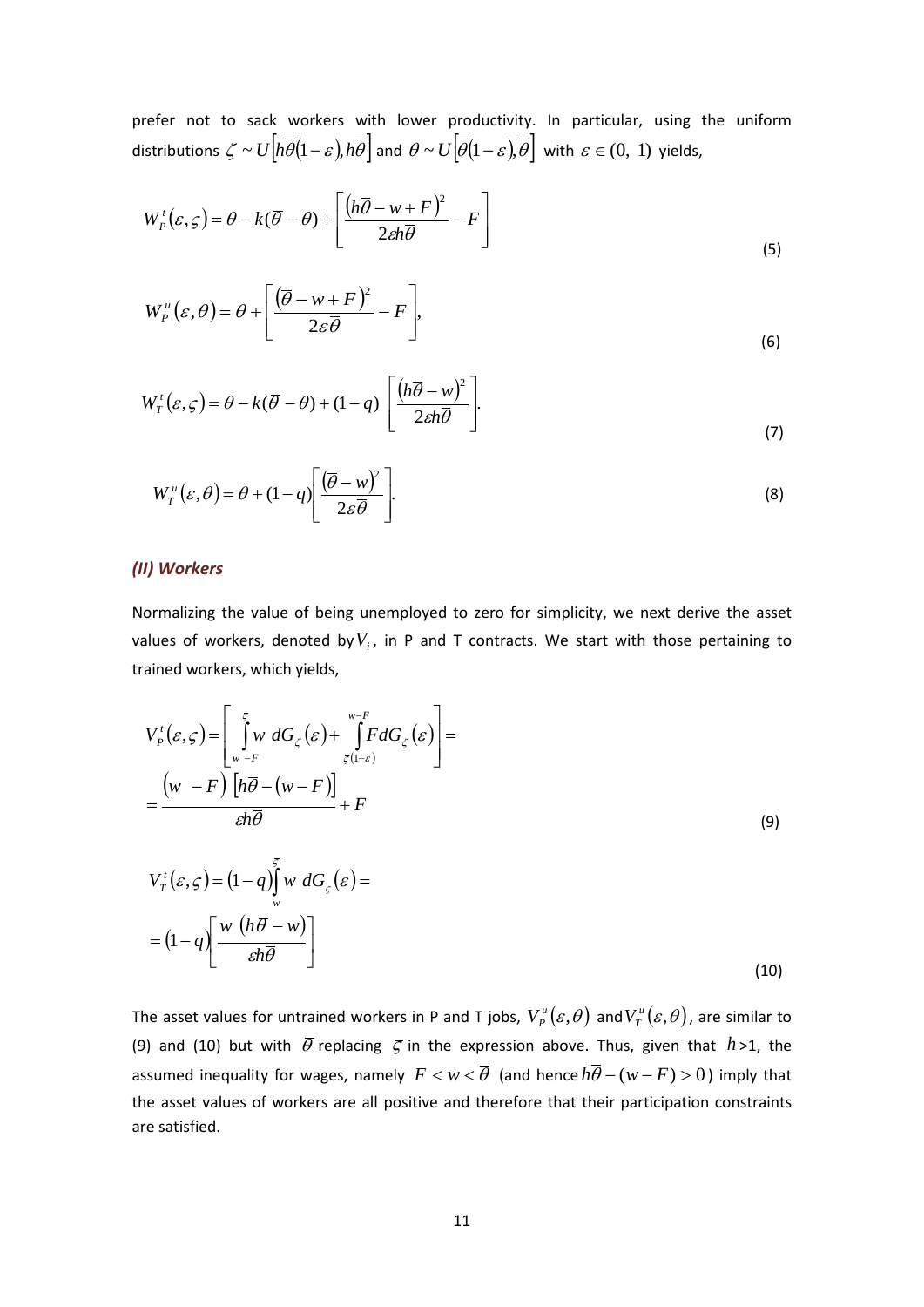#### **3.3 Decisions on OJT**

Using the previous asset values of firms in (5) to (8) we can now compute the ability threshold values, denoted by  $\theta^*$ , determining whether firms provide OJT to their workers. In our model this is the key decision variable taken by firms. As regards workers hired under permanent contract, firms would find it profitable to offer them training whenever,

$$
W_p^{\dagger}(\varepsilon, \zeta) \ge W_p^{\mu}(\varepsilon, \theta)
$$
  
\n
$$
\Leftrightarrow \theta - k(\overline{\theta} - \theta) + \left[ \frac{(h\overline{\theta} - w + F)^2}{2\varepsilon h \overline{\theta}} - F \right] \ge \theta + \left[ \frac{(\overline{\theta} - w + F)^2}{2\varepsilon \overline{\theta}} - F \right]
$$
  
\n
$$
\Leftrightarrow \theta \ge \theta_p^* \equiv \overline{\theta} - \frac{(h-1)}{2k\varepsilon h \overline{\theta}} \left[ h\overline{\theta}^2 - (w - F)^2 \right]
$$
\n(11)

where  $\theta_p^*$  is the ability threshold above which firms with P jobs will offer OJT to their workers. Since it is a lower bound, notice that OJT varies inversely with  $\theta_P^*$ , namely, the lower  $\theta_P^*$  the higher the OJT intensity. From (11) it can be observed that, not surprisingly, OJT declines with its cost  $(k)$  and increases with its return  $(h)$ . More interesting is the result that, for a given wage, OJT for permanent workers increases with the firing-cost gap *F* . The insight is that, as firing cost go up, workers' job stability increases since lower productivity workers are less likely to be dismissed. This induces a longer expected horizon for the firm to recoup its initial investment on OJT.

Using a similar reasoning we can derive the ability threshold for temporary workers, such that,

$$
W'_{T}(\varepsilon, \zeta) \ge W''_{T}(\varepsilon, \theta)
$$
  
\n
$$
\Leftrightarrow \theta - k(\overline{\theta} - \theta) + (1 - q) \left[ \frac{(h\overline{\theta} - w)^{2}}{2\epsilon h \overline{\theta}} \right] \ge \theta + (1 - q) \left[ \frac{(\overline{\theta} - w)^{2}}{2\epsilon \overline{\theta}} \right]
$$
  
\n
$$
\Leftrightarrow \theta \ge \theta_{T}^{*} \equiv \overline{\theta} - \frac{(h-1)}{2k\epsilon h \overline{\theta}} (1 - q) \left[ h \overline{\theta}^{2} - w^{2} \right]
$$
\n(12)

where  $\theta_{\tau}^{*}$  is the corresponding ability threshold above which firms with T jobs provide OJT to their workers. As before, OJT is decreasing in *k* and increasing in *h* . Yet, OJT decreases as *q* increases since a higher quit rate implies more job instability and therefore a shorter expected duration for the firm to recover the OJT investment on the worker.

A comparison of  $\theta_p^*$  and  $\theta_T^*$  immediately reveals that individuals holding temporary contracts will unambiguously receive less training than under a permanent contract as long as  $F > 0$ . In effect, this result holds whenever  $\theta_P^* < \theta_T^*$  which is equivalent to  $\left[ h\overline{\theta}^2 - (w - F)^2 \right] > (1 - q) \left[ h\overline{\theta}^2 - w^2 \right]$ . Given our assumption that firms pay the same wage for both types of contract and the allowed range of variation of this wage, the previous inequality always holds. Moreover, the higher the value of *F* (i.e., the more dual is the labour market) the higher the OJT gap. Finally, if following the arguments by Dolado et al. (2013) on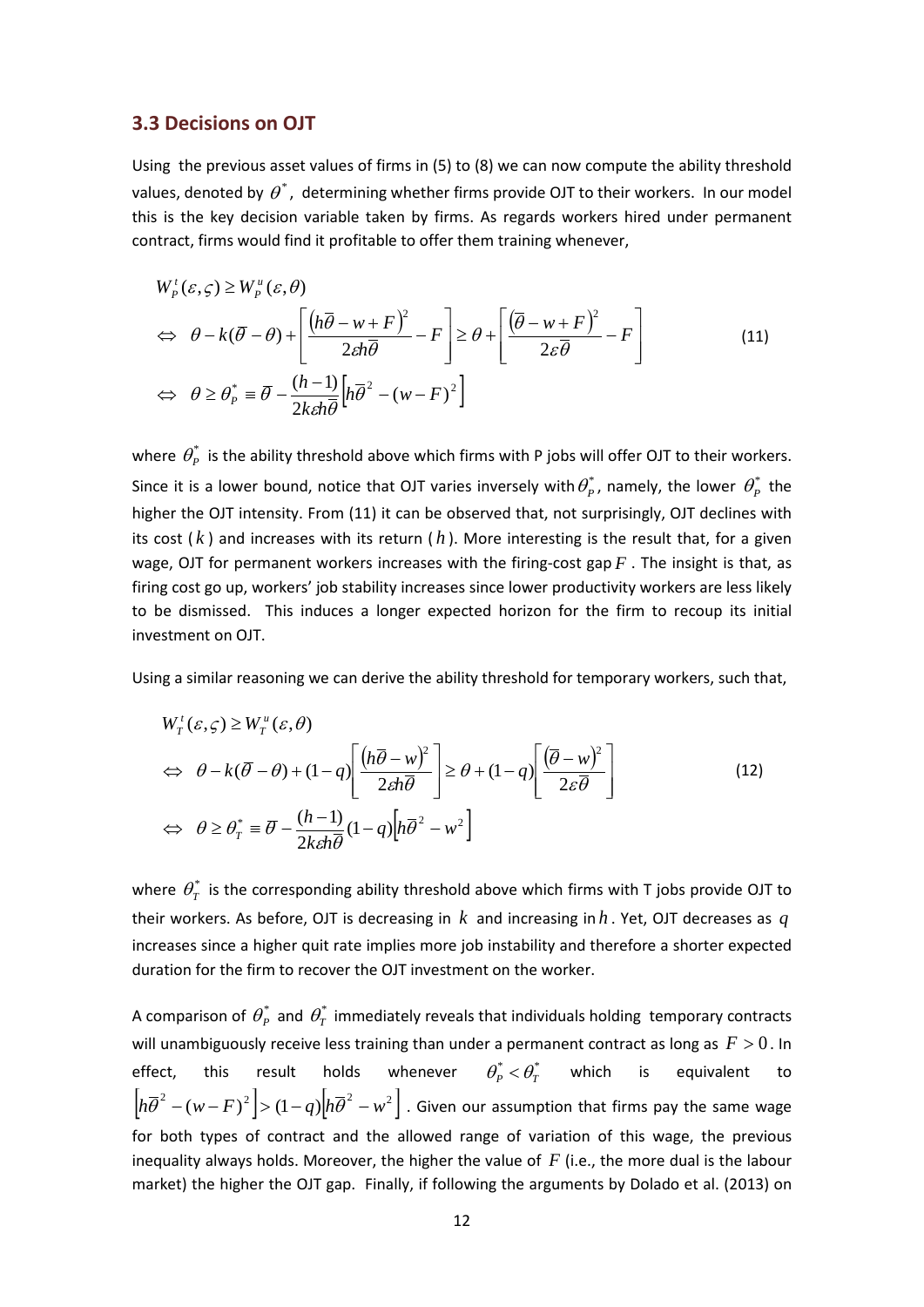how an increase in the firing-cost gap is likely to reduce the temp-to-perm transformation rate (a decision by the firm which is not modeled here), we take the shortcut of assuming that *q* is increasing in *F*, i.e.,  $q'(F) > 0$ , higher *F* will increase the OJT gap by more than before because permanent workers get more training while temporary workers get less.

### **4. DATASET AND VARIABLES**

The population of interest is defined by those individuals aged 16- 65 who participated in the Spanish section of the *Survey of Adult Skills* (PIAAC) and had the status of employees in the private sector at the time of the survey. Out of the 6055 individuals who fully responded to the questionnaires, the sample size of those who are employees is reduced to about 2500 individuals.

Our main control variable, *temporary contract*, is a dummy variable that takes value 1 when the contract is a temporary one (defined in PIACC as having a fixed-term contract, temporary employment with an employment agency, or some kind of training contract) and value 0 when the employee holds a permanent contract.

As argued earlier, our empirical approach consists of two stages. First, we focus on testing whether holding a temporary contract is associated with a lower propensity of being involved in training activities provided by the firm. Next, we analyze how the amount of and intensity of training affects the employees' human capital, approximated by literacy and numeracy skills according to the scores available in the PIAAC database.

To empirically evaluate whether these predictions hold, we consider as training outcomes two proxies of specific human capital accumulation at the workplace. First, we use a dummy variable,  $D^{O/I}$ , which takes the value 1 if the worker claims to have attended a training session organized in the workplace or provided by their supervisors or colleagues in the past 12 months, and 0 otherwise. Thus, this variable captures the extensive margin of OJT. According to PIAAC, these training sessions should be characterized "by planned periods of training, instruction or practical experience, using the normal methods of work." For example, they include "training or instruction courses organized by the directors, managers or colleagues to help the respondent to do their job better or to familiarize them with their new tasks."

To capture the intensive margin of OJT, we use an additional outcome variable which measures the number of training activities attended by the worker during the past 12 months, denoted as  $n^{OT}$ . It should be noted that, in accordance with the design of the survey, the respondent should count all training tasks that are interrelated as a single activity, even if they have taken place on different days,. The essential feature of each activity is that it should be designed "to facilitate the adaptation of personnel to a particular set of new competences".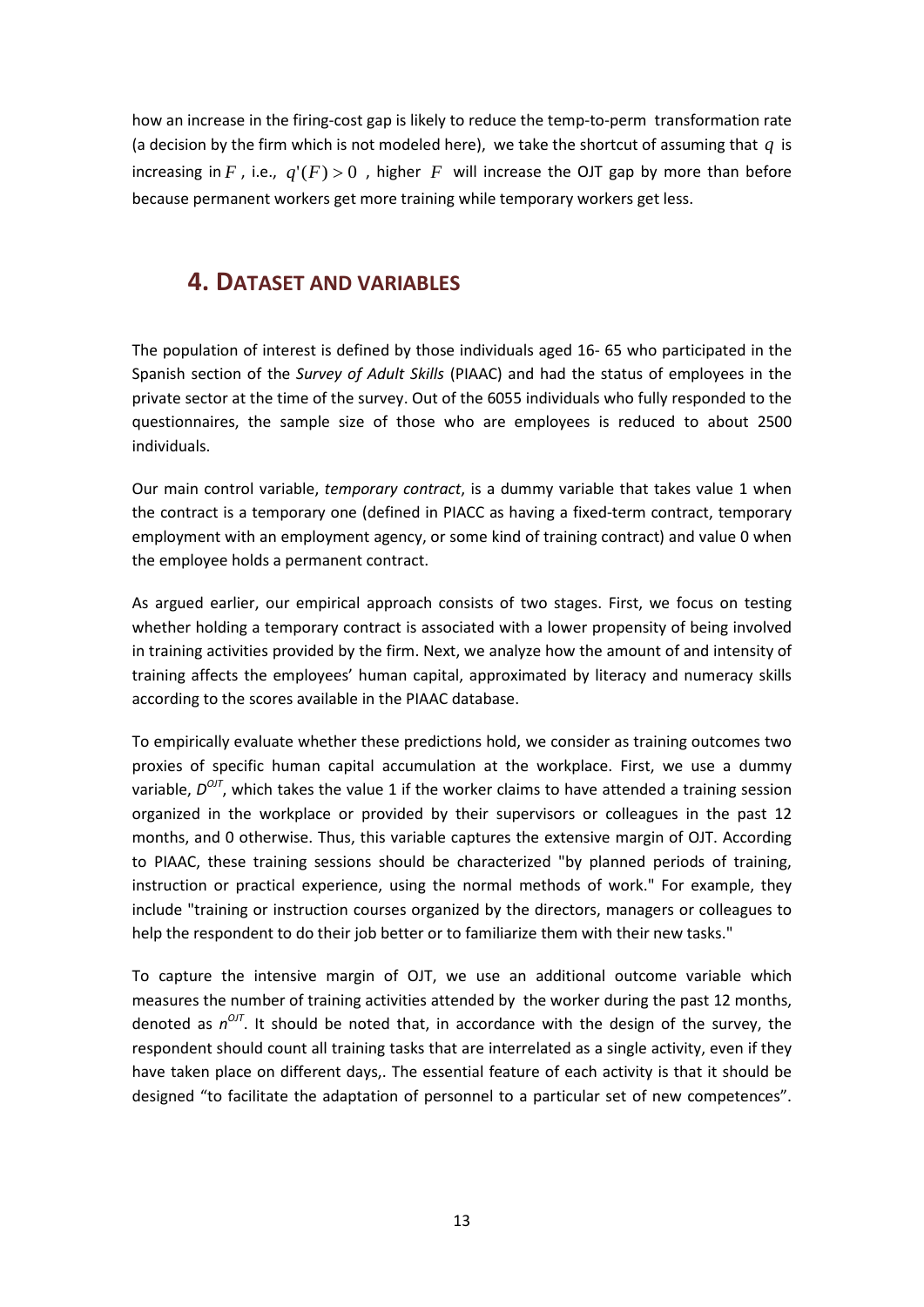Therefore, the variable  $n^{O/I}$  reflects the intensity of investment in new competences regardless of their level of difficulty or the time that has been devoted to each one of them.  $6$ 

According to our theoretical reasoning, workers under temporary contracts receive less OJT than permanent workers those with permanent contracts. Yet, an interesting feature which has not been explicitly considered in our model is that, despite receiving less training, temporary workers may not perceive this as a problem since their skills requirements on these jobs could be low in general. The PIACC database allows us to explore this issue through the availability of a subjective measure of workers' demand of higher OJT. In particular, we use a dummy variable, denoted as *more<sup>ort</sup>*, which takes the value 1 if the worker claims that she needs more training to perform her job tasks properly, and 0 if otherwise.

It is plausible that differences in the training processes within the firm generate differences in workers' promotion opportunities to reach better contracts. However, the extent to which these differences in specific human capital accumulation could lead to differences in general human capital remains an open question. To address this issue, we analyze the effect of OTJ activities on the two measurements of general cognitive skills reported in the Spanish PIAAC sample, namely, the scores achieved on the literacy and numeracy tests.

Table 1 presents descriptive statistics of the main outcome variables in the subsequent empirical analysis, i.e., the availability and intensity of OTJ activities, the perception on the efficacy of the training process and, finally, the scores in both tests. At first sight, the results of Table 1 are fairly consistent with the basic predictions of the model. As can be observed, temporary workers undertake less training activities than permanent workers. This finding is robust both in the *extensive margin* (i.e., using  $D^{OUT}$  as a measure of the availability of training) and the *intensive margin* (i.e., using  $n^{O/I}$  as a measure of the intensity of training). Further, in line with our previous conjecture, the results for *more<sup>OJT</sup>* suggest that the reduced OJT of temporary workers does not translate into a greater demand of extra training. Finally, both literacy and numeracy scores are significantly lower among temporary workers.

 $\overline{\phantom{a}}$ 

<span id="page-14-0"></span><sup>3.</sup> PIAAC also provides a subjective measurement that reflects to some degree the intensity with which the worker acquires new skills in the job. In the survey, workers are asked to indicate, approximately, the frequency with which their job involves learning new skills. Besides the problem of interpretation often encountered with such subjective statements, this variable does not have enough variation to be really informative: over 90% of respondents reply that their job involves learning new skills "at least once a month." For these reasons, we have decided to discard it in this study.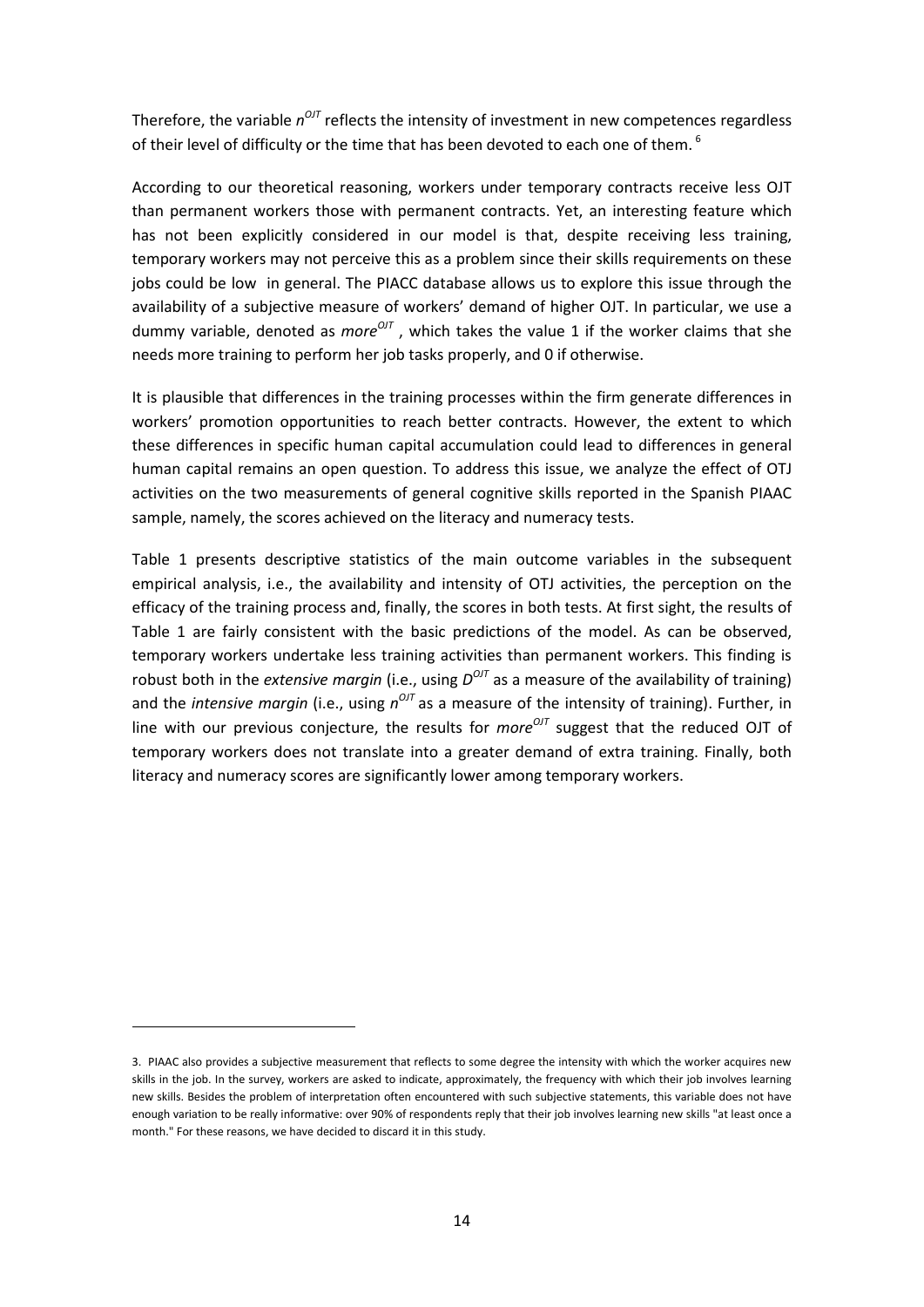| Panel A                                                                                                                                                                                                   | No. Obs.      | Pop. 16-65<br>years <sup>(a)</sup>                           | Employed <sup>(a)</sup> | Employees <sup>(a)</sup>   |         |
|-----------------------------------------------------------------------------------------------------------------------------------------------------------------------------------------------------------|---------------|--------------------------------------------------------------|-------------------------|----------------------------|---------|
| PIAAC sample                                                                                                                                                                                              | 6055          |                                                              |                         |                            |         |
| Sample with ages between<br>16 and 65 years old                                                                                                                                                           | 5954          |                                                              |                         |                            |         |
| Type of workers                                                                                                                                                                                           | 3060          | 53.18                                                        |                         |                            |         |
| Self-employed                                                                                                                                                                                             | 547           | 9.41                                                         | 17.69                   |                            |         |
| Employee                                                                                                                                                                                                  | 2513          | 43.77                                                        | 82.31                   |                            |         |
| <b>Temporary</b>                                                                                                                                                                                          | 589           | 9.71                                                         | 18.26                   | 22.18                      |         |
| Panel B                                                                                                                                                                                                   |               | Training and abilities by type<br>of contract <sup>(a)</sup> | Difference (%)          | Stand. Dev. <sup>(b)</sup> | P-value |
|                                                                                                                                                                                                           | Permanent     | <b>Temporary</b>                                             |                         |                            |         |
| Percentage of employees<br>with training activities                                                                                                                                                       | 48.43         | 31.81                                                        | 16.62 (52.25)           | 2.35                       | 0.000   |
| Average number of<br>activities                                                                                                                                                                           | 2.85          | 2.23                                                         | 0.62(22.32)             | 0.29                       | 0.053   |
| Percentage which believes<br>it needs training                                                                                                                                                            | 39.55         | 35.42                                                        | 4.13 (11.66)            | 2.48                       | 0.096   |
| Index of literacy <sup>(c)</sup>                                                                                                                                                                          | 262.68        | 255.63                                                       | 7.05(2.76)              | 2.10                       | 0.001   |
| Index of numeracy <sup>(c)</sup>                                                                                                                                                                          | 260.94        | 246.81                                                       | 14.13 (5.73)            | 2.00                       | 0.000   |
|                                                                                                                                                                                                           | $D^{OIT} = 1$ | $D^{OIT} = 0$                                                |                         |                            |         |
| Index of reading literacy <sup>(c)</sup>                                                                                                                                                                  | 268.89        | 254.69                                                       | 14.20 (5.58)            | 1.51                       | 0.000   |
| Index of numeracy <sup>(c)</sup><br>Note: A werker has a temperary centract when he/she has a fixed term centract a temperary job with a temperary werk agency or any type of training centract. $D^{0J}$ | 268.09        | 249.44                                                       | 18.65 (7.48)            | 1.49                       | 0.000   |

#### **Table 1. Descriptive Statistics (PIAAC)**

Notes: A worker has a temporary contract when he/she has a fixed-term contract, a temporary job with a temporary work agency or any type of training contract.  $D^{OT}$ <br>takes the value 1 when the worker claims to have attende measurements attributed from the responses to exercises which are part of the survey. *Literacy* measures the ability to understand and use texts (written or in a digital format) in different contexts, while *numeracy* measures the use, application, interpretation and communication of mathematical information and ideas.<br>(a) percentages of population estimated using weights of the whole sam

However, it is important to stress that the negative relationship found between temporary contracts and OTJ activities does not necessarily imply causality. In particular, the results in Table 1 do not allow us to state that workers accumulate less specific human capital in the firm because their contract is a temporary one. The main reason for why this may be a misleading conclusion is that both the type of contract and training activities could be jointly affected by other variables. For example, consider a worker with a high level of motivation to perform well in the job. Then, precisely because of this feature, this individual could influence his/her employer to obtain a permanent contract and freely choose to participate intensively in OJT activities. In that case, we would observe a positive correlation between having a permanent contract and participation in training activities but the intense process of accumulating specific human capital would be the result of the high motivation of the individual, not of holding a permanent contract. To avoid such confounding issues in our analysis, it is essential to control for a vast array of potential factors which simultaneously affect the respective outcome variables (i.e., both variables related to training activities as well as the skills competence variables) and the treatment variable (in our case, the type of contract).

To do so we present in the next section the estimates obtained in several econometric models which include two types of controls. First, we use the individuals' basic characteristics such as age, gender, educational attainment, marital status, whether they have children, immigrant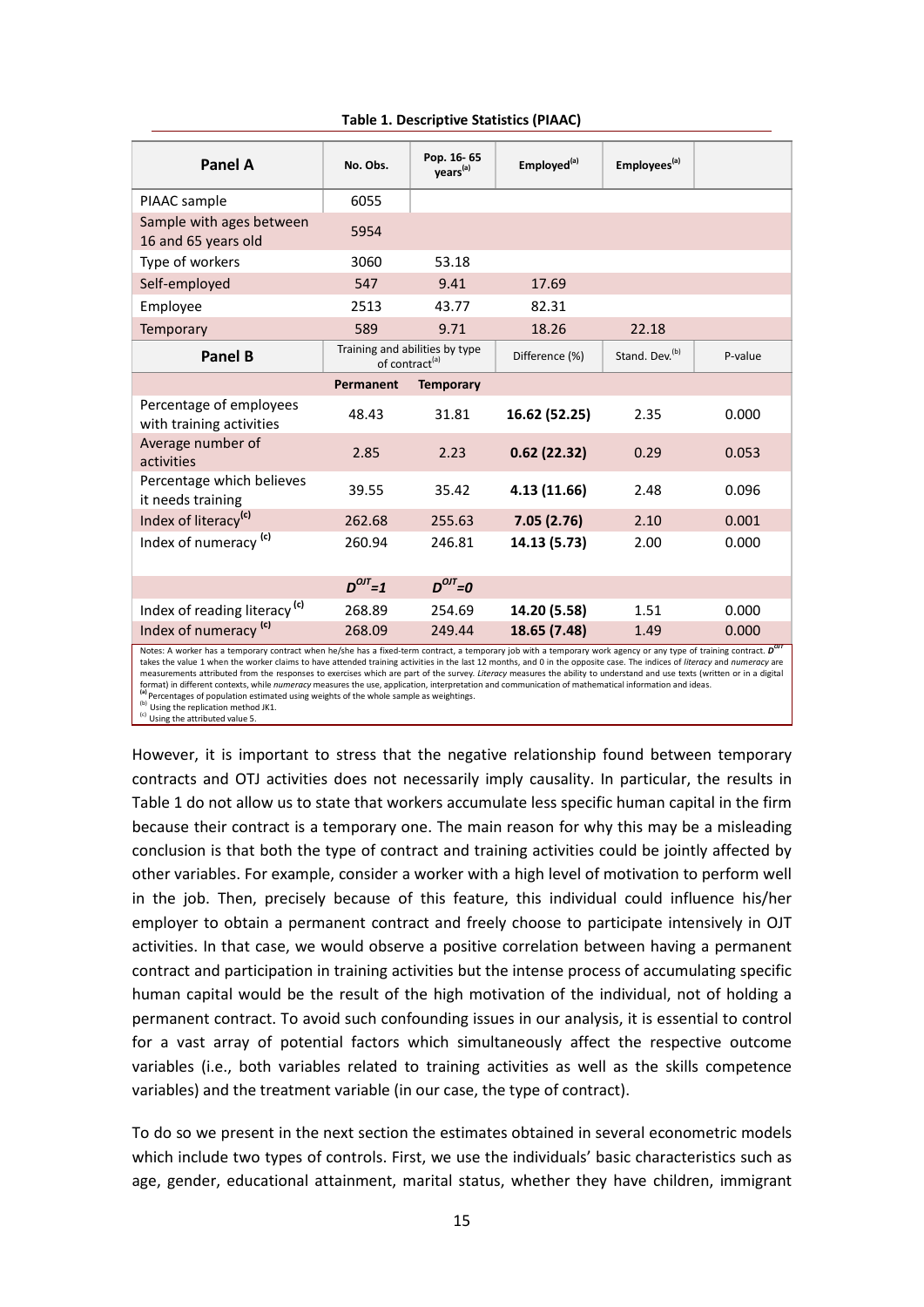status, and parental educational background. In addition, we will also control for a potentially key variable which often is not available in other datasets but which PIAAC reports. This is the degree of worker's motivation, measured by a dummy variable, denoted as *motivation*, which takes the value 1 when the individual claims to feel identified "to a great extent" or "to a very great extent" with learning new skills, with working out difficult tasks, with relating new things to what they already know, and with seeking more information when they do not understand something". Secondly, in some specifications we also control for occupational dummies (as measured by the ISCO08 classification to two digits), industry dummies (as measured by the one-digit classification from the fourth ISIC revision) as well as having a part-time job.

In addition to standard regression models, in this paper we follow a second approach which involves controlling for selection in observables using propensity score matching techniques (PSM). In our setup, PSM involves matching each individual holding a temporary contract with one or more individuals who hold permanent contracts but who are similar in all other observable characteristics to a temporary worker. In this way, we effectively create matched "treatment" and "control" samples who hold temporary and permanent contracts being identical in every other observable respect (Rosenbaum and Rubin, 1983). If matching is sufficiently good, differences in mean outcomes (e.g., OJT availability and intensity, cognitive scores) may be used as estimates of the causal effect of holding a temporary contract . As is well known, one advantage of PSM over regression analysis is that it is non-parametric instead of imposing functional form restrictions, such as linearity on the outcome equations.

# **5. EMPIRICAL RESULTS**

### **5.1 Regression models**

The first set of results concerning regression models is reported in Table 2. They are expressed in terms of marginal effects and correspond to the estimation by maximum likelihood of a *probit* model to explain the probability of receiving training at the workplace  $(D^{O/T} = 1)$ depending on our variable of interest, *temporary contract*, plus a wide array of controls.

In column [1], we present the results in the case when type of contract is the only covariate in the *probit* model. In column [2], job tenure, worker's age and its square (as a proxy for potential experience, given the higher educational level reached), gender (female = 1) and educational level (with a low level as the reference category) are included as additional covariates. In column [3], the previous group of controls is extended by also including dummy variables of the parents' educational level, marital status, immigrant status and the degree of motivation of the worker. In column [4], dummy variables of sector/industry and occupation are also added. Finally in column [5], which constitutes the more general specification of the *probit* model, the literacy and numeracy scores contained in PIAAC are included as additional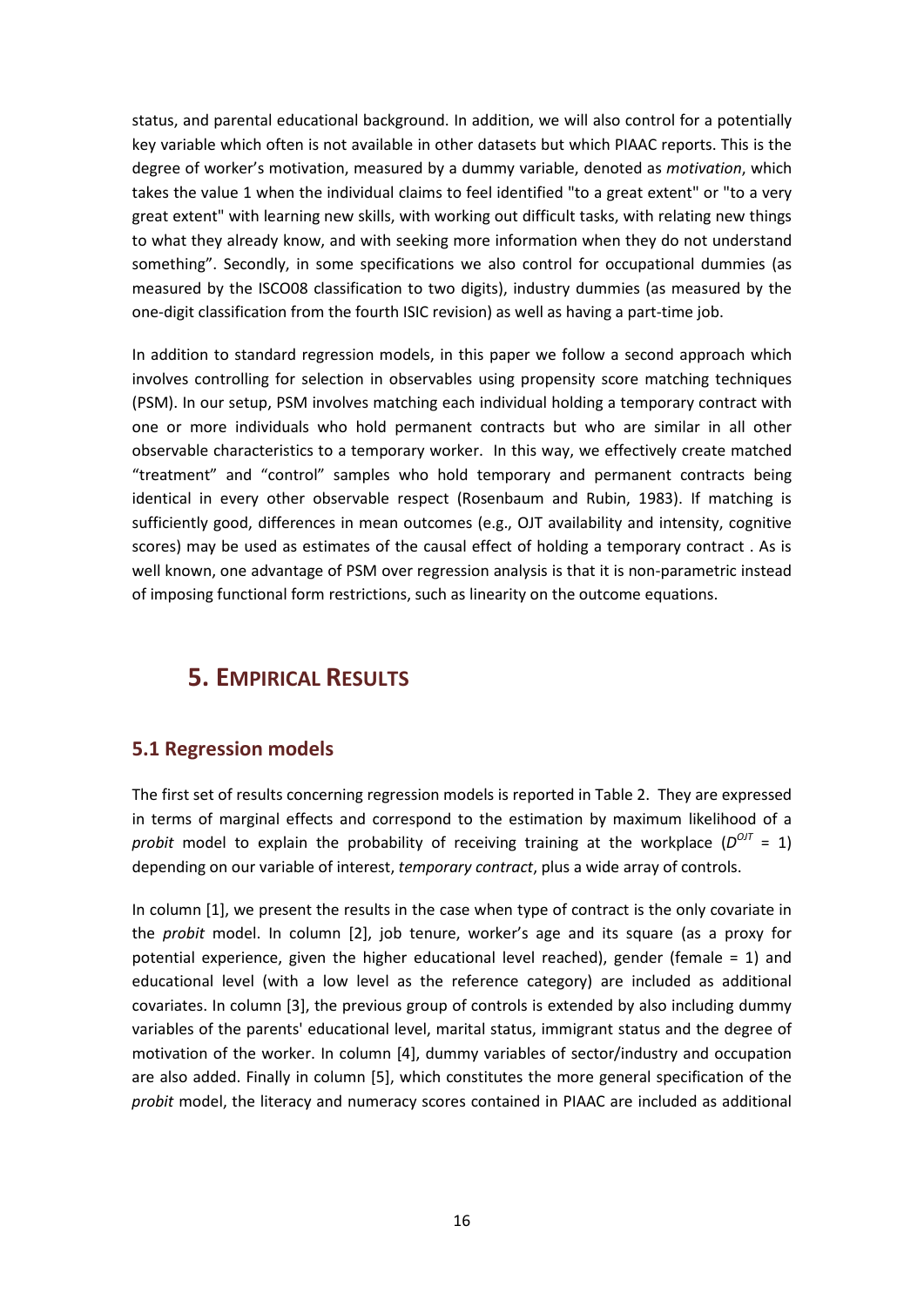proxies of unobserved ability before training.<sup>[7](#page-14-0)</sup> For convenience, this ordering by columns, from the most restrictive specification to the most general, is kept for the rest of Tables to be presented in this section. It is also important to note that the number of observations in the different specifications varies slightly because some controls are not available for all individuals analyzed in the larger samples.

|                                     | $[1]$        | $[2]$        | $[3]$        | $[4]$        | [5]          |
|-------------------------------------|--------------|--------------|--------------|--------------|--------------|
| <b>Temporary contract</b>           | $-0.1636***$ | $-0.0923***$ | $-0.0795***$ | $-0.0774***$ | $-0.0732***$ |
|                                     | (0.0223)     | (0.0265)     | (0.0284)     | (0.0306)     | (0.0302)     |
| Job tenure                          |              | $0.0053***$  | $0.0049***$  | $0.0035**$   | $0.0037**$   |
|                                     |              | (0.0014)     | (0.0015)     | (0.0016)     | (0.0015)     |
| Age                                 | ---          | $0.0132*$    | $0.0179**$   | $0.0150*$    | $0.01460*$   |
|                                     |              | (0.0071)     | (0.0084)     | (0.0088)     | (0.0088)     |
| $(Age)^{2}/100$                     | $---$        | $-0.0002**$  | $-0.0002**$  | $-0.0002**$  | $-0.0002**$  |
|                                     |              | (0.0001)     | (0.0001)     | (0.0001)     | (0.0001)     |
| Female                              | ---          | $-0.0359*$   | $-0.0376*$   | $-0.0117$    | $-0.0098$    |
|                                     |              | (0.0205)     | (0.0219)     | (0.0270)     | (0.0268)     |
| Middle educational level            |              | $0.1279***$  | $0.1359***$  | $0.0947***$  | 0.0899 ***   |
|                                     |              | (0.0286)     | (0.0305)     | (0.0329)     | (0.0315)     |
| High educational level              | ---          | $0.2731***$  | $0.2550***$  | $0.1578***$  | $0.1479***$  |
|                                     |              | (0.0227)     | (0.0258)     | (0.0328)     | (0.0330)     |
| <b>Educational level of parents</b> | <b>No</b>    | <b>No</b>    | Yes          | Yes          | Yes          |
| Civil status, children              | <b>No</b>    | <b>No</b>    | Yes          | Yes          | Yes          |
| <b>Immigrant</b>                    | <b>No</b>    | <b>No</b>    | Yes          | Yes          | Yes          |
| <b>Motivation</b>                   | No           | No           | Yes          | Yes          | Yes          |
| Dummies by Sector and<br>Occupation | <b>No</b>    | <b>No</b>    | <b>No</b>    | Yes          | Yes          |
| Literacy/Numeracy<br>scores         | No           | <b>No</b>    | No           | <b>No</b>    | Yes          |
|                                     |              |              |              |              | Yes          |
| No. obs.                            | 2503         | 2501         | 2258         | 2206         | 0.104        |
| Pseudo R-sq.                        | 0.015        | 0.065        | 0.074        | 0.102        | 0.104        |
| Prob. obs.                          | 0.4371       | 0.4374       | 0.4353       | 0.4424       | 0.4424       |

#### **Table 2. Probit Model (Marginal Effects). Dependent variable:** *DOJT*

Note: The marginal effects of the dichotomous variables are calculated as the change of the estimation of the probability when the variable changes from 0 to 1. *Temporary contract* variable is an indicator variable which takes the value 0 when the individual has a permanent contract and 1 when he/she has a temporary contract. *Job tenure* measures the duration of the current job. *Middle educational level* is a<br>dichotomous variable which takes value 1 when an individual has vocational trainin higher baccalaureates and pre-university courses. *High educational level* takes a value of 1 when the individual has a tertiary education degree. The variables about the educational level of the parents are dichotomous variables for the three levels of education. *Civil status* reflects whether the individual is married, *children* reflects whether they have children, and *immigrant* reflects whether the individual was<br>born in this country. The *motivation* variable takes the value 1 when the ind learning of new skills, working out difficult tasks, relating new things to what they already know, and looking for information when they don't understand something. In column [4]., the variables of *occupation* are obtained from the ISCO08 to two digits while the variables of *sector* are obtained with the one-digit classification from the fourth ISIC revision. In column [5], Literacy and Numeracy scores are obtained from<br>PIAAC. Levels of significance: \* p<0.10, \*\* p<0.05, \*\*\* p<0.01

<span id="page-17-0"></span>Despite the fact that these scores are measured at the time of the survey and that, as shown below, they are endogenous (since they are affected by OJT which itself depends on holding a temporary contract), we use them in column [5] to check that the results reported in columns [2] to [4] are fairly robust to the inclusion of scores.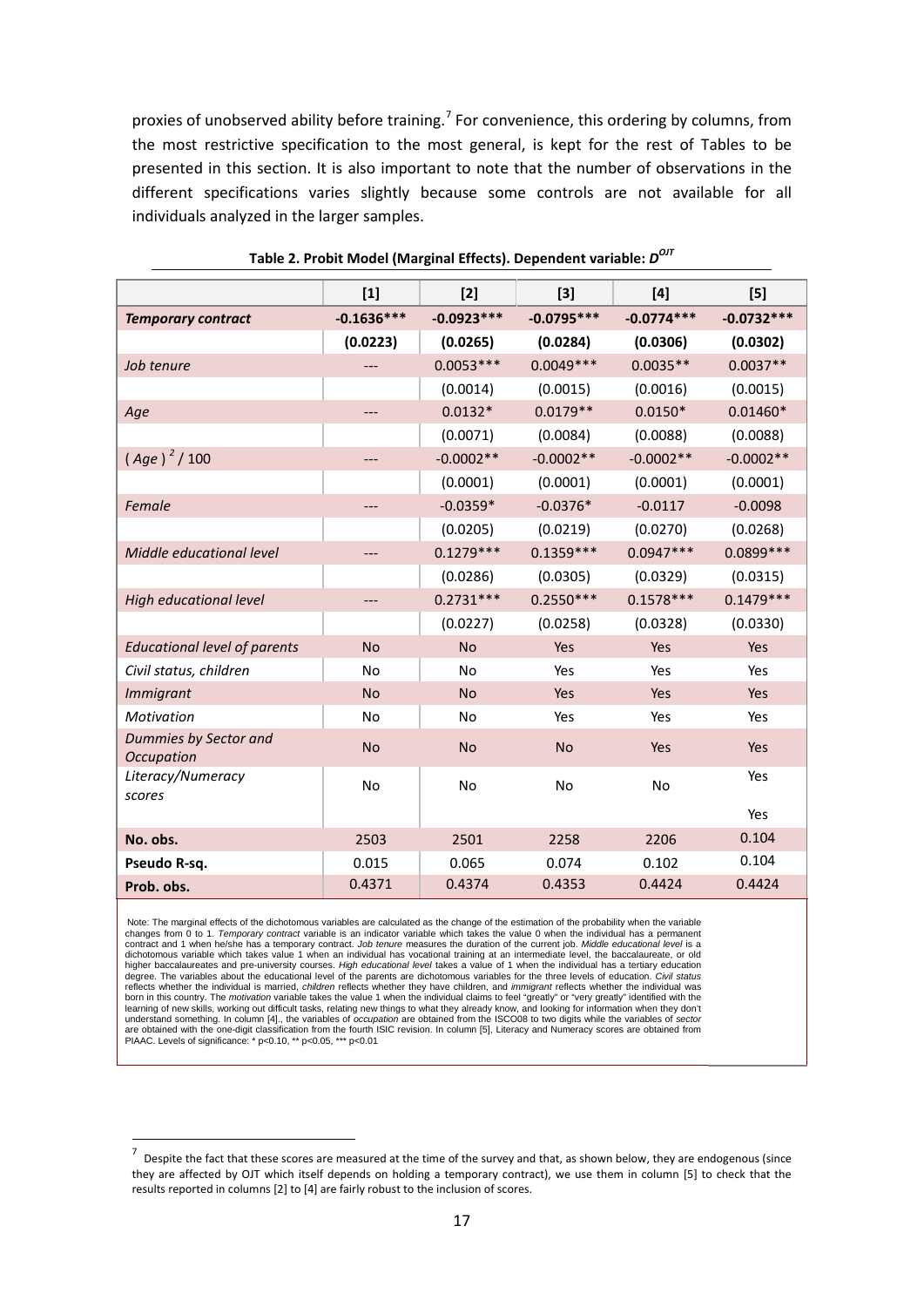The main result in Table 2 is that, in line with our hypothesis, the estimated coefficient on the *temporary contract* dummy variable is negative and highly statistically significant in all specifications. Furthermore, the estimates suggest that the marginal effect is quantitatively very relevant. In the absence of further controls (column [1]) , having a temporary contract is associated with a reduction in the probability of receiving OTJ of 16.4 percentage points (pp.), where the baseline probability of receiving OTJ among permanent workers is 43.7%. By progressively adding further covariates, the estimated marginal effect is halved, falling to about [8](#page-17-0)-9 percentage points, a result which is fairly robust across columns [2] to [5].<sup>8</sup> Therefore, from this evidence one can infer that the detrimental effect of contractual instability on the specific training received in the workplace is substantial. For example, the marginal effects reported in the most extended specifications (columns [4]and [5]) imply that, for the typical worker with a permanent contract, switching to a temporary contract reduces the probability of receiving training at the workplace by between 17% and 18% (= -0.077/.437).

With respect to the other controls, it is worth pointing out that a higher educational level increases the probability of receiving OJT and also that this probability also increases with age up to a threshold of about 30 years due to the concave shape of the quadratic polynomial for this variable. Furthermore, although statistically less significant than the above-mentioned estimates, there is evidence about women having a lower probability of receiving OJT, although this gender effect disappears as the number of controls in columns [3] and [4] is extended. In this regard it should be pointed out that, as mentioned earlier, another variable (not reported in Table 2) which has been included in all the specifications is whether the individual has a part-time job (where the reference category is full-time work). Its inclusion did not change any of the previous results, either in this Table or in any of those shown further below, but it did cancel out the above-mentioned gender effect. This is probably due to the high incidence of part-time working schemes among female employees, making it impossible to identify whether the relevant covariate is gender or working part time. Finally, although not reported to save space, the variables of immigrant status and motivation proved to be significant in columns [2] and [3], with negative and positive signs, respectively. However, the effect of *motivatio*n becomes weaker on adding the set of occupational and industry dummy variables.

We next report in Table 3 the results from estimating the coefficients of a count data model based on the *Negative Binomial* distribution (which is used after rejecting the equality of mean and variance implied by the more restrictive *Poisson* distribution), in order to detect the discrete nature of the dependent variable, namely, the number of training activities which the worker has attended over the past 12 months,  $n^{O/T}$ .

<span id="page-18-0"></span> <sup>8</sup> We also included an interaction term between *Temporary contract* and being younger than 30 years old. In this case the marginal effects are -0.1191 (0.0463) for younger workers and -0.0504 (0.0346) for older ones. However, a chi-square test cannot reject the null hypothesis that these marginal effects are the same (p-value=0.213).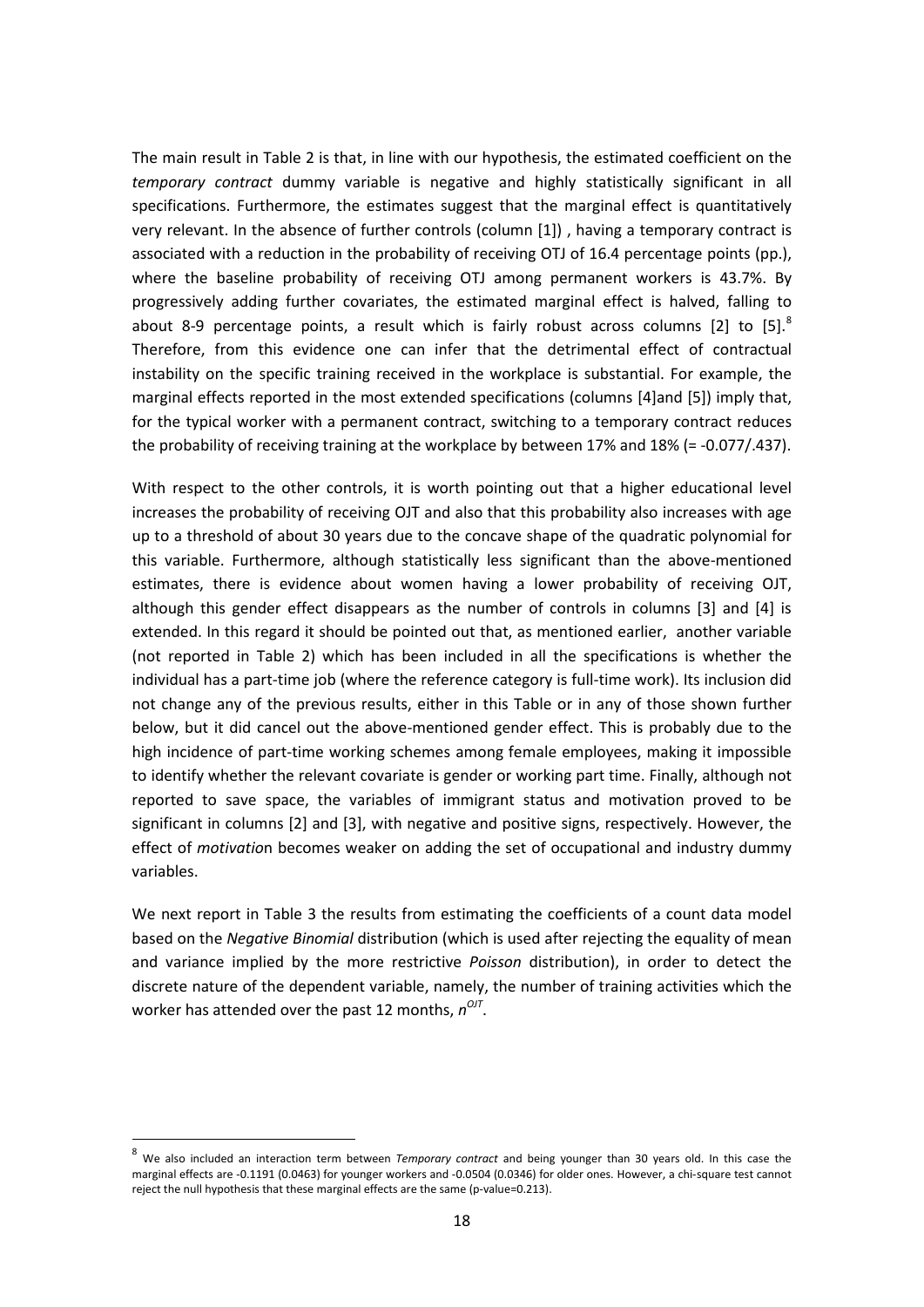|                                                                                                                                                                                                                  | $[1]$        | $[2]$        | $[3]$         | $[4]$        | [5]          |
|------------------------------------------------------------------------------------------------------------------------------------------------------------------------------------------------------------------|--------------|--------------|---------------|--------------|--------------|
| <b>Temporary contract</b>                                                                                                                                                                                        | $-0.1999***$ | $-0.1666**$  | $-0.14845**$  | $-0.1299*$   | $-0.1197*$   |
|                                                                                                                                                                                                                  | (0.0512)     | (0.0614)     | (0.0684)      | (0.0709)     | (0.0701)     |
| Job tenure                                                                                                                                                                                                       |              | $0.0076*$    | 0.0052        | 0.0049       | 0.0045       |
|                                                                                                                                                                                                                  |              | (0.0039)     | (0.0041)      | (0.0043)     | (0.0044)     |
| Age                                                                                                                                                                                                              | ---          | $-0.0152$    | $-0.0417*$    | $-0.0109$    | $-0.0223$    |
|                                                                                                                                                                                                                  |              | (0.0193)     | (0.0231)      | (0.0236)     | (0.0241)     |
| $(Age)^2 / 100$                                                                                                                                                                                                  | ---          | 0.0066       | 0.00401       | 0.0043       | 0.0041       |
|                                                                                                                                                                                                                  |              | (0.0239)     | (0.0277)      | (0.0281)     | (0.0279)     |
| Female                                                                                                                                                                                                           | ---          | $-0.0144$    | $-0.0367$     | $-0.1367**$  | $-0.1158*$   |
|                                                                                                                                                                                                                  |              | (0.0543)     | (0.0576)      | (0.0657)     | (0.0651)     |
| Middle educational level                                                                                                                                                                                         | ---          | 0.0574       | $-0.014$      | $-0.0645$    | $-0.0612$    |
|                                                                                                                                                                                                                  |              | (0.0846)     | (0.0900)      | (0.0923)     | (0.0899)     |
| High educational level                                                                                                                                                                                           | ---          | $0.2234***$  | 0.0954        | 0.0942       | 0.0899       |
|                                                                                                                                                                                                                  |              | (0.0688)     | (0.0769)      | (0.0906)     | (0.0912)     |
| <b>Educational level of parents</b>                                                                                                                                                                              | <b>No</b>    | <b>No</b>    | Yes           | Yes          | Yes          |
| Civil status, children                                                                                                                                                                                           | No           | No           | Yes           | Yes          | Yes          |
| <b>Immigrant</b>                                                                                                                                                                                                 | <b>No</b>    | <b>No</b>    | Yes           | Yes          | Yes          |
| <b>Motivation</b>                                                                                                                                                                                                | No           | <b>No</b>    | Yes           | Yes          | Yes          |
| Dummies by Sector and Occupation                                                                                                                                                                                 | <b>No</b>    | <b>No</b>    | <b>No</b>     | Yes          | Yes          |
| Literacy/Numeracy scores                                                                                                                                                                                         | No           | <b>No</b>    | <b>No</b>     | <b>No</b>    | Yes          |
|                                                                                                                                                                                                                  |              |              |               |              |              |
| <b>Dispersion Coefficient</b>                                                                                                                                                                                    | $-0.8518***$ | $-0.8766***$ | $-0.8999$ *** | $-1.1637***$ | $-1.2357***$ |
|                                                                                                                                                                                                                  | (0.0689)     | (0.0695)     | (0.0736)      | (0.0823)     | (0.0807)     |
| No. obs.                                                                                                                                                                                                         | 1092         | 1092         | 981           | 974          | 974          |
| <b>Pseudo R-squared</b><br>Note: The variable n <sup>orr</sup> measures the number of training activities which the worker has attended in the last 12 months. See the note in Table 2 for the definition of the | 0.001        | 0.005        | 0.015         | 0.056        | 0.058        |

**Table 3. Binomial Negative Model (Coefficients). Dependent variable***: nOJT*

controls. Levels of significance: \* p<0.10, \*\* p<0.05, \*\*\* p<0.01

> As can be inspected, the results for our variable of interest, *temporary contract*, are similar to those obtained in Table 2, in the sense that this covariate systematically exhibits a negative sign, indicating again that holding a temporary contract reduces the number of OJT activities. However, unlike what happened in the *probit* model for  $D^{OJI}$ , the estimated coefficient on this variable is only statistically significant at the 10 percent level when all the controls are included. This may be due to the small number of individuals who report this information (around 1000), representing less than half the sample size used in the *probit* model.

> Finally, in Table 4 we present the results of estimating another *probit* model, this time applied to explaining the probability associated with the dummy variable on the need of a higher level of training, *moreOJT*. Although the estimated marginal effect of *temporary contract* is positive in all cases, it is statistically significant only in column [1]. In agreement with our previous discussion, this lack of statistical significance could be due to the fact that some of the additional controls (especially the educational level or the dummies of occupation and sector) may be detecting the potential mismatch between the training of the individual and the job requirements in a much more accurate way than the type of contract the individual holds.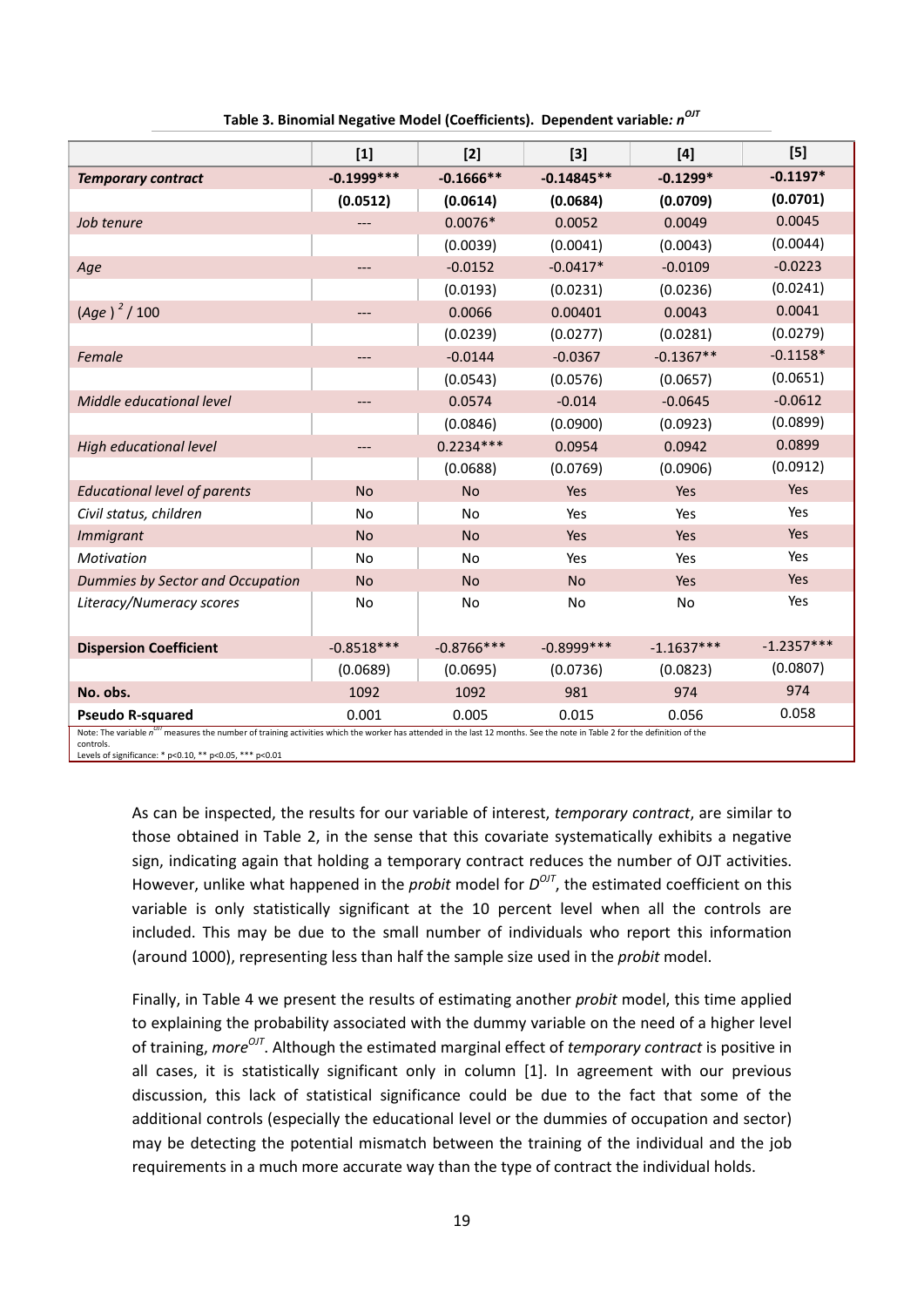|                                     | $[1]$      | $[2]$         | $[3]$        | $[4]$        |
|-------------------------------------|------------|---------------|--------------|--------------|
| <b>Temporary contract</b>           | $0.0532**$ | 0.0168        | 0.0148       | 0.0175       |
|                                     | (0.0225)   | (0.0260)      | (0.0276)     | (0.0295)     |
| Job tenure                          |            | 0.0016        | 0.002        | 0.0011       |
|                                     |            | (0.0013)      | (0.0014)     | (0.0015)     |
| Age                                 |            | $0.0210***$   | $0.0201**$   | $0.0215***$  |
|                                     |            | (0.0067)      | (0.0080)     | (0.0083)     |
| $(Age)^2 / 100$                     |            | $-0.0003$ *** | $-0.0003***$ | $-0.0003***$ |
|                                     |            | (0.0001)      | (0.0001)     | (0.0001)     |
| Female                              | ---        | $-0.0209$     | $-0.0251$    | 0.0126       |
|                                     |            | (0.0197)      | (0.0210)     | (0.0259)     |
| Middle educational level            | ---        | $0.0807***$   | $0.0749**$   | 0.0483       |
|                                     |            | (0.0282)      | (0.0300)     | (0.0319)     |
| High educational level              | ---        | $0.1588***$   | $0.1492***$  | $0.0685**$   |
|                                     |            | (0.0228)      | (0.0257)     | (0.0321)     |
| <b>Educational level of parents</b> | <b>No</b>  | <b>No</b>     | Yes          | Yes          |
| Civil status, children              | No         | <b>No</b>     | Yes          | Yes          |
| <b>Immigrant</b>                    | <b>No</b>  | <b>No</b>     | Yes          | Yes          |
| Motivation                          | <b>No</b>  | <b>No</b>     | Yes          | Yes          |
| Dummies by Sector and Occupation    | <b>No</b>  | <b>No</b>     | <b>No</b>    | Yes          |
|                                     |            |               |              |              |
| No. obs.                            | 2508       | 2506          | 2262         | 2235         |
| Pseudo R-sq.                        | 0.002      | 0.023         | 0.025        | 0.071        |
| Prob. obs.                          | 0.3792     | 0.3795        | 0.382        | 0.3834       |

**Table 4. Probit Model (Marginal Effects). Dependent variable:** *moreOJT*

Note: The marginal effects of the dichotomous variables are calculated as the change in the estimate of the probability in the caseof a change of the variable from o to 1. The<br>variable *more<sup>017</sup>* takes the value 1 if the the definition of the controls. Levels of significance: \* p<0.10, \*\* p<0.05, \*\*\* p<0.01

A brief summary of the main findings reported so far indicates that holding a temporary contract exhibits a negative relationship with the first two outcome variables (training availability and intensity) we have considered. However, there is no evidence that temporary workers demand more training than permanent workers, possibly due to the lower skill requirement of temporary jobs. Moreover, the finding that the estimated relationship is more robust to model specification when the dependent variable is  $D^{O/T}$  may be due to the smaller measurement error of this outcome variable than the other two.

In view of these results, the next step is to check whether the availability or the intensity of OJT activities has an effect on the scores obtained by the individuals in the PIAAC *literacy* and *numeracy* tests. Tables 5 and 6, respectively, present the results derived from estimating a linear regression model by OLS, where the outcome variables are the scores and the variables of interest are the two measurements of OJT for which a stronger relationship to temporary contract has been found, namely  $D^{O/J}$ , and to a lesser extent,  $n^{O/J}$ . Note that in both models the *temporary contract* treatment variable is not included as a regressor in order to test whether the effect of this variable on the scores is mainly brought about through the amount of OTJ received at the workplace, and not directly.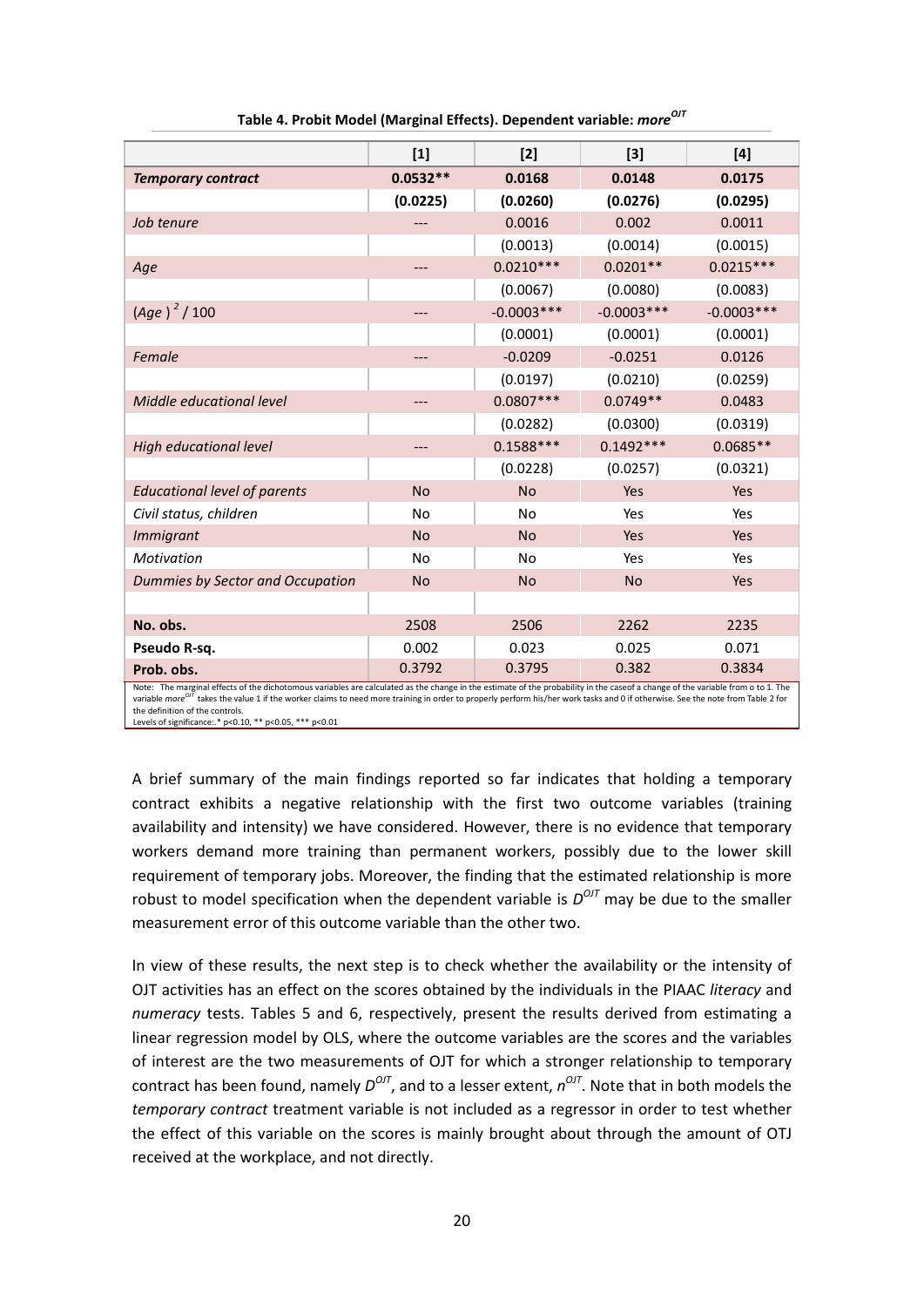|                                                               | $[1]$        | $[2]$        | $[3]$        | $[4]$        |
|---------------------------------------------------------------|--------------|--------------|--------------|--------------|
| $D^{OIT}$                                                     | 3.5467**     | ---          | 2.072        | 1.2566       |
|                                                               | (1.5939)     |              | (1.6009)     | (1.6095)     |
| $n^{OJT}$                                                     | ---          | $0.5380**$   | ---          |              |
|                                                               |              | (0.2557)     |              |              |
| Job tenure                                                    | $0.2672**$   | $0.3766**$   | 0.1667       | 0.0734       |
|                                                               | (0.1059)     | (0.1727)     | (0.1085)     | (0.1119)     |
| Age                                                           | 2.6996***    | $2.6412***$  | 3.4779 ***   | 3.6443***    |
|                                                               | (0.5096)     | (0.8166)     | (0.5709)     | (0.5850)     |
| $(Age)^2 / 100$                                               | $-4.2135***$ | $-4.1243***$ | $-4.9442***$ | $-5.1794***$ |
|                                                               | (0.6347)     | (1.0341)     | (0.6886)     | (0.7046)     |
| Female                                                        | $-9.2612***$ | $-7.8979***$ | $-7.4145***$ | $-9.7869***$ |
|                                                               | (1.5476)     | (2.3168)     | (1.5449)     | (1.9085)     |
| Middle educational level                                      | 24.1234***   | 24.1112***   | 21.7160***   | 17.6391***   |
|                                                               | (2.2114)     | (3.6625)     | (2.2112)     | (2.3179)     |
| <b>High educational level</b>                                 | 45.3710***   | 45.8212***   | 36.8107***   | 24.6992 ***  |
|                                                               | (1.8098)     | (2.8883)     | (1.9208)     | (2.2671)     |
| <b>Educational level of parents</b>                           | <b>No</b>    | <b>No</b>    | Yes          | Yes          |
| Civil status, children                                        | <b>No</b>    | <b>No</b>    | Yes          | Yes          |
| <b>Immigrant</b>                                              | <b>No</b>    | <b>No</b>    | Yes          | Yes          |
| Motivation                                                    | <b>No</b>    | <b>No</b>    | Yes          | Yes          |
| Dummies by Sector and Occupation                              | <b>No</b>    | <b>No</b>    | <b>No</b>    | Yes          |
|                                                               |              |              |              |              |
|                                                               |              |              |              |              |
| No. obs.                                                      | 2807         | 1162         | 2536         | 2475         |
| R-sq.                                                         | 0.250        | 0.219        | 0.295        | 0.327        |
| Note: Levels of significance:.* p<0.10, ** p<0.05, *** p<0.01 |              |              |              |              |

Tables 5 and 6 present the estimated coefficients in a regression where the dependent variable is *literacy* and *numeracy*, respectively. Columns [1] and [2] in both Tables differ in that  $D^{OJI}$  is used as a covariate in the first column while  $n^{OJI}$  is used in the second column. As can be inspected, the results indicate that both variables exhibit a positive relationship with scores in the PIAAC tests, though its statistical significance is low in the last two columns of Table 5. Furthermore, this estimated coefficient tends to be larger and statistically more significant in Table 6, where the relationship between  $D^{OUT}$  and *numeracy* is examined. Hence, from the comparison of the estimates in both Tables with the raw differences reported in Table 1 between the PIAAC scores achieved by employees with and without OJT (14.2 pp. in *literacy* and *18.6* pp. in numeracy), we get that, *ceteris paribus*, the availability of such specific training activities account for 15 % (2 pp.) and 28% (5 pp.) of the raw score gaps in *literacy* and *numerac*y, respectively.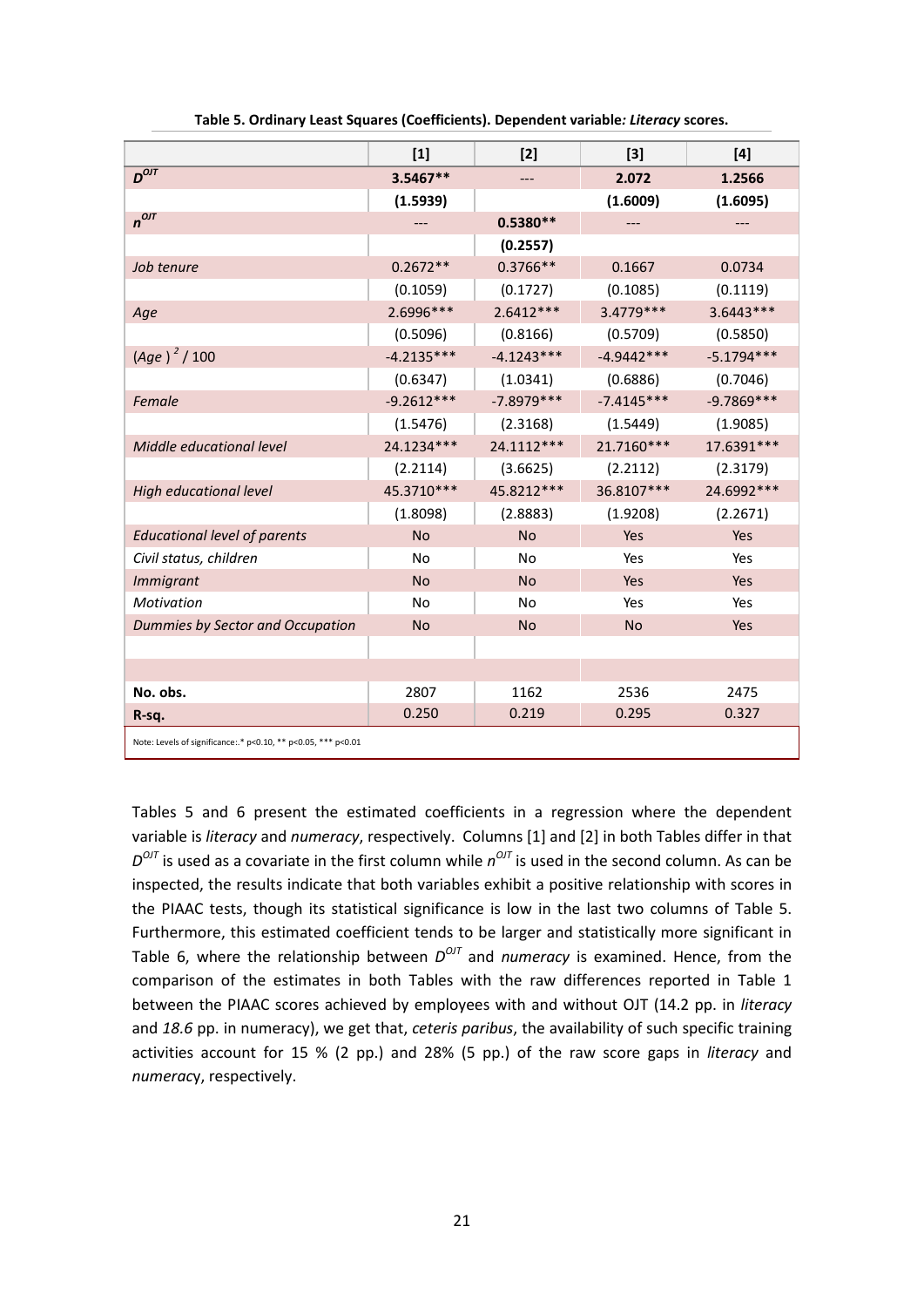|                                                                                                                                    | $[1]$         | $[2]$         | $[3]$         | $[4]$         |  |
|------------------------------------------------------------------------------------------------------------------------------------|---------------|---------------|---------------|---------------|--|
| $D^{OIT}$                                                                                                                          | 7.4523 ***    | ---           | 5.7716 ***    | $3.7712**$    |  |
|                                                                                                                                    | (1.6198)      |               | (1.6325)      | (1.6500)      |  |
| $n^{OJT}$                                                                                                                          | $---$         | 0.3888        | $---$         | ---           |  |
|                                                                                                                                    |               | (0.2555)      |               |               |  |
| Job tenure                                                                                                                         | $0.3878***$   | $0.3854**$    | $0.2628**$    | 0.1511        |  |
|                                                                                                                                    | (0.1055)      | (0.1728)      | (0.1094)      | (0.1135)      |  |
| Age                                                                                                                                | 2.5632 ***    | 3.1910 ***    | 3.1082 ***    | 3.2456***     |  |
|                                                                                                                                    | (0.5295)      | (0.8415)      | (0.5917)      | (0.6103)      |  |
| $(Age)^2 / 100$                                                                                                                    | $-4.1618***$  | $-4.8786***$  | $-4.6634***$  | $-4.8173***$  |  |
|                                                                                                                                    | (0.6566)      | (1.0565)      | (0.7117)      | (0.7327)      |  |
| Female                                                                                                                             | $-16.9921***$ | $-14.6935***$ | $-16.3784***$ | $-16.4630***$ |  |
|                                                                                                                                    | (1.5759)      | (2.3156)      | (1.5976)      | (1.9500)      |  |
| Middle educational level                                                                                                           | 25.9530 ***   | 27.3051 ***   | 23.1693***    | 18.6021 ***   |  |
|                                                                                                                                    | (2.2359)      | (3.6899)      | (2.2672)      | (2.4043)      |  |
| <b>High educational level</b>                                                                                                      | 48.1732 ***   | 48.5652 ***   | 39.9913***    | 27.4181***    |  |
|                                                                                                                                    | (1.8621)      | (3.0138)      | (1.9874)      | (2.3328)      |  |
| <b>Educational level of parents</b>                                                                                                | <b>No</b>     | <b>No</b>     | Yes           | Yes           |  |
| Civil status, children                                                                                                             | <b>No</b>     | <b>No</b>     | Yes           | Yes           |  |
| <b>Immigrant</b>                                                                                                                   | <b>No</b>     | <b>No</b>     | Yes           | Yes           |  |
| Motivation                                                                                                                         | <b>No</b>     | <b>No</b>     | Yes           | Yes           |  |
| Dummies by Sector and Occupation                                                                                                   | <b>No</b>     | <b>No</b>     | <b>No</b>     | Yes           |  |
|                                                                                                                                    |               |               |               |               |  |
|                                                                                                                                    |               |               |               |               |  |
| No. obs.                                                                                                                           | 2807          | 1162          | 2536          | 2475          |  |
| R-sq.                                                                                                                              | 0.288         | 0.247         | 0.322         | 0.35          |  |
| Note: See the notes of Tables 1 and 2 for definitions of the variables.<br>Levels of significance: * p<0.10, ** p<0.05, *** p<0.01 |               |               |               |               |  |

 **Table 6. Ordinary Least Squares (Coefficients). Dependent variable:** *Numeracy* **scores.**

Therefore, our evidence suggests that the availability of training at the workplace and, to a lesser extent, the intensity of this training is associated with a significant improvement of workers' cognitive skills. In order to check if this correlation is mainly due to holding a temporary contract, this covariate is included in the previous specifications, in addition to the two training variables. The main result that we find (not reported in the Tables for sake of brevity) is that the coefficient on *temporary contract* is never significant and the estimated coefficients on  $D^{OUT}$  and  $n^{OUT}$  hardly experience any significant changes.<sup>[9](#page-18-0)</sup> Thus, we conclude that OJT plays an important role in explaining the PIAAC scores.

Next, Table 7 (dependent variable: *literacy*) and Table 8 (dependent variable: *numeracy*) report the estimated coefficients obtained from the reduced forms of the previous models in which the training variables are now replaced by the *temporary contract* covariate, to which the remaining array of controls are gradually added. The idea of these reduced forms is that, if the mechanism we explore is valid, we should expect that, *ceteris paribus*, being a temporary

<span id="page-22-0"></span><sup>&</sup>lt;sup>9</sup> For example, the estimated coefficient on  $D^{OJT}$  in most extended specification is 3.465 (s.e.: 1.69) whereas that on *temporary contract* is -00652 (s.e.: 0.11).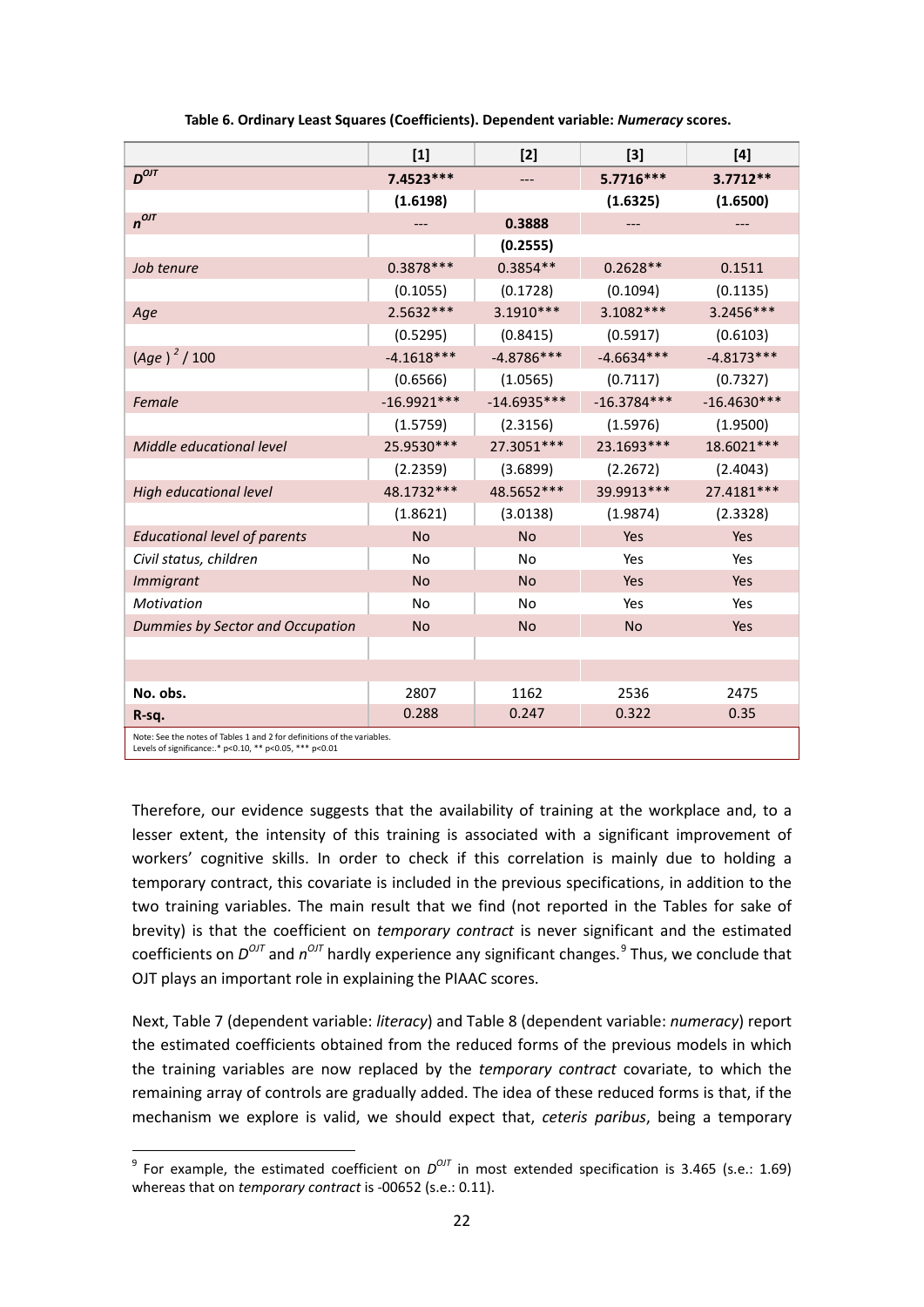worker has a negative effect on the scores mainly through the reduction of the amount of OJT they undertake, and not so much through other alternative channels. The results are supportive since the coefficients on *temporary contract* in all specifications are always negative and statistically significant, albeit only at the 10 percent level in columns [3] and [4].

|                                                                                                                                    | $[1]$        | $[2]$        | $[3]$        | $[4]$        |  |
|------------------------------------------------------------------------------------------------------------------------------------|--------------|--------------|--------------|--------------|--|
| <b>Temporary contract</b>                                                                                                          | $-6.5503***$ | $-5.0915***$ | $-4.9321**$  | $-4.0831*$   |  |
|                                                                                                                                    | (2.2086)     | (2.1914)     | (2.3618)     | (2.2537)     |  |
| Job tenure                                                                                                                         |              | $0.2758**$   | $0.1982*$    | 0.0748       |  |
|                                                                                                                                    |              | (0.1174)     | (0.1204)     | (0.1236)     |  |
| Age                                                                                                                                | ---          | 3.2708 ***   | 3.6018***    | 3.5278 ***   |  |
|                                                                                                                                    |              | (0.5666)     | (0.6226)     | (0.6257)     |  |
| $(Age)^2 / 100$                                                                                                                    | ---          | $-0.0479***$ | $-0.0511***$ | $-0.0505***$ |  |
|                                                                                                                                    |              | (0.0070)     | (0.0075)     | (0.0075)     |  |
| Female                                                                                                                             | ---          | $-8.3752***$ | $-7.2715***$ | $-9.6194***$ |  |
|                                                                                                                                    |              | (1.6260)     | (1.6280)     | (1.9786)     |  |
| Middle educational level                                                                                                           | ---          | 22.3422***   | 21.6332 ***  | 17.4162 ***  |  |
|                                                                                                                                    |              | (2.3669)     | (2.3380)     | (2.4210)     |  |
| High educational level                                                                                                             | ---          | 42.0032 ***  | 37.3696***   | 24.7004 ***  |  |
|                                                                                                                                    |              |              |              |              |  |
| <b>Educational level of parents</b>                                                                                                | <b>No</b>    | <b>No</b>    | Yes          | Yes          |  |
| Civil status, children                                                                                                             | <b>No</b>    | No           | Yes          | Yes          |  |
| <b>Immigrant</b>                                                                                                                   | <b>No</b>    | <b>No</b>    | Yes          | Yes          |  |
| Motivation                                                                                                                         | <b>No</b>    | <b>No</b>    | Yes          | Yes          |  |
| Dummies by Sector and Occupation                                                                                                   | <b>No</b>    | <b>No</b>    | <b>No</b>    | Yes          |  |
|                                                                                                                                    |              |              |              |              |  |
|                                                                                                                                    |              |              |              |              |  |
| No. obs.                                                                                                                           | 2513         | 2447         | 2266         | 2244         |  |
| R-sq.                                                                                                                              | 0.003        | 0.262        | 0.291        | 0.321        |  |
| Note: See the notes of Tables 1 and 2 for definitions of the variables.<br>Levels of significance: * p<0.10, ** p<0.05, *** p<0.01 |              |              |              |              |  |

 **Table7. Ordinary Least Squares (Reduced Form). Dependent variable:** *Literacy* **scores**

23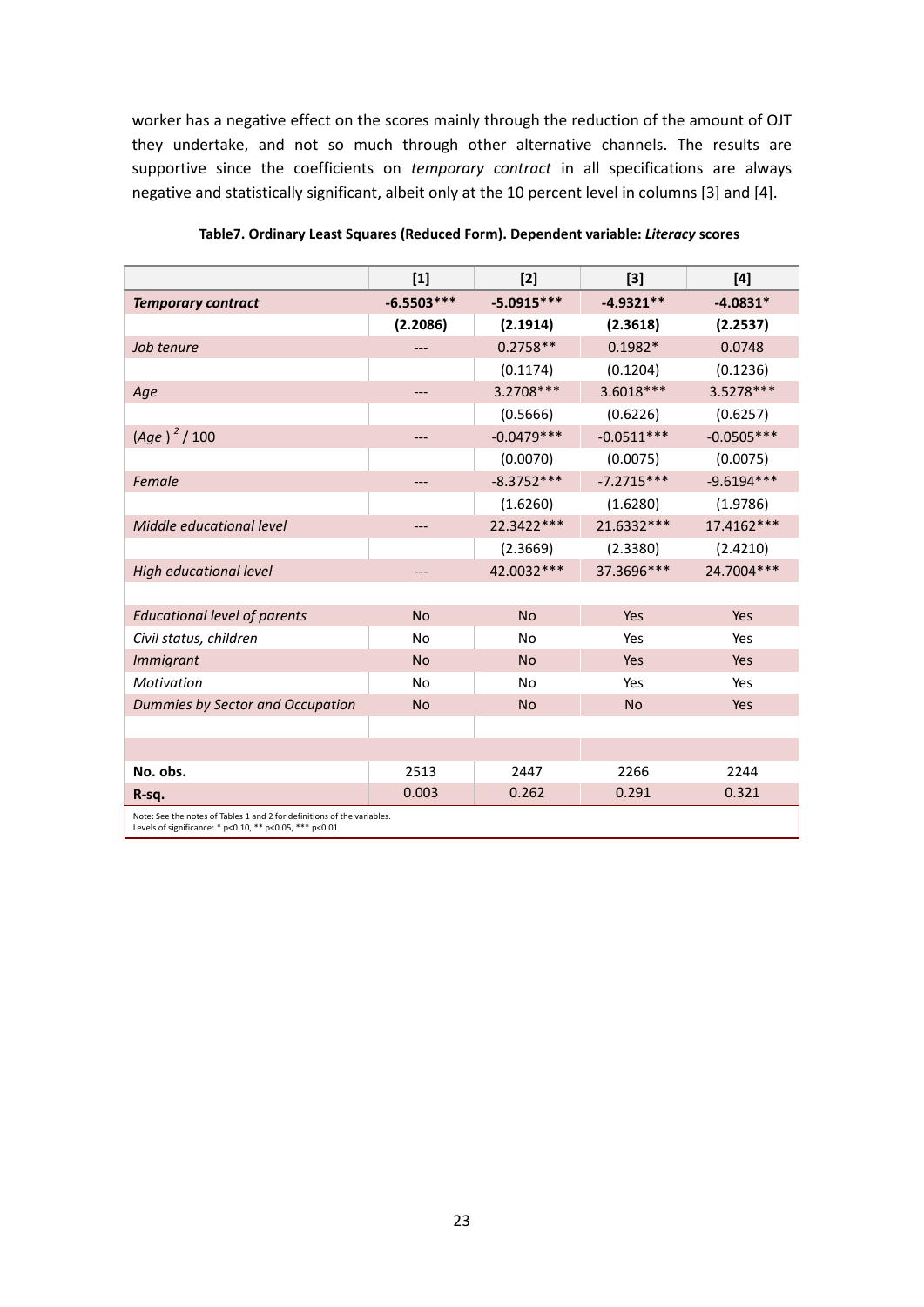|                                                                                                                                    | $[1]$         | $[2]$         | $[3]$         | $[4]$         |  |
|------------------------------------------------------------------------------------------------------------------------------------|---------------|---------------|---------------|---------------|--|
| <b>Temporary contract</b>                                                                                                          | $-12.5522***$ | $-4.5196**$   | $-3.8685*$    | $-3.5884*$    |  |
|                                                                                                                                    | (2.2851)      | (2.2124)      | (2.2375)      | (2.2010)      |  |
| Job tenure                                                                                                                         |               | $0.3751***$   | $0.2631**$    | 0.1115        |  |
|                                                                                                                                    |               | (0.1190)      | (0.1217)      | (0.1253)      |  |
| Age                                                                                                                                | $---$         | 3.2379 ***    | 3.4562 ***    | 3.4258***     |  |
|                                                                                                                                    |               | (0.5779)      | (0.6392)      | (0.6438)      |  |
| $(Age)^2 / 100$                                                                                                                    | ---           | $-0.0486***$  | $-0.0509***$  | $-0.0503***$  |  |
|                                                                                                                                    |               | (0.0071)      | (0.0077)      | (0.0077)      |  |
| Female                                                                                                                             | ---           | $-15.8232***$ | $-15.6563***$ | $-15.7823***$ |  |
|                                                                                                                                    |               | (1.6537)      | (1.6757)      | (2.0082)      |  |
| Middle educational level                                                                                                           | ---           | 23.6664***    | 22.8811 ***   | 18.3916***    |  |
|                                                                                                                                    |               | (2.3976)      | (2.3863)      | (2.4894)      |  |
| High educational level                                                                                                             | ---           | 44.2566***    | 40.2667***    | 27.2830 ***   |  |
|                                                                                                                                    |               | (2.0353)      | (2.0713)      | (2.3874)      |  |
| <b>Educational level of parents</b>                                                                                                | <b>No</b>     | <b>No</b>     | Yes           | Yes           |  |
| Civil status, children                                                                                                             | <b>No</b>     | <b>No</b>     | Yes           | Yes           |  |
| <b>Immigrant</b>                                                                                                                   | <b>No</b>     | <b>No</b>     | Yes           | Yes           |  |
| <b>Motivation</b>                                                                                                                  | <b>No</b>     | <b>No</b>     | Yes           | Yes           |  |
| Dummies by Sector and Occupation                                                                                                   | <b>No</b>     | <b>No</b>     | <b>No</b>     | Yes           |  |
|                                                                                                                                    |               |               |               |               |  |
|                                                                                                                                    |               |               |               |               |  |
| No. obs.                                                                                                                           | 2513          | 2447          | 2266          | 2244          |  |
| R-sq.                                                                                                                              | 0.012         | 0.289         | 0.313         | 0.345         |  |
| Note: See the notes of Tables 1 and 2 for definitions of the variables.<br>Levels of significance:.* p<0.10, ** p<0.05, *** p<0.01 |               |               |               |               |  |

|  | Table 8. Ordinary Least Squares (Reduced Form). Dependent variable: Numeracy scores. |  |
|--|--------------------------------------------------------------------------------------|--|
|--|--------------------------------------------------------------------------------------|--|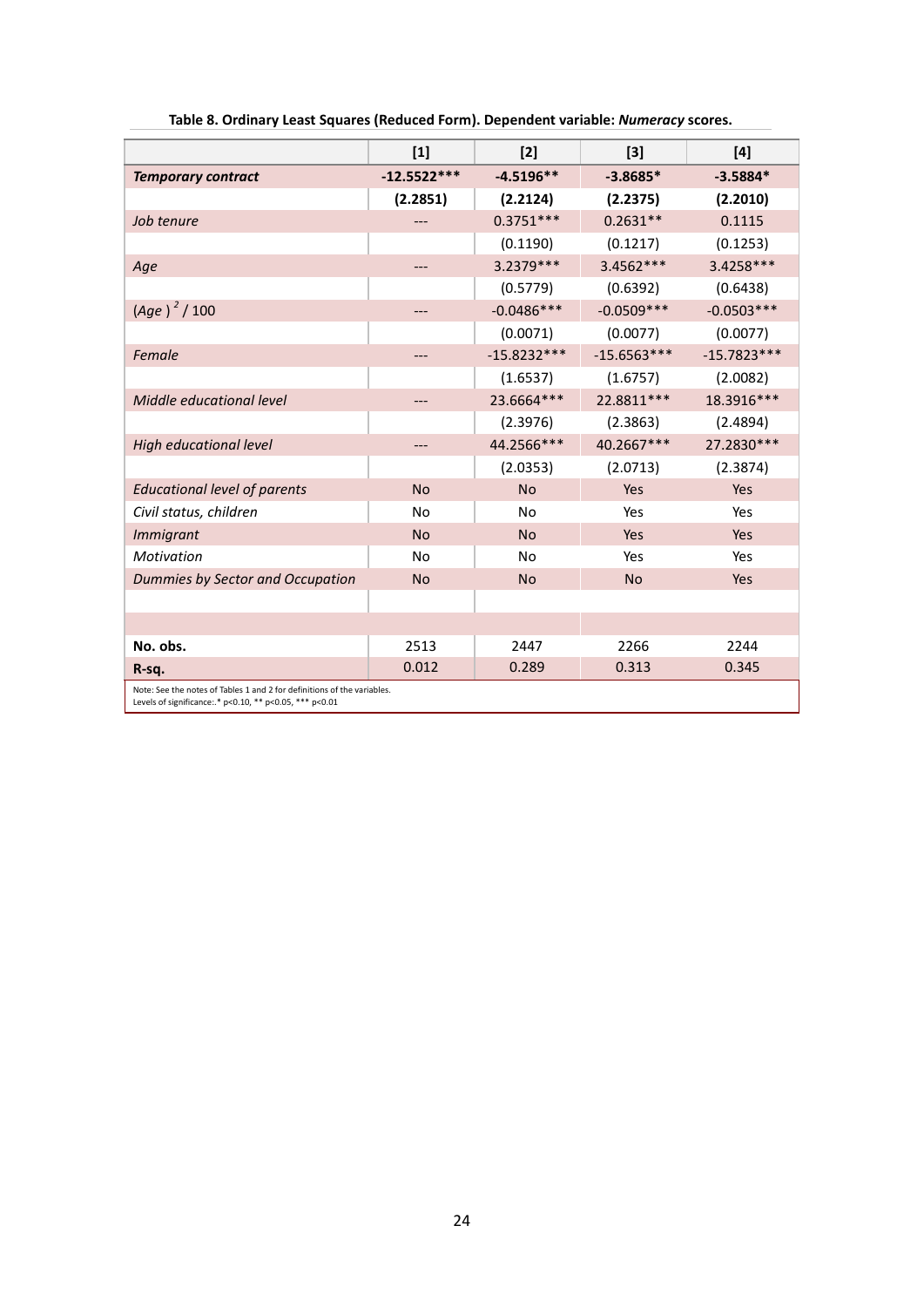Finally, Table 9 reports further results about the effects of the extensive margin of OJT on PIAAC scores, this time using a restricted control group. Following the strategy proposed by Leuven and Oosterbeek (2008), which is used in OECD (2014), this new control group for workers who received OJT includes those employees who had the possibility to attend employer-sponsored training but ended up not doing so for exceptional and unexpected events.<sup>[10](#page-22-0)</sup> Specifically, PIAAC contains two questions that can be used for this purpose. First, all workers are asked whether during the prior 12 months there were any learning activities they wanted to attend but did not. Those answering affirmatively are then asked to indicate the reasons why they could not attend OJT. We use as control group those who declare that they could not attend because either "the course or programme was offered at an inconvenient time or place" or "something unexpected came up that prevented [them] from taking education or training". The treatment and control groups contain 1237 and 216 individuals, respectively. As can be observed, the estimates are qualitatively similar to those earlier reported in specification [4] of Tables 5 and 6 though smaller and statistically insignificant in the case of literacy scores.

|           | <b>Numeracy</b> | Literacy |
|-----------|-----------------|----------|
| $D^{OJT}$ | $2.341**$       | 1.121    |
|           | (1.213)         | (1.219)  |
| No. obs.  | 1453            | 1453     |
| R-sq.     | 0.331           | 0.372    |

**Table 9. Ordinary Least Squares. Restricted sample. Dependent variables:** *Numeracy & Literacy* **scores**

Note: Both specifications include those workers who did receive on the job training over the last 12 months as treatment group and those who were offered training but did not take it either because of unexpected reasons or because the place and time of the course/ program were inconvenient. Additional controls are as in specification [4] in Tables 5 and 6. Levels of significance: \* p<0.10, \*\* p<0.05, \*\*\* p<0.01

#### **5.2 Propensity score matching**

We next present estimates of the relationship between temporary contract and OJT availability and numeracy scores using a PSM estimation method. For illustrative purposes, the reported results are restricted to these two outcome variables because they are the ones where the estimates presented above exhibited higher statistical significance. We use the nearest neighbour matching procedure which is available in the *teffects* Stata 11 command, because it

 $10$  We are grateful to Andrea Bassanini for pointing out to us that this procedure had been used in an Annex containing further material for chapter 4 of the OECD Employment Outlook (2014).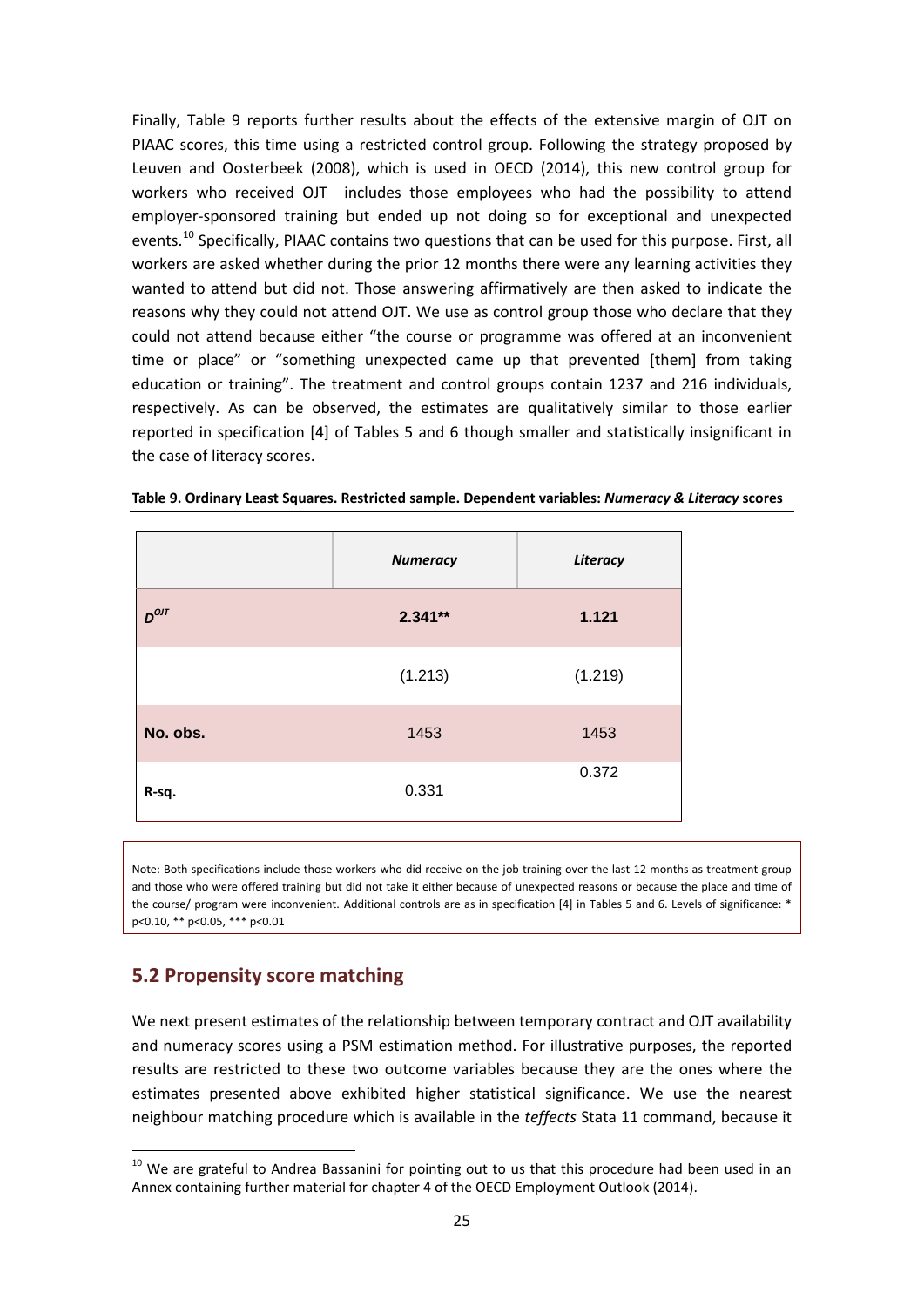computes more accurate standard errors than those computed by bootstrapping in other popular PSM estimation commands, as is the case of *psmatch2* (see Abadie and Imbens, 2011). After imposing the common support condition, we report two estimates of interest that are provided by this command: the average treatment effect (ATE) and the average treatment effect on the treated (ATT).

To assess the quality of the matching, Table 10 presents the differences between the mean values of a subset of the covariates (occupational and industry dummies are not reported to save space) which are used to match the treatment (temporary contract, TC) and control (permanent contract, PC) groups.

|                                  | <b>Treated</b> | <b>Control</b> | % bias | $p$ -value |
|----------------------------------|----------------|----------------|--------|------------|
| <b>Tenure</b>                    | 3.6482         | 3.6825         | $-0.9$ | 0.145      |
| Age                              | 34.914         | 34.389         | 1.5    | 0.424      |
| Age2                             | 13.348         | 13.083         | 2.1    | 0.597      |
| Female                           | 0.5335         | 0.5493         | $-1.3$ | 0.126      |
| Deduc <sub>2</sub>               | 0.2178         | 0.2071         | 2.6    | 0.662      |
| Deduc3                           | 0.3214         | 0.2978         | 7.9    | 0.223      |
| Deduc4                           | 0.0071         | 0.0059         | 4.6    | 0.469      |
| Married                          | 0.5214         | 0.5032         | 3.9    | 0.542      |
| Children                         | 0.4464         | 0.4257         | 4.3    | 0.485      |
| <b>Immigrant</b>                 | 0.2071         | 0.2136         | $-3.0$ | 0.244      |
| Motivation                       | 0.4534         | 0.4732         | $-4.1$ | 0.313      |
| $Df$ <sup><math>ed2</math></sup> | 0.1517         | 0.1375         | $1.0$  | 0.497      |
| $Df$ <sup><math>ed3</math></sup> | 0.1142         | 0.1071         | 2.3    | 0.704      |
| $Dm$ <sup>ed2</sup>              | 0.1182         | 0.1092         | 8.2    | 0.417      |
| $Dm$ <sup>ed3</sup>              | 0.0696         | 0.0864         | $-6.7$ | 0.195      |

#### **Table 10. Quality of matching procedure. Treatment: Temporary contract**

Note: Calculations performed with the *teffects* module in Stata 11. Statistics for the remaining controls considered in column (4) of Tables 2 and 8 have been omitted for brevity but are available upon request.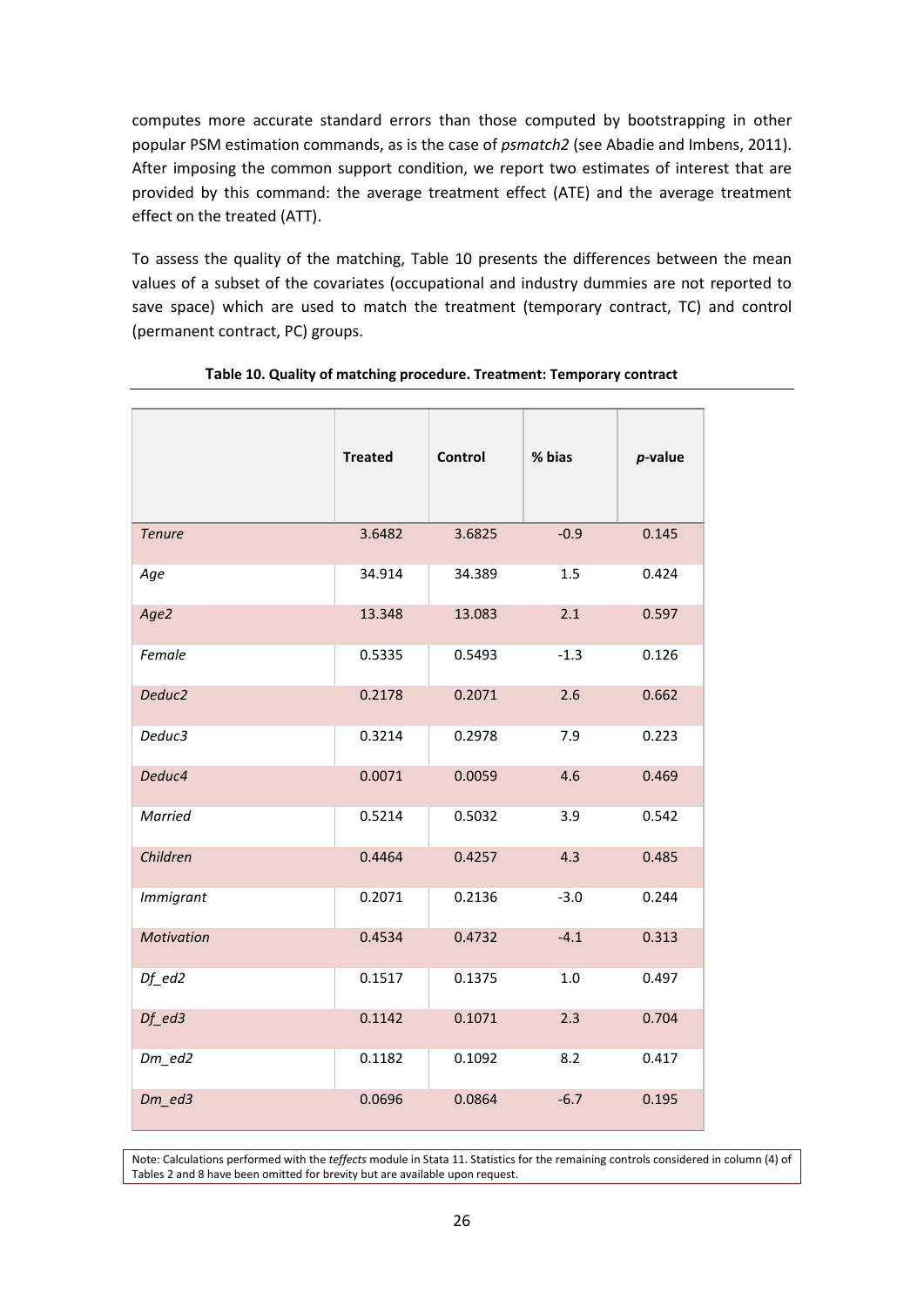Overall, the figures in Table 9 confirm that our treatment and comparisons, though initially different, appear to be rather similar after the matching, with no significant statistical differences in the means of the reported values and only two significant ones among the 42 background variables used in PSM. They correspond to two of the (omitted) occupational and industry dummies.

Finally, Table 11 displays the ATE (column 2) and ATT (column 3) estimates of the relationship between *temporary contract* and OJT availability ( $D^{O/I}$ ) and *numeracy* test scores using PSM estimation. For convenience we also append in column 1 the estimate of the marginal effect of temporary contract on  $D^{OJI}$  appearing in Table 2, as well as the OLS estimate of the coefficient on such variable in the regression model for the *numeracy* score in Table 8. As can be observed, the PSM estimates are very similar to those presented before. Although they are slightly less significant than the probit/OLS ones, they point out to an unambiguously negative effect of holding a temporary contract on both outcome variables. In fact the ATE estimates are higher than the ATT and probit/OLS estimates, suggesting that to the extent that *temporary contract* has a causal effect on these two outcomes, that effect would be somewhat higher for individuals less likely to work under such a contract.

|                       | $[1]$<br>Probit/OLS | $[2]$<br><b>PSM:ATE</b> | $[3]$<br><b>PSM: ATT</b> |
|-----------------------|---------------------|-------------------------|--------------------------|
| $D^{OJT}$             | $-0.0765***$        | $-0.1035***$            | $-0.0699**$              |
|                       | (0.0293)            | (0.0334)                | (0.0323)                 |
| <b>Numeracy score</b> | $-3.5884*$          | $-5.9952**$             | $-4.1304*$               |
|                       | (2.2010)            | (2.5925)                | (2.6002)                 |
|                       |                     |                         |                          |

 **Table 11. Temporary contract, training availability and numeracy score**

Note: Column 1 reports the probit marginal effects presented in in Table 2 whereas columns 2 and 3 show ATE and ATT-PSM estimates including all the covariates in the most extensive specification as controls. We impose the common support condition using the *teffects* Stata command which implements nearest-neighbour matching on an estimated propensity score. The standard errors implemented in *teffects psmatch* are those derived by Abadie and Imbens (2012). Levels of significance:.\* p<0.10, \*\* p<0.05, \*\*\* p<0.01

Overall the results presented in this section are consistent with the basic prediction of our model. Temporary workers are significantly less likely to engage in OJT activities at the workplace that workers under permanent contracts, even after controlling for a wide array of individual and job characteristics which include workers' motivation. By contrast, temporary workers do not seem to differ from permanent workers in their perceptions regarding the appropriateness of their training with respect to the skills requirements in their current jobs. Finally, both the scores on literacy and numeracy skills are significantly lower for workers who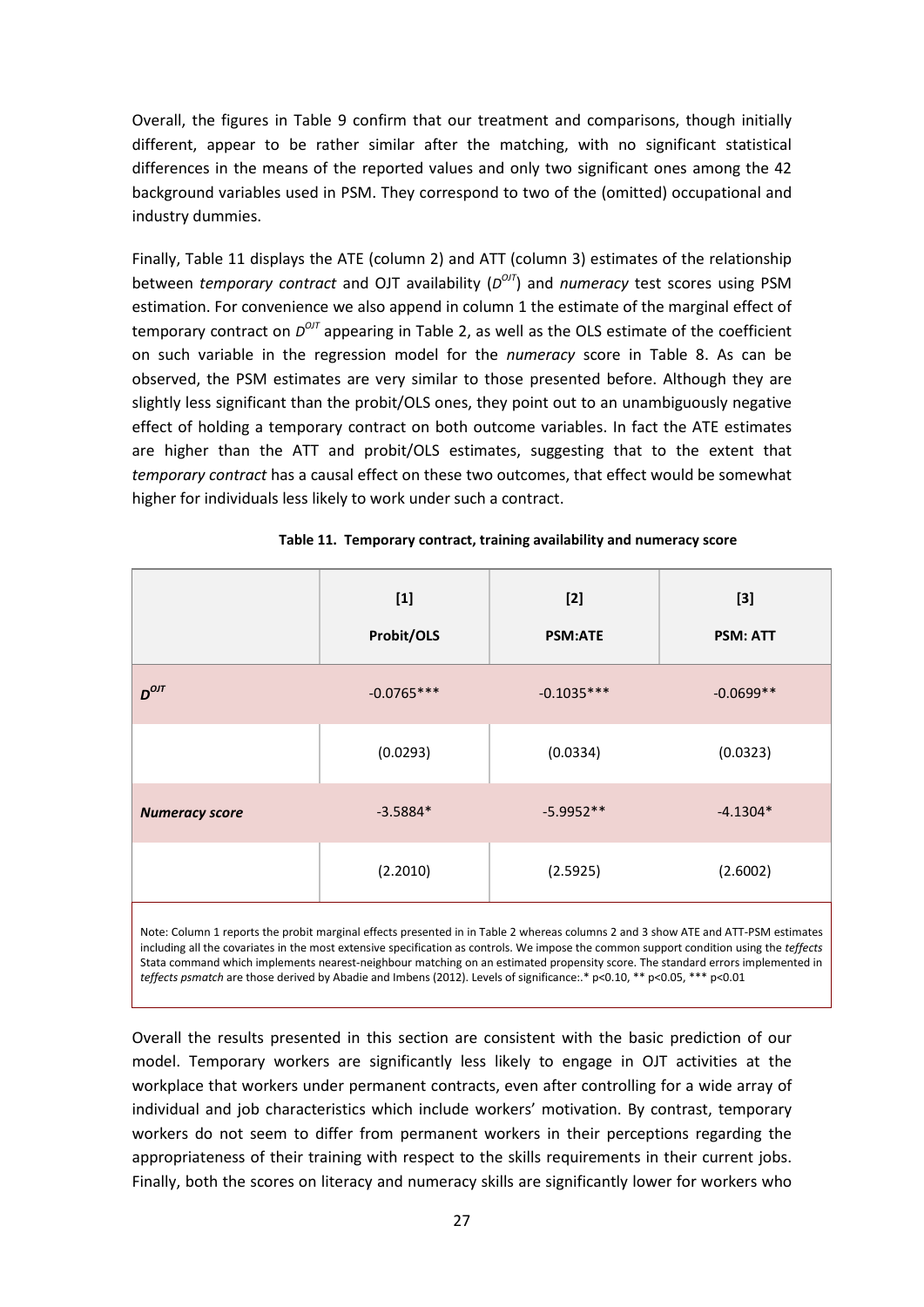receive less training. Moreover, among those who receive OJT, the scores are lower for those who receive less training.

# **6. CROSS-COUNTRY EU EVIDENCE ON OJT AND SKILLS GAPS**

To provide further evidence on the validity of the mechanisms discussed in the previous two sections, we devote this section to report results for four EU reference countries about which PIAAC contains information on all the variables which have been used before in the empirical analysis carried out for Spain. These four countries are classified in two groups,

- (I) France and Italy as two other examples of countries with dual labour markets but to a lesser extent than Spain.
- (II) Denmark and the UK as examples of more unified labour markets where temporary contracts are used by firms as stepping stones to more stable jobs rather than as dead ends (see Booth et al, 2002).

In Panel A of Table 12 PIAAC-based information is reported for Spain (also included in group I) and the four reference countries concerning the following outcomes: (i) rates of temporary work, (ii) perm-temp gaps in the availability of OJT, (iii) perm-temp gaps in *numeracy* scores, and (iv) perm-temp gaps in *literacy* scores. Paralleling the discussion for the case of Spain, Panel B in turn displays the values of two main indicators of the degree of dualism in those countries: (i) the 2012 EPL gap between the mandated severance pay (in terms of weekly wages) of an unfair dismissal of a permanent worker with five years of tenure in a firm and the severance pay associated to hiring five temporary workers in sequence with a one-year contract each, and (ii) the temp-to perm conversion rates in 2010. To compute the EPL gap we have made use of the information provided in the Doing Business dataset of the World Bank (2013)·and the OECD (2013 ) dataset on severance pay, as well as of the results reported in Boeri et al (2013). For example, in 20012 the dismissal costs of an unfair dismissal of a permanent worker in Spain were 33 days of wages per year of service, so that after 5 years the total amount received by the worker would be 165 days of wages (=5x33). Each temporary worker was compensated with 10 days of wages per year of services for the non-renewal of her contract, so that the cost of the alternative strategy of hiring five temporary workers in sequence amounts to 50 days of wages (=5x10). Thus the EPL gap is 115 days of wages (165- 50) or about 16.6 weekly wages. As regards the temp-to-perm transition rates, they have been taken from Eichhorst (2013).

As can be observed in Panel A, countries in group (I) tend to have slightly higher rates of temporary work than countries in group (II) but much higher perm-temp gaps in terms of OJT availability, being this gap even negative in the case of Denmark. The fact that the differential in OJT availability is high even when the rates of temporary work are not too dissimilar possibly reflects that temporary contracts in group (II) play the role of springboards to better jobs whereas they are often dead-end jobs in group (I). Countries in group (II) exhibit lower raw gaps in *numeracy* skills but higher gaps in *literacy* skills. Concerning set of indicators of labour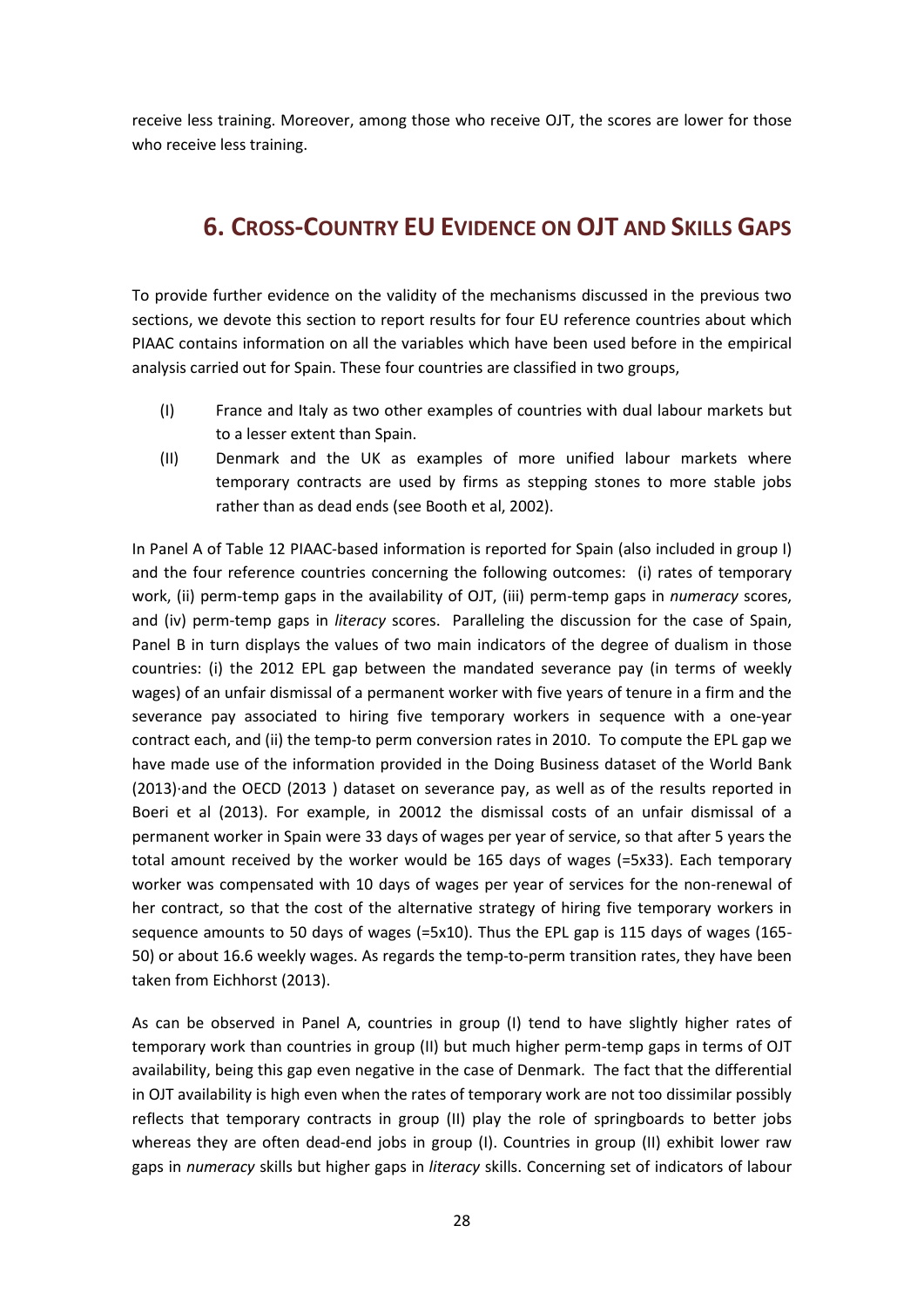market dualism, as expected, countries in group (II) have much lower EPL gaps and much higher temp-to- perm transition rates confirming the interpretation given above about the probation nature of temporary jobs in those countries.

| <b>Panel A</b>                                                                                                                                                                                                                                                                                                                            | Outcomes <sup>(a)</sup> |               |       |                |           |
|-------------------------------------------------------------------------------------------------------------------------------------------------------------------------------------------------------------------------------------------------------------------------------------------------------------------------------------------|-------------------------|---------------|-------|----------------|-----------|
|                                                                                                                                                                                                                                                                                                                                           | Spain                   | <b>France</b> | Italy | <b>Denmark</b> | <b>UK</b> |
| Rate of Temporary Employment (%)                                                                                                                                                                                                                                                                                                          | 27.5                    | 17.0          | 22.1  | 16.6           | 20.2      |
| <b>OJT Gap</b> (Perm - Temp)                                                                                                                                                                                                                                                                                                              | 16.6                    | 13.6          | 10.9  | $-3.1$         | 5.3       |
| Literacy Score Gap (Perm - Temp)                                                                                                                                                                                                                                                                                                          | 7.1                     | 5.7           | 3.8   | 7.4            | 9.9       |
| <b>Numeracy Score Gap (Perm - Temp)</b>                                                                                                                                                                                                                                                                                                   | 14.1                    | 11.8          | 7.1   | 2.9            | 5.2       |
| <b>Panel B</b>                                                                                                                                                                                                                                                                                                                            | <b>Indicators</b>       |               |       |                |           |
|                                                                                                                                                                                                                                                                                                                                           | Spain                   | <b>France</b> | Italy | <b>Denmark</b> | <b>UK</b> |
| <b>EPL Gap</b> (wkly. wages after 5 years) <sup>(b)</sup>                                                                                                                                                                                                                                                                                 | 18.0                    | 9.8           | 9.3   | 4.3            | 5.4       |
| Temp-to-Perm Conversion Rate <sup>(c)</sup>                                                                                                                                                                                                                                                                                               | 6.6                     | 13.2          | 21.7  | 43.2           | 51.8      |
| Notes: The term "Gap" always refer to the difference between workers with permanent and workers with temporary contracts.<br>(a) Source: PIAAC.<br><sup>(b)</sup> Gap in firing costs in weekly wages after 5 years of work in the event of a wrongful or unfair dismissal. Source: Doing Business WB (2013, OECD (2013) and Boeri, T. et |                         |               |       |                |           |

**Table 12. Outcomes and Indicators of Labour Market Dualism in EU reference countries**

al. (2013).

**(c)** Transition rates from temporary to permanent jobs in 20112. Source: Eichhorst (2013).

Next, Table 13 presents the estimated coefficients for these countries of the *temporary contract* dummy on the four main outcome variables that were considered before: OJT availability ( $D^{O/T}$ ), OJT intensity ( $n^{O/T}$ ), *Literacy* score and *Numeracy* score. For comparative reasons we add the corresponding estimates for Spain in the first column of results. The specification considered is the one with the largest number of covariates.

As can be inspected, though Spain exhibits stronger results in general, there is a striking similarity with those obtained for France and Italy: having a temporary job has a negative and often statistically significant relationship with OJT and competences. By contrast, in Denmark and the UK holding a temporary contract does not have a detrimental effect on either outcome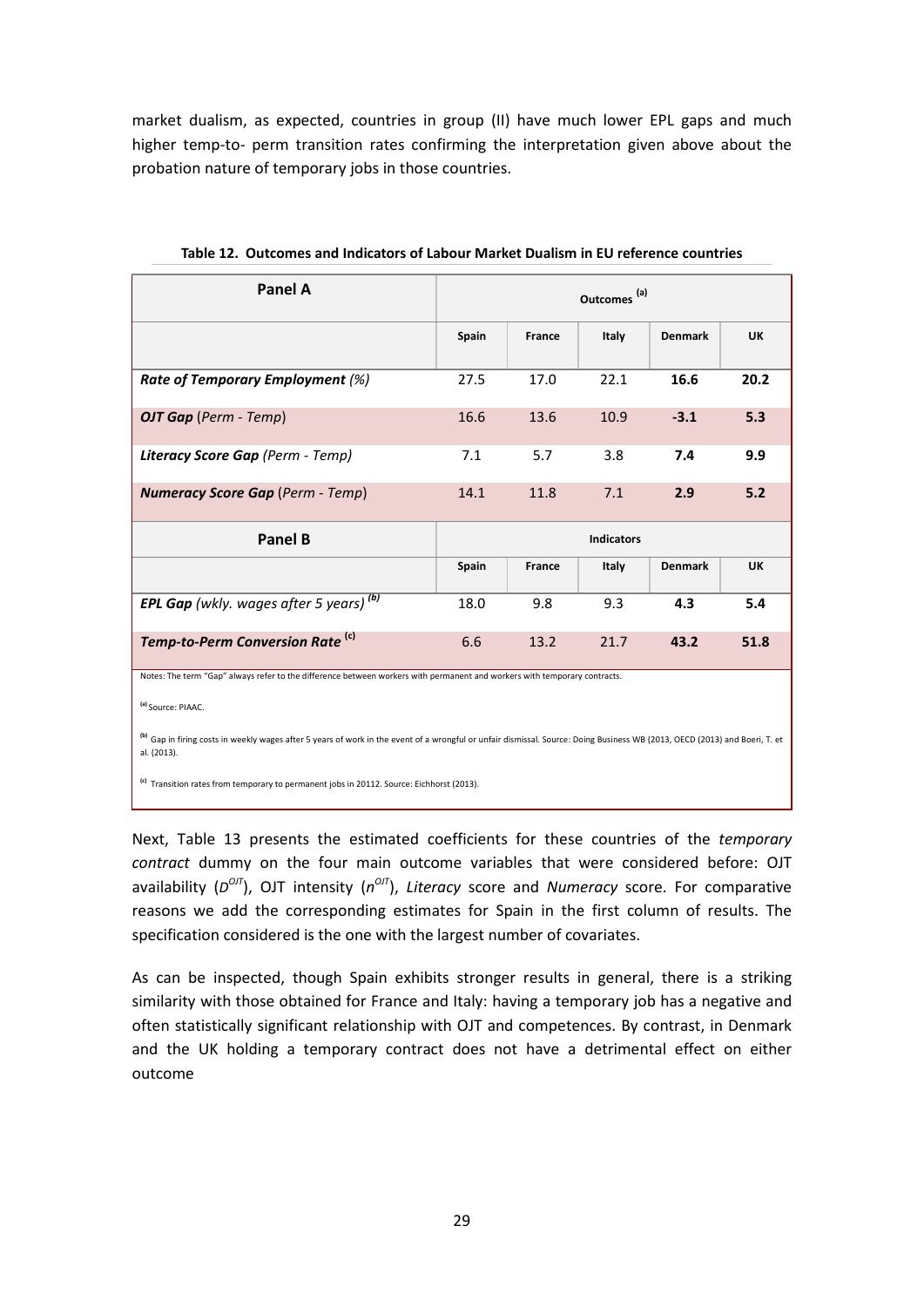| Dependent Variable                                                                                                                                                      | <b>Spain</b> | <b>France</b> | Italy       | <b>Denmark</b> | <b>UK</b> |
|-------------------------------------------------------------------------------------------------------------------------------------------------------------------------|--------------|---------------|-------------|----------------|-----------|
| OJT availability $D^{OJT}$                                                                                                                                              | $-0.0774***$ | $-0.0609***$  | $-0.0494**$ | 0.0249         | $-0.0120$ |
|                                                                                                                                                                         | (0.0306)     | (0.0244)      | (0.0268)    | (0.0342)       | (0.0253)  |
| No. obs.                                                                                                                                                                | 2206         | 3156          | 2035        | 2718           | 4002      |
| OJT intensity $n^{O/I}$                                                                                                                                                 | $-0.1299*$   | $-0.1034*$    | $-0.2673*$  | $0.1169*$      | $-0.0046$ |
|                                                                                                                                                                         | (0.0709)     | (0.0574)      | (0.1548)    | (0.0675)       | (0.0675)  |
| No. obs.                                                                                                                                                                | 974          | 873           | 506         | 1168           | 2124      |
| <b>Literacy Scores</b>                                                                                                                                                  | $-4.0831*$   | $-2.2708*$    | $-3.6018**$ | 0.5237         | $1.2345*$ |
|                                                                                                                                                                         | (2.2357)     | (1.3324)      | (1.7226)    | (0.3773)       | (0.6234)  |
| No. obs.                                                                                                                                                                | 2244         | 3325          | 2221        | 2891           | 4381      |
| <b>Numeracy Scores</b>                                                                                                                                                  | $-3.5884*$   | $-1.1479*$    | $-2.2561*$  | 0.3505         | 0.0987    |
|                                                                                                                                                                         | (2.2110)     | (0.6022)      | (0.0075)    | (0.3876)       | (0.0742)  |
| No. obs.                                                                                                                                                                | 2244         | 3325          | 2221        | 2891           | 4381      |
| Note: Levels of significance: * p<0.10, ** p<0.05, *** p<0.01. The reported estimates are marginal effect in the probit model for OJT availability, coefficients in the |              |               |             |                |           |

Negative binomial model for OJT intensity and OLS coefficients in the regressions for *Literacy* and *Numeracy* scores.

Finally, we end up by providing some evidence about selection into temporary contracts in the countries at hand. It has been argued earlier than these contracts are likely to be *stepping stone*s in countries like Denmark or UK, and *dead ends* in the southern EU countries. This would mean that adult and older workers, say above 30, under temporary contracts are likely to be negatively selected in countries with more unified labour markets since their chances of reaching a permanent contract is high. By contrast, this will not be the case in dual labour markets where the probability of working under a temporary contract at 30-35 years of age is still substantial (about 40% against 90% at entry age in Spain). Thus, we should expect that workers above 30 would perform relatively worse in Denmark or UK than in the other countries. Table 14 reports raw gaps in *Literacy* and *Numeracy* scores between *temps* and *perms*. As can be seen, the gaps in the UK are particularly larger than in the southern EU countries and, though they are smaller in Denmark, they are larger than the corresponding gaps for the whole working age population reported in Table 12. Thus, overall we conclude that, in terms of OJT and proficiency, what really matters is not having a temporary contract per se, but rather holding a very precarious one because of the strong duality in employment protection.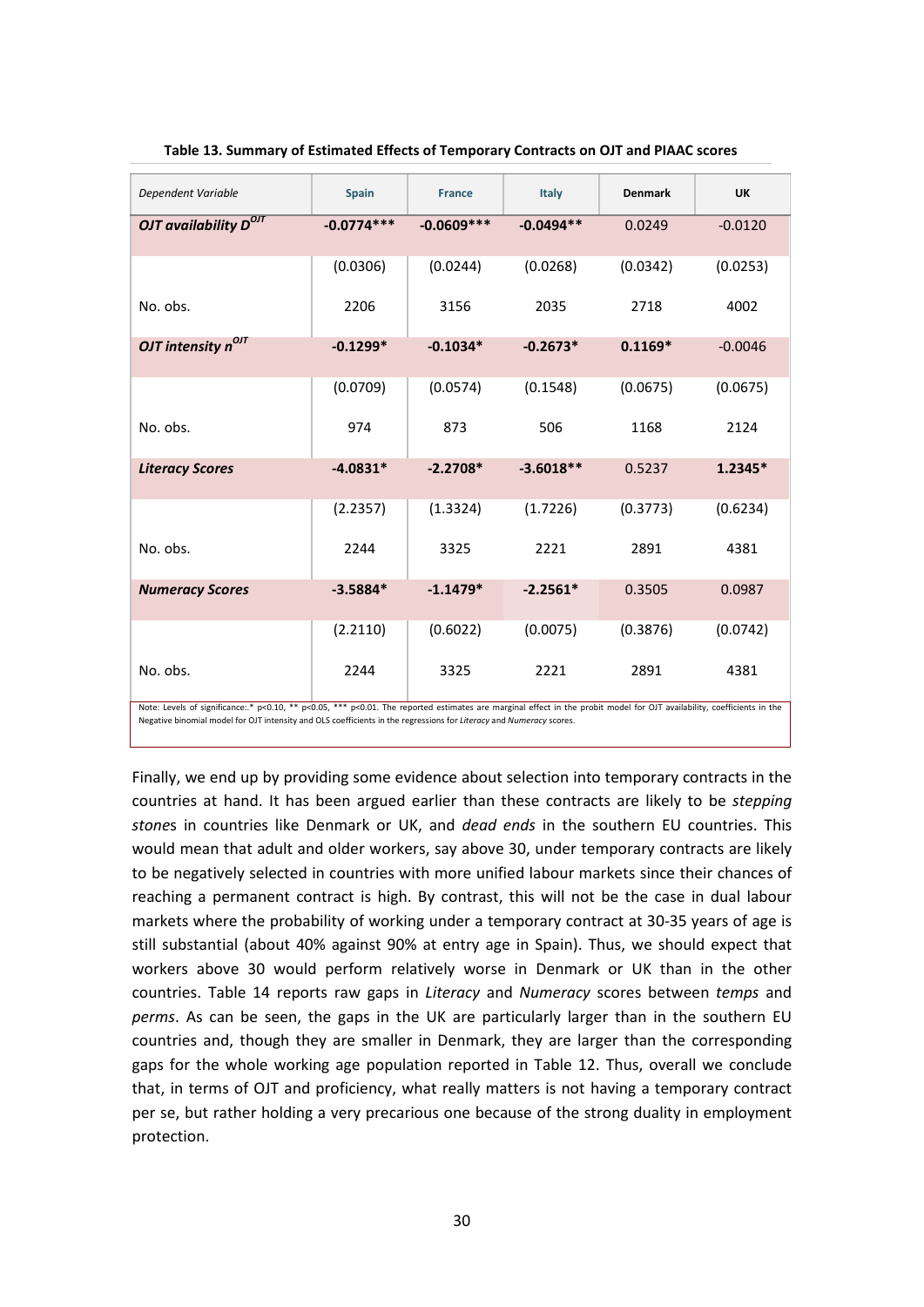| <b>Dependent variable</b>                                                                                                                                                                                                                                                                           |              |               |              |                |             |
|-----------------------------------------------------------------------------------------------------------------------------------------------------------------------------------------------------------------------------------------------------------------------------------------------------|--------------|---------------|--------------|----------------|-------------|
| A. Literacy scores                                                                                                                                                                                                                                                                                  |              |               |              |                |             |
|                                                                                                                                                                                                                                                                                                     | Spain        | <b>France</b> | <b>Italy</b> | <b>Denmark</b> | UK          |
| <b>Temporary contract</b>                                                                                                                                                                                                                                                                           | $-12.56***$  | $-12.76***$   | $-11.73***$  | $-8.18*$       | $-14.83***$ |
|                                                                                                                                                                                                                                                                                                     | (2.85).      | (3.17)        | (3.11)       | (5.00)         | (2.36)      |
| <b>Constant</b>                                                                                                                                                                                                                                                                                     | 261.00***    | 266.17***     | $261.8***$   | 275.16***      | 280.88***   |
|                                                                                                                                                                                                                                                                                                     | (1.18)       | (0.91)        | (1.10)       | (0.76)         | (0.82)      |
| No. obs.                                                                                                                                                                                                                                                                                            | 1990         | 2994          | 1749         | 2423           | 3503        |
| В.<br><b>Numeracy scores</b>                                                                                                                                                                                                                                                                        |              |               |              |                |             |
|                                                                                                                                                                                                                                                                                                     | <b>Spain</b> | France        | Italy        | <b>Denmark</b> | UK          |
| <b>Temporary contract</b>                                                                                                                                                                                                                                                                           | $-16.23***$  | $-17.53***$   | $-10.26***$  | $-7.183*$      | $-17.58***$ |
|                                                                                                                                                                                                                                                                                                     | (2.92)       | (3.70)        | (3.52)       | (4.22)         | (2.61)      |
| Constant                                                                                                                                                                                                                                                                                            | 258.90***    | 262.33***     | 262.59***    | 286.47***      | 273.88***   |
|                                                                                                                                                                                                                                                                                                     | (1.21)       | (1.07)        | (1.24)       | (0.84)         | (0.91)      |
| No. obs.                                                                                                                                                                                                                                                                                            | 1990         | 2994          | 1749         | 2423           | 3503        |
| Notes: OLS estimated coefficients in regression on Literacy and Numeracy scores on the Temporary contract indicator in samples of workers older than 30 years old e between workers<br>with permanent and workers with temporary contracts. Levels of significance: * p<0.10, ** p<0.05, *** p<0.01 |              |               |              |                |             |

**Table 14. Score Gaps by Labour Contract among Workers Older than 30 years of age**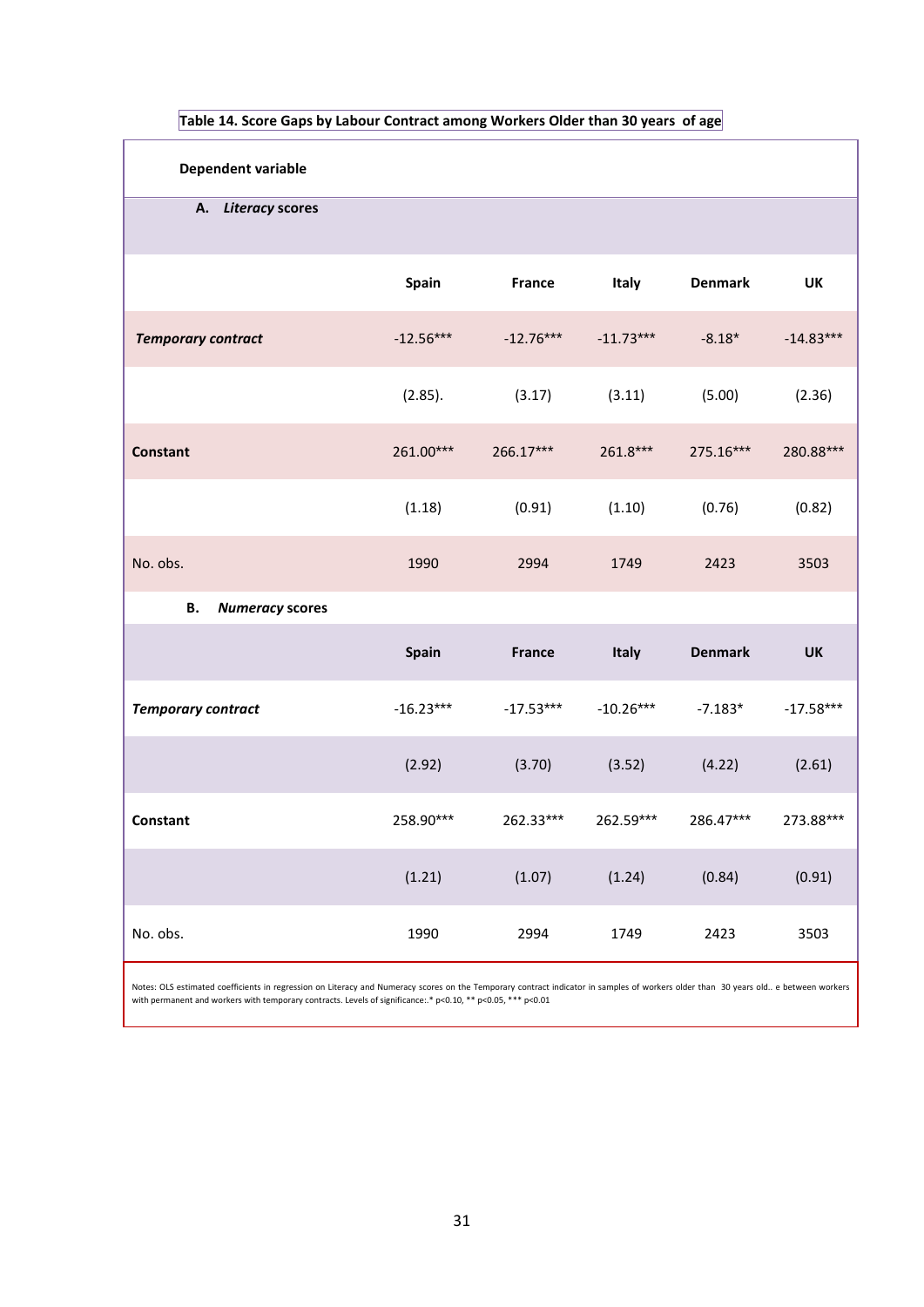# **7. CONCLUSIONS**

We began this paper by observing that, over the last few decades, the Spanish labour market has been characterized by its extreme dualism and by the low fraction of workers, especially temporary ones, that receive firm-provided training. On the basis of these considerations, our goal here is to analyze how the gap in employment protection between permanent and temporary workers may have affected the extensive and intensive margins of the OJT that different types of employees receive at the workplace.

To address this issue, we first illustrate, by means of a simple theoretical model the mechanism linking labour-market dualism to the deficiency in the training of temporary workers. We show that, in a context where wages are not flexible enough and the dismissal cost gap between permanent and temporary workers is so high that firms are not inclined to convert unstable contracts into stable ones, employers have few incentives to invest in training their temporary workers. As a result, this underinvestment may have negative consequences over the skills competences that workers acquire at the workplace.

The cross-sectional database for Spain provided by PIAAC allows us to explore these issues. Specifically, the availability of several different OJT measures, as well as workers' scores on *literacy* and *numeracy* tests, allows us to check, firstly, the direct relation between the type of contract held by workers and the amount of OJT they receive and, secondly, whether this type of training affects cognitive skills.

We present econometric results for several outcome variables: two measures of training activities (availability and intensity), a measure of workers' perceptions on the need of greater and better OTJ, and two measures of cognitive skills. For each econometric model (including propensity score matching estimation), we report results using different specifications. In our broader specification we consider (in addition to the *temporary contract* indicator) a wide set individual demographics, including proxy variables of the workers' family background, ability and motivation, and job characteristics.

Our main empirical findings support in general our basic hypotheses, namely the existence of a negative relationship between job instability and training at the workplace, as well as a positive relationship between the amount/intensity of OJT activities and workers' cognitive skills. Furthermore, the previous detrimental results seem to hold for other two EU reference countries (France and Italy) which, like Spain, also have highly segmented labour markets. By contrast, they turn out not to be detrimental in another two countries with more unified labour markets, where much lower EPL gaps imply that temporary contracts are mostly stepping stones towards more stable jobs rather than dead-ends.

Although the cross-sectional nature of PIAAC makes it difficult to derive neat causal statements from such results, the evidence we provide is however suggestive that the proposed mechanism may have played a role in explaining the previous facts.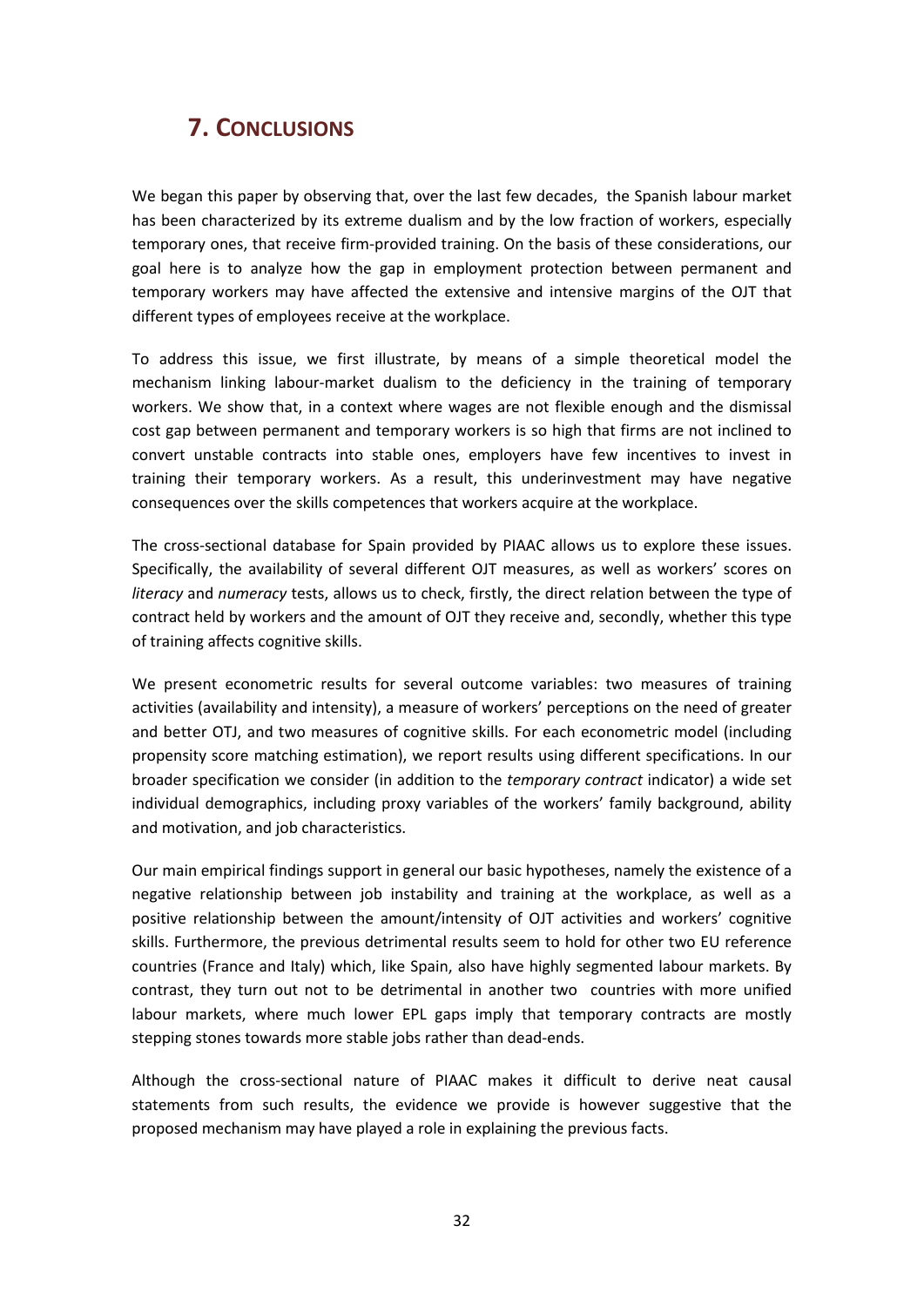### **REFERENCES**

Abadie, A., and G. W. Imbens (2008): "On the Failure of the Bootstrap for Matching Estimators. *Econometrica* 76: 1537--1557.

Abadie, A., and G. W. Imbens (2012): " Matching on the Estimated Propensity Score". Harvard University and NBER[. http://www.hks.harvard.edu/fs/aabadie/pscore.pdf.](http://www.hks.harvard.edu/fs/aabadie/pscore.pdf)

Acemoglu, D. and J-S. Pischke (1999): "The Structure of Wages and Investment in General Training", *Journal of Political Economy*, 107, 539-572.

Alba-Ramirez, A. (1994): "Formal Training, Temporary Contracts, Productivity and Wages in Spain," *Oxford Bulletin of Economics and Statistics*, 56(2), 151--170.

Alonso-Borrego, C. (2010), "Firm Behaviour, Market Deregulation and Productivity in Spain ", Banco de España, Documento de Trabajo 1035.

Amuedo-Dorantes, C. (2001): "From "temp-to-perm": Promoting Permanent Employment in Spain," *International Journal of Manpower*, 22(7), 625--647.

Arulampalam, W., Booth, a. and M. Bryan (2004): "Training in Europe," *Journal of the European Economic Association*, 2, 346—360.

Bassanini, A., L. Nunziata, and D. Venn (2009): "Job Protection Legislation and Productivity Growth in OECD Countries," *Economic Policy*, 24, 349-402.

Bentolila, S., Dolado, J. and J. F. Jimeno (2008): Two-tier Employment Protection Reforms: The Spanish Experience" *CES-Ifo-DICE, Journal for International Comparisons* (2008), 6, 49-56.

Bentolila, S., P. Cahuc, J. Dolado, and T. Le Barbanchon (2012): "Two-Tier Labour Markets in a Deep Recession: France vs. Spain," *The Economic Journal*, 122, 155-187.

Boeri, T., Garibaldi, P. and E. Moen (2013): "The Economics of Severance Pay," IZA DP No. 7455.

Booth, A., Francesconi, M. and J. Frank (2002): "Temporary Jobs: Stepping Stones or Dead Ends?" *The Economic Journal,*112, F189-F213.

Cahuc, P. and F. Postel-Vinay (2002): Temporary Jobs, Employment Protection and Labor Market Performance," *Labour Economics*, 9, 63-91.

De la Rica, S., J. Dolado, and V. Llorens (2008): "Ceilings or Floors? Gender Wage Gaps by Education in Spain," *Journal of Population Economics*, 21, 751--776.

Dolado, J., C. Garcia-Serrano, and J. F. Jimeno (2002): Drawing Lessons From The Boom Of Temporary Jobs In Spain," *The Economic Journal*, 112(721), 270--295.

Dolado, J., Ortigueira, S. and R. Stucchi (2013): " Does Dual Employment Protection affect TFP? Evidence from Spanish Manufacturing Firms", mimeo, Universidad Carlos III de Madrid.

Eichhorst, W (2013): "The Unequal Distribution of Labor Market Risks: Permanent vs. Temporary Employment", IZA, http://www.iza.org/conference\_files/EULaMaFuEm\_2013/eichhorst\_w2291.pdf

Escribá, J. and M.J. Murgui (2009): "Regional Aspects of the Productivity Slowdown: An Analysis of Spanish Sectorial Data from 1980 to 2003", SGPC WP. 2009-03.

European Commision (2014): EU Skills Panorama. Brussels.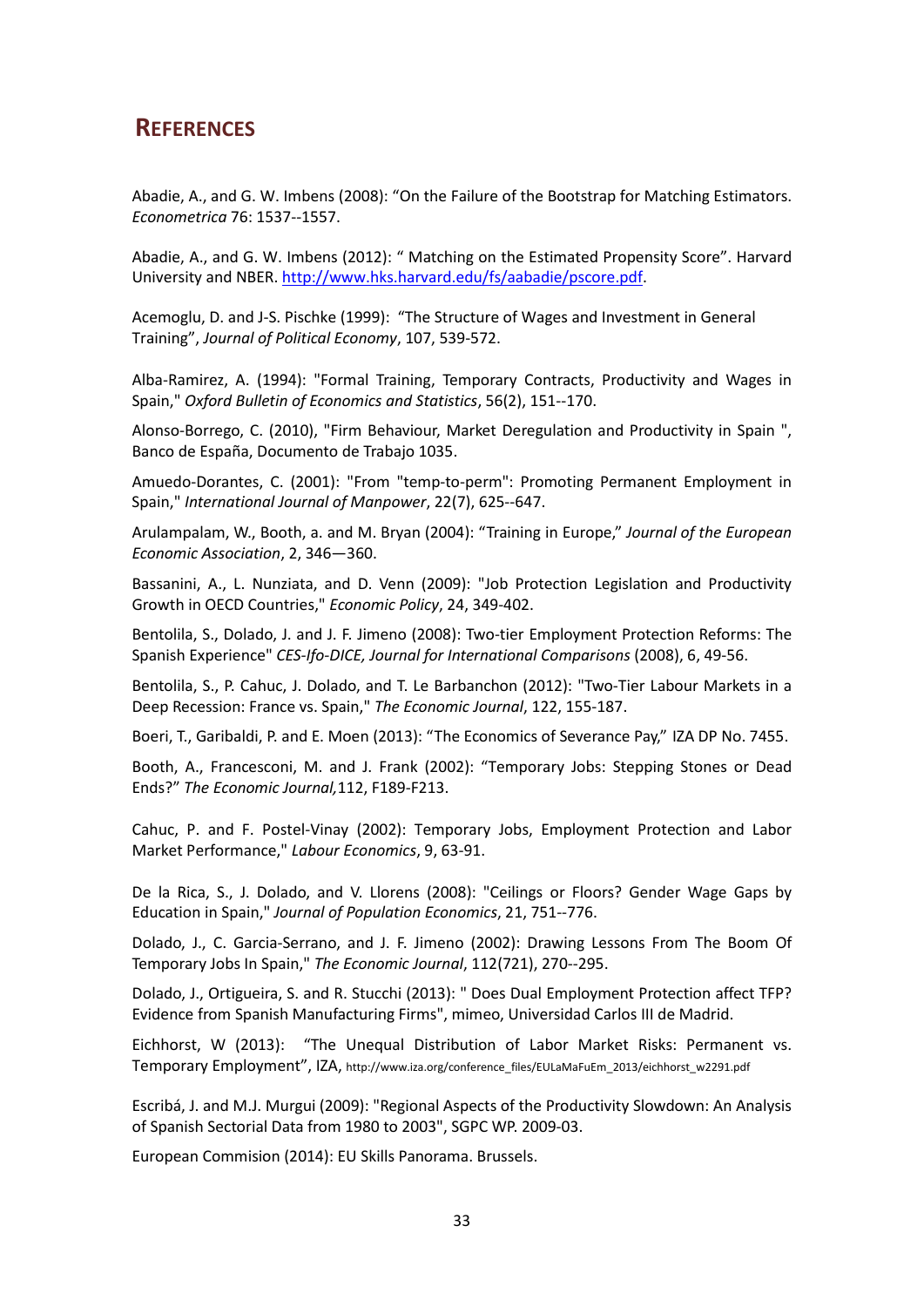Fifth European Working Conditions Survey (2010). http://www.eurofound.europa.eu/surveys/ewcs/2010/

Garda, P. (2013): "Wage Losses after Displacement in Spain: The Role of Specific Human Capital," mimeo, Universitat Pompeu Fabra.

González, X. and D. Miles (2012): "Labor Market Rigidities and Economic Efficiency: Evidence from Spain*," Labour Economics*, 20 (6), 833-45.

Güell, M. and B. Petrongolo (2007): "How Binding are Legal Limits? Transitions from Temporary to Permanent Work in Spain," *Labour Economics*, 14, 153--183.

Lapage-Saucier, N., Schleich, J. and E. Wasmer (2013): "Moving Toward a Single Labour Contract: Pros, Cons and Mixed Feelings," OECD Economics Dept. Working Paper No. 1026.

Leuven, E. and H. Oosterbeek (2008): "An alternative approach to estimate the wage returns to work-related training. *Journal of Applied Econometrics,* 23, 423-434.

OECD (2013): "Employment Protection Legislation, 2012-2013," OECD EPL database

OECD (2014): *Employment Outlook*. Chapter 4: Non Regular Employment, Job Security and the Labour Market Divide.

Rosembaum, P. and D.B. Rubin (1983): "The Central role of the Propensity Score in Observational Studies for Causal Effects," *Biometrika*, 70, 41—55.

Sanchez, R., and L. Toharia (2000): "Temporary Workers and Productivity: The Case of Spain," *Applied Economics*, 32, 583--591.

World Bank (2013): "Employing Workers Data", Doing Business Indicators.